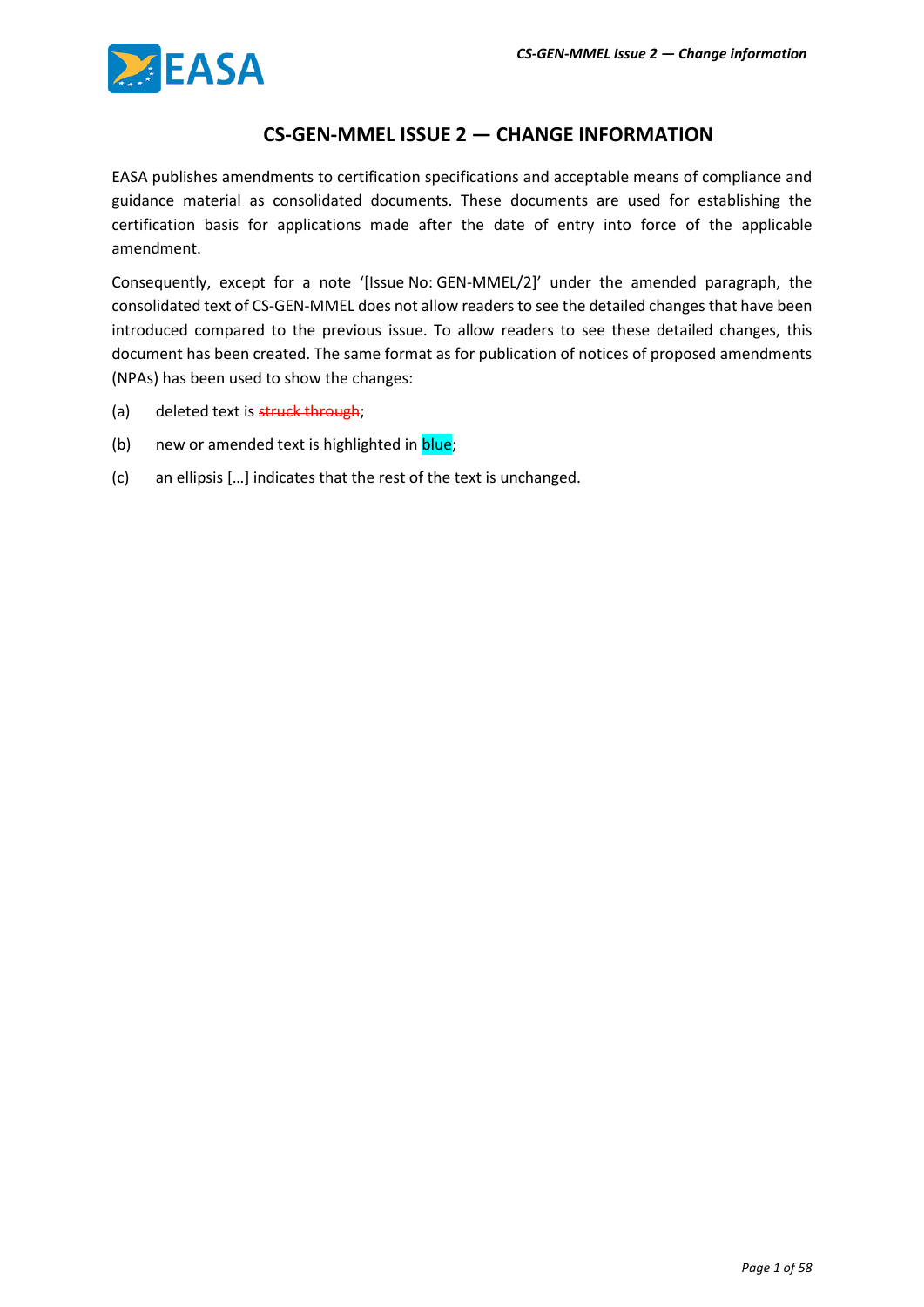

# **CS GEN.MMEL.100 Applicability**

This CS applies to other-than-complex motor-powered aeroplanes except for very light aeroplanes (VLA), light sport aeroplanes (LSA) and powered sailplanes.

These Certification Specifications are applicable to:

— other-than-complex motor-powered aeroplanes, except:

— ELA 1,

— ELA 2,

— other-than-complex motor-powered helicopters, except helicopters certificated for:

operation under instrument flight rules (IFR),

- flight into icing conditions, or
- Category A operations.

# **GM1 GEN.MMEL.107 Status of provided data**

(a) Because of the alleviative nature of the MEL, the fact that the MMEL is mandatory data means that the MEL may not be less restrictive than the MMEL as specified under 8.a.3. of Annex IV to Regulation (EC) No 216/2008 but may be more restrictive. The MEL may contain less items than the MMEL.

[…]

# **CS GEN.MMEL.110 MMEL purpose**

The MMEL is a document that lists the items which may be temporarily inoperative in associationed with special operating conditions, limitations or procedures as applicable, for a specific aeroplane aircraft type or model.

# **CS GEN.MMEL.120 Types of operation**

The MMEL covers all the types of operation for which the aeroplane aircraft type or model is certified.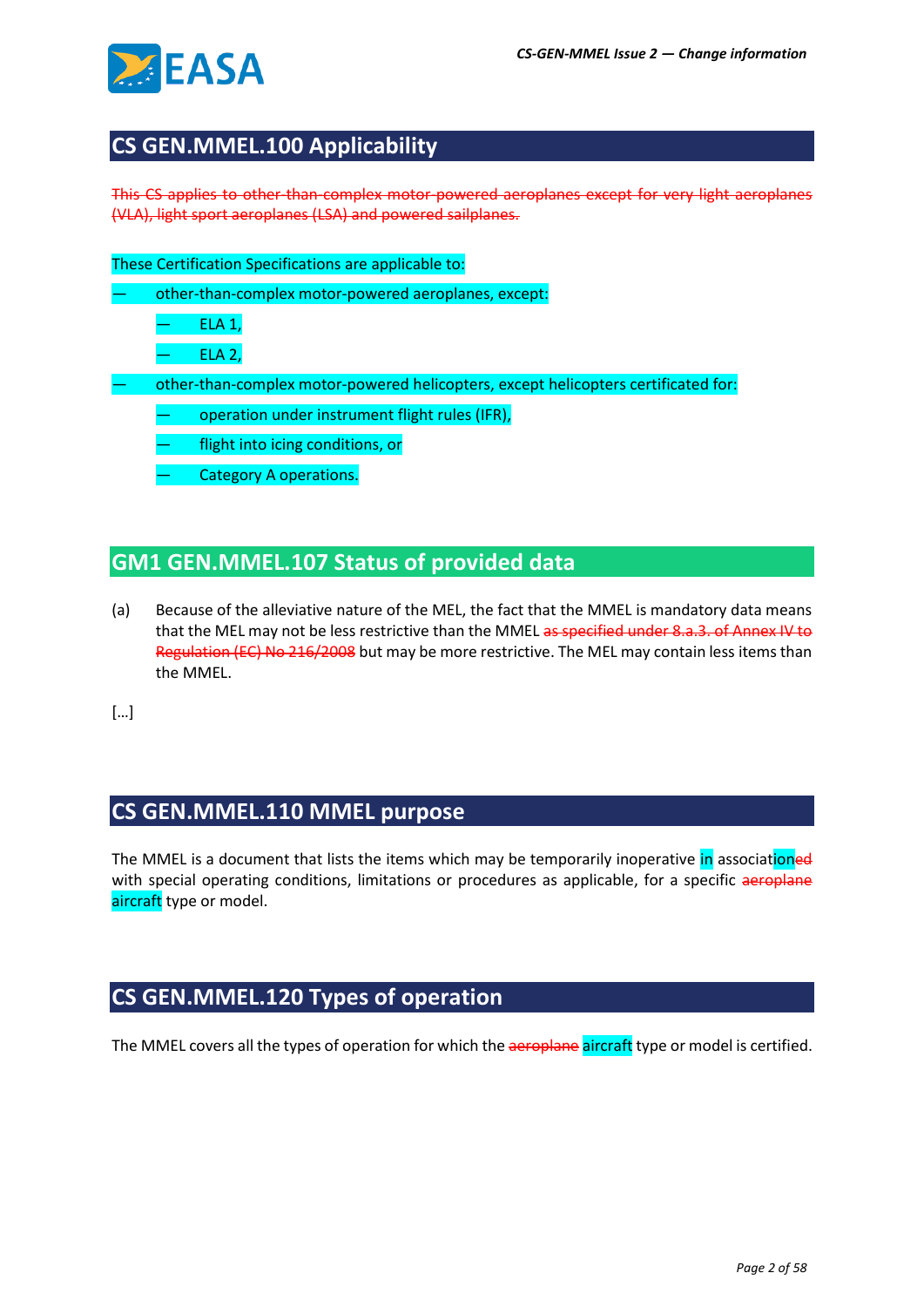

# **Appendix I — MMEL cover page, control page and general section**

#### 1. Cover page:

[Supplemental/Type Certificate Holder Name]

[Aeroplane Aircraft Type]

#### **MASTER MINIMUM EQUIPMENT LIST**

ORIGINAL: [Effective date]

(and if applicable) REVISION [Number]: [Effective date]

[Supplemental/Type Certificate Holder document reference]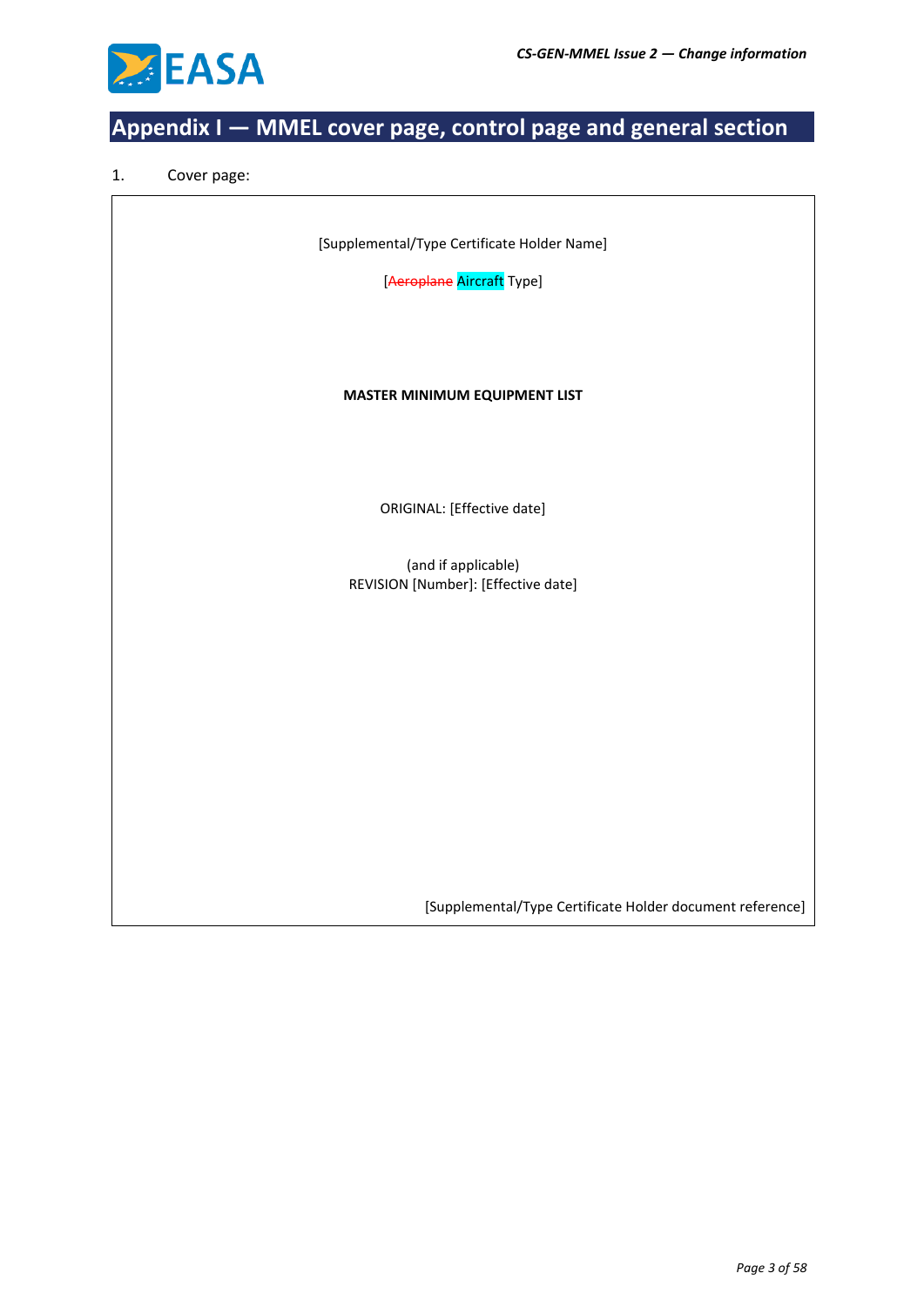$\overline{\phantom{a}}$ 



### 2. Control page:

 $\overline{a}$ 

| <b>MASTER MINIMUM EQUIPMENT LIST</b>                                                                                                                                                                                                                                                                                                                                                                                                          |  |  |  |  |  |  |  |  |
|-----------------------------------------------------------------------------------------------------------------------------------------------------------------------------------------------------------------------------------------------------------------------------------------------------------------------------------------------------------------------------------------------------------------------------------------------|--|--|--|--|--|--|--|--|
| Type:<br>[Aeroplane Aircraft type/model]                                                                                                                                                                                                                                                                                                                                                                                                      |  |  |  |  |  |  |  |  |
| (and if applicable)                                                                                                                                                                                                                                                                                                                                                                                                                           |  |  |  |  |  |  |  |  |
| [Aeroplane Aircraft commercial name]                                                                                                                                                                                                                                                                                                                                                                                                          |  |  |  |  |  |  |  |  |
| ORIGINAL ISSUE: [Effective date]                                                                                                                                                                                                                                                                                                                                                                                                              |  |  |  |  |  |  |  |  |
| (and if applicable)                                                                                                                                                                                                                                                                                                                                                                                                                           |  |  |  |  |  |  |  |  |
| REVISION [Number]: [Effective date]                                                                                                                                                                                                                                                                                                                                                                                                           |  |  |  |  |  |  |  |  |
| This Master Minimum Equipment List (MMEL) is issued by [Supplemental/Type Certificate Holder name] at<br>the above revision and is approved by the European Union Aviation Safety Agency (EASA) as the basis for the<br>preparation and approval of an individual operator's Minimum Equipment List (MEL) for aircraft of this model,<br>as certified by and operated under the jurisdiction of the EASA Member States' national authorities. |  |  |  |  |  |  |  |  |
| Issue: [Revision number]                                                                                                                                                                                                                                                                                                                                                                                                                      |  |  |  |  |  |  |  |  |
| Date: [Date of approval by the Agency EASA]                                                                                                                                                                                                                                                                                                                                                                                                   |  |  |  |  |  |  |  |  |
| Signed by: [Agency's EASA – signature and stamp]                                                                                                                                                                                                                                                                                                                                                                                              |  |  |  |  |  |  |  |  |

[…]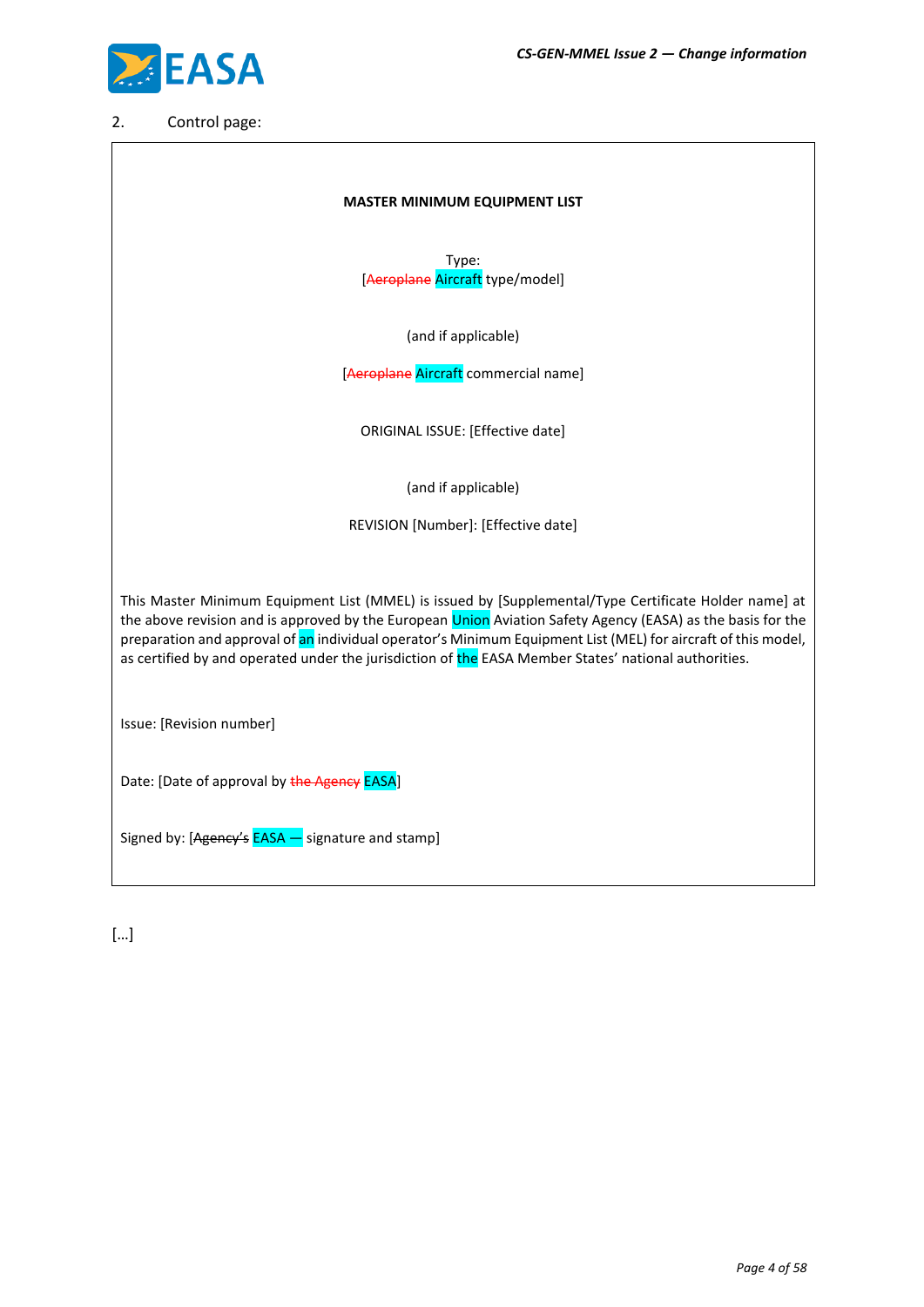

# **Appendix II — Preamble**

#### **PREAMBLE**

#### **Introduction**

The following is applicable for operators under European air operations regulations (Part-CAT, Part-NCO, Part-SPO) subject to Annex IV (Par-CAT), Annex VII (Part-NCO), and Annex VIII (Part-SPO) to Regulation (EU) No 965/2012. Paragraph 1.e3.2 of Annex II to Article 5 (Essential requirements for airworthiness) of Regulation (EC) No (EU) 2018/1139 216/2008 (hereinafter referred to as the 'Basic Regulation') requires that all the equipment items installed on an aeroplane aircraft that are required for type certification or by operating rules shall be operative. However, paragraph  $2\pi a^3(c)$ (iii) of Annex V to Article 8 (Essential requirements for air operations) of to the Basic Regulation also allows the use of a Minimum Equipment List (MEL) where compliance with certain equipment requirements is not necessary in the interest of safety under all operating conditions. Experience has shown that with the various levels of redundancy designed into aeroplanes aircraft, the operation of every system or installed items may not be necessary when the remaining operative equipment can provide an acceptable level of safety.

#### **Purpose and limitations**

This Master Minimum Equipment List (MMEL) is developed by the Type Certificate Holder or the Supplemental Type Certificate Holder and is approved by the Agency EASA. This MMEL includes those items that are related to airworthiness and air operations regulations, and other items that the Agency EASA finds that may be inoperative and yet while maintaining an acceptable level of safety by through appropriate conditions and limitations; it does not contain obviously required items such as wings, flaps, and rudders gearboxes, and rotors. In order to maintain an acceptable level of safety, the MMEL establishes limitations on the duration of and conditions for operation with inoperative items. Unless specifically permitted by this MMEL, an inoperative item may not be removed from the aeroplane aircraft.

#### **Utilisation**

The MMEL is the basis for the development of the individual operator's MEL, which takes into consideration the operator's particular aeroplane aircraft equipment configuration and operational conditions.

An operator's MEL may differ in format from the MMEL, but shall not be less restrictive than the MMEL. The individual operator's MEL, when approved or declared as applicable, allows operation of the aeroplane aircraft with inoperative items for a certain period of time until rectification can be accomplished.

The MEL cannot deviate from Airworthiness Directives or any other additional mandatory requirements. It is important to remember that all the items that are related to airworthiness and operational regulations of the aeroplane aircraft but are not listed on the MMEL shall be operative.

Suitable conditions and limitations in the form of placards, maintenance procedures, crew operating procedures and other restrictions as prescribed in this MMEL shall be specified in the MEL to ensure that an acceptable level of safety is maintained. It is important that for rectifications to be accomplished at the earliest opportunity.

When an item is discovered to be inoperative, it is reported by making an entry in the continuing airworthiness record system or the operator's technical log as applicable. Following sufficient fault identification, the item is then either rectified or may be deferred by following the MEL or another approved means of compliance that is acceptable to the competent authority and the Agency EASA prior to further operation. MEL conditions and limitations do not relieve the operator from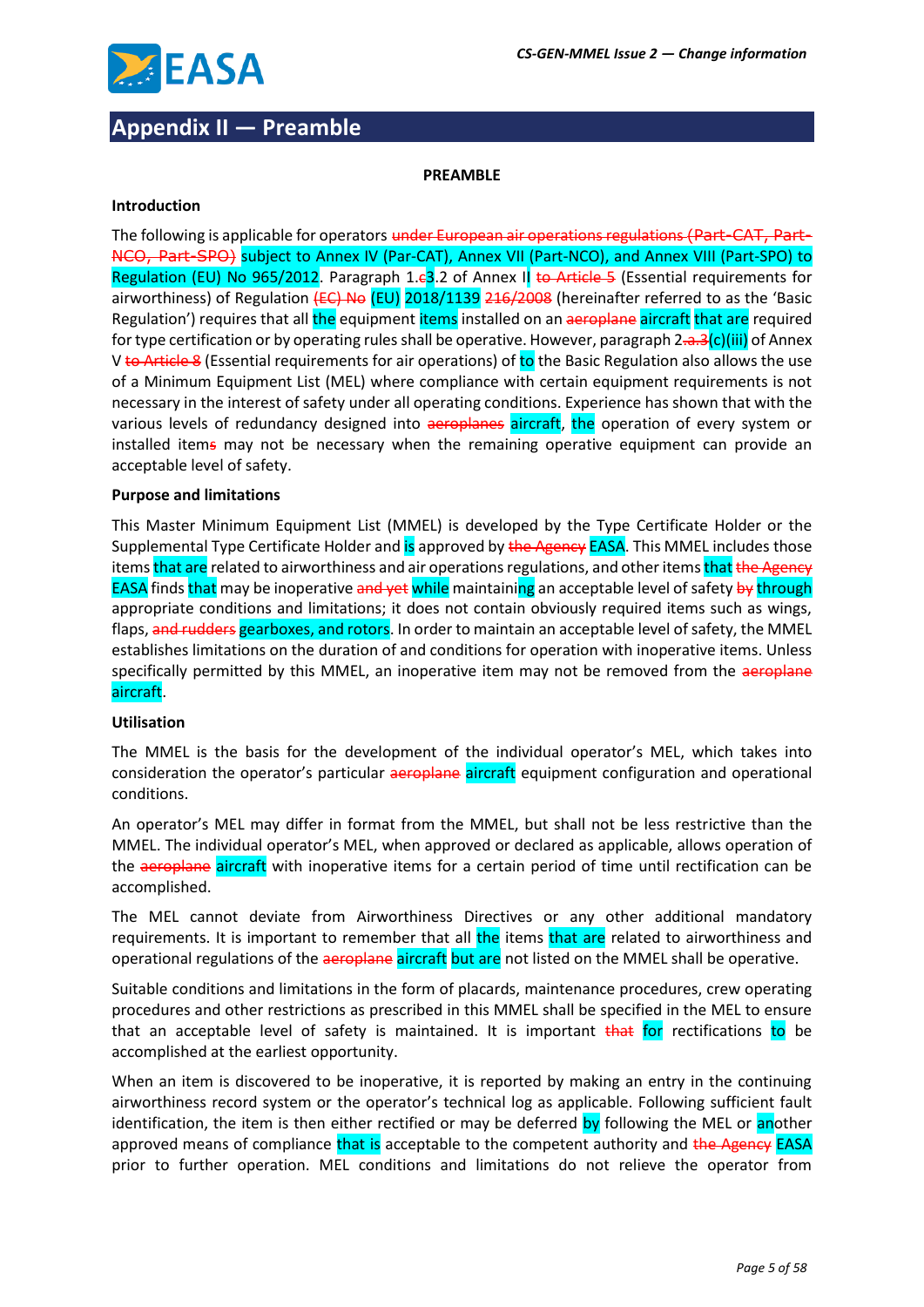

determining that the aeroplane aircraft is in a condition for safe operation with the items that are inoperative.

Prior to operation, any inoperative item should be made known to the crew in accordance with the continuing airworthiness requirements. For commercial air transport, acceptance by the crew of the inoperative items is required.

Operators shall establish a controlled and sound rectification programme that includesing the parts, personnel, facilities, procedures and schedules to ensure timely rectification.

Operators should include guidance in the MEL to deal with any failures which occur between the commencement of the flight and the start of the take-off.

When developing the MEL, compliance is required with the stated intent of the preamble, the definitions and the conditions and limitations specified in this MMEL is required.

#### **Multiple inoperative items**

Operators are responsible for exercising the necessary operational control to ensure that an acceptable level of safety is maintained. The exposure to additional failures during continued operation with inoperative items shall also be considered. Wherever possible, account has been taken in this MMEL of multiple inoperative items. However, it is unlikely that all possible combinations of this nature have been accounted for. Therefore, when operating with multiple inoperative items, the inter-relationships between those items and the effect on aeroplane aircraft operation and the crew workload shall be considered.

#### **Rectification intervals**

For commercial operations under Part-CAT or Part-SPO, the operators may be allowed by their competent authority a one-time extension of the applicable rectification intervals B, C or D for the same duration as that specified in their MEL.

This extension policy is only applicable when the applicant has taken it into account during the development of this document.

For operations under Part-NCO, the rectification intervals indicated in the item list are only recommended and should be taken as guidelines as for the maximum period of time during which an item would remain inoperative. It is important that for repairs to be accomplished at the earliest opportunity.

### **CS GEN.MMEL.140 Definitions and explanatory notes**

The MMEL contains sufficient definitions and explanatory notes to provide the user (this is primarily the operator when compiling the MEL) with a full and proper understanding of the intent and purpose of the items it contains.

[Appendix III](#page-6-0) to this CS contains the definitions that are common to all MMELs. Other definitions that are specific to particular or individual aeroplane aircraft types are added as necessary. Also, explanatory notes are provided in sufficient detail wherever the intent and purpose of a term or phrase or abbreviation, etc., is necessary or advisable.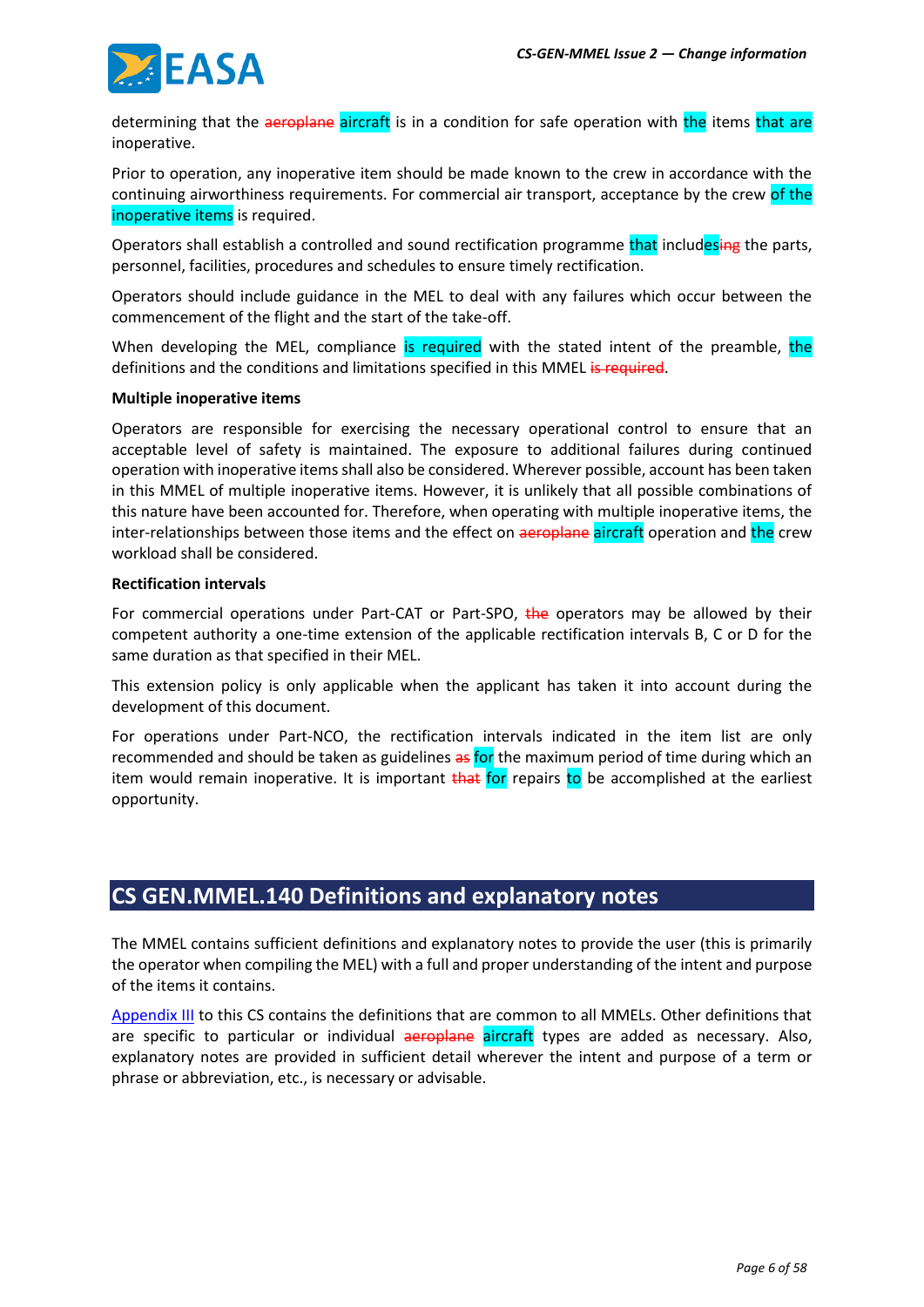

## <span id="page-6-0"></span>**Appendix III — Definitions and explanatory notes**

- (a) The systems in the MMEL are described and identified in accordance with the numbering system used in the aeroplane aircraft manufacturer's documentation.
- (b) The MMEL item list provides the list of pieces of equipment/system/function which may be inoperative prior to dispatch. Items are gathered by relevant chapter and provided under a table format. The structure of the MMEL item list table is as follows:

[…]

(3) **Number installed** — column No 3 — is the number (quantity) of items normally installed in the aeroplane aircraft. This number represents the aeroplane aircraft configuration that was considered in developing this MMEL. Should the number be a variable or not applicable, a number is not required; a  $-$ ' is then inserted.

Where the MMEL shows that a variable number may be installed, the MEL should reflect the actual number installed, if applicable.

[…]

- (d) Applicability: when a variant of a page is required for certain aeroplanes aircraft, the special applicability is indicated atin the lower part of the relevant page as well as in the list of effective pages.
- (e) Definitions for the purpose of this MMEL:

**'**Aeroplane Aircraft **Flight Manual (AFM)'** is the document required for type certification and approved by the Agency EASA.

[…]

**'Commencement of flight'** is the point when an aeroplane begins to move under its own power for the purpose of preparing for take-off, or the point when the rotors of a helicopter start to turn for the purpose of taking off.

**'Day of discovery'** means the calendar day that when a malfunction was recorded in the aeroplane aircraft maintenance record/logbook.

**'Flight'** (for the purposes of this MMEL): a flight is the period of time between the moment when an aeroplane aircraft begins to move by its own means, for the purpose of preparing for take-off, until the moment the aeroplane aircraft comes to complete stop on its parking area, after the first landing.

**'Icing conditions'** means an atmospheric environment that may cause ice to form on the aeroplane aircraft or in the engine(s) as defined in the AFM.

**'If installed'** means that the item is either optional or is not required to be installed on all aeroplane aircraft covered by the MMEL.

[…]

<sup>[</sup>…]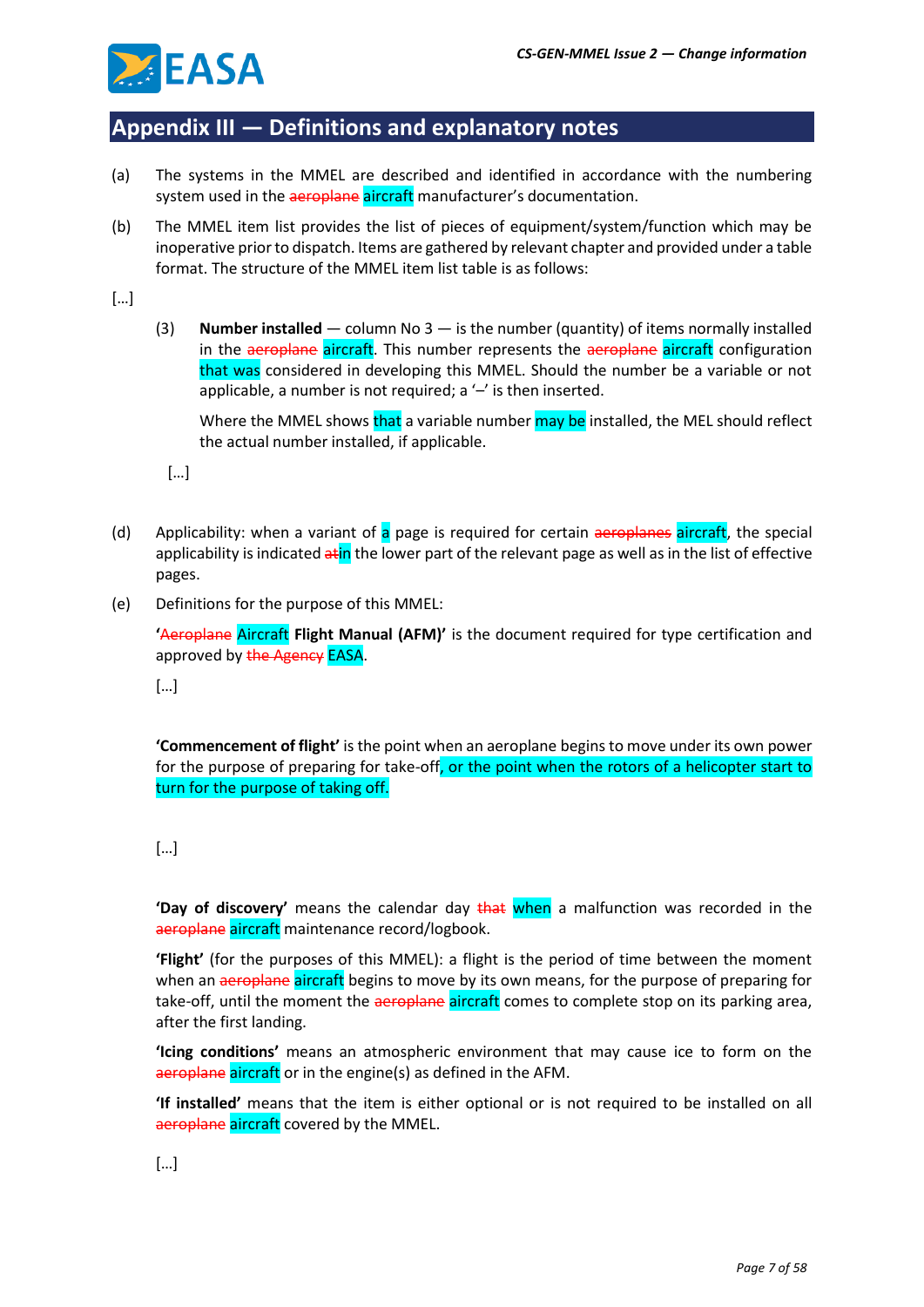

**'Master Minimum Equipment List (MMEL)'** means a document approved by the Agency EASA that establishes the aeroplane aircraft items that are allowed to be inoperative under the conditions specified therein in that document for a specific type of aeroplane aircraft.

**'Minimum Equipment List (MEL)'** means a document approved by or declared to the competent authority, as applicable, that authorises an operator to dispatch an aeroplane aircraft with aeroplane aircraft items that are inoperative under the conditions specified therein in the document.

[…]

# **CS GEN.MMEL.145 Item list**

The generic MMEL includes all the items that are permitted to be inoperative.

The MMEL item list is generated by the applicant directly from the generic MMEL by selecting the items from the list in Appendix IV the items-in accordance with their applicability to the aeroplane aircraft type.

For an aeroplane aircraft type with different configurations, the applicant can select all the items that are applicable to the various configurations and add under each affected item '(if installed)'.

For the selected items, the applicant verifies they do not deviate from Aeroplane the Aircraft Flight Manual (AFM) Limitations and Airworthiness Directives.

The applicant also verifies that relief is not given for items that are involved in emergency procedures unless the applicant justifies that the emergency procedure can be fulfilled without the failed item (e.g. VHF Communication Systems).

Consistency of terminology and of means of identification means should be maintained, as far as possible, with the existing aeroplane aircraft documentation.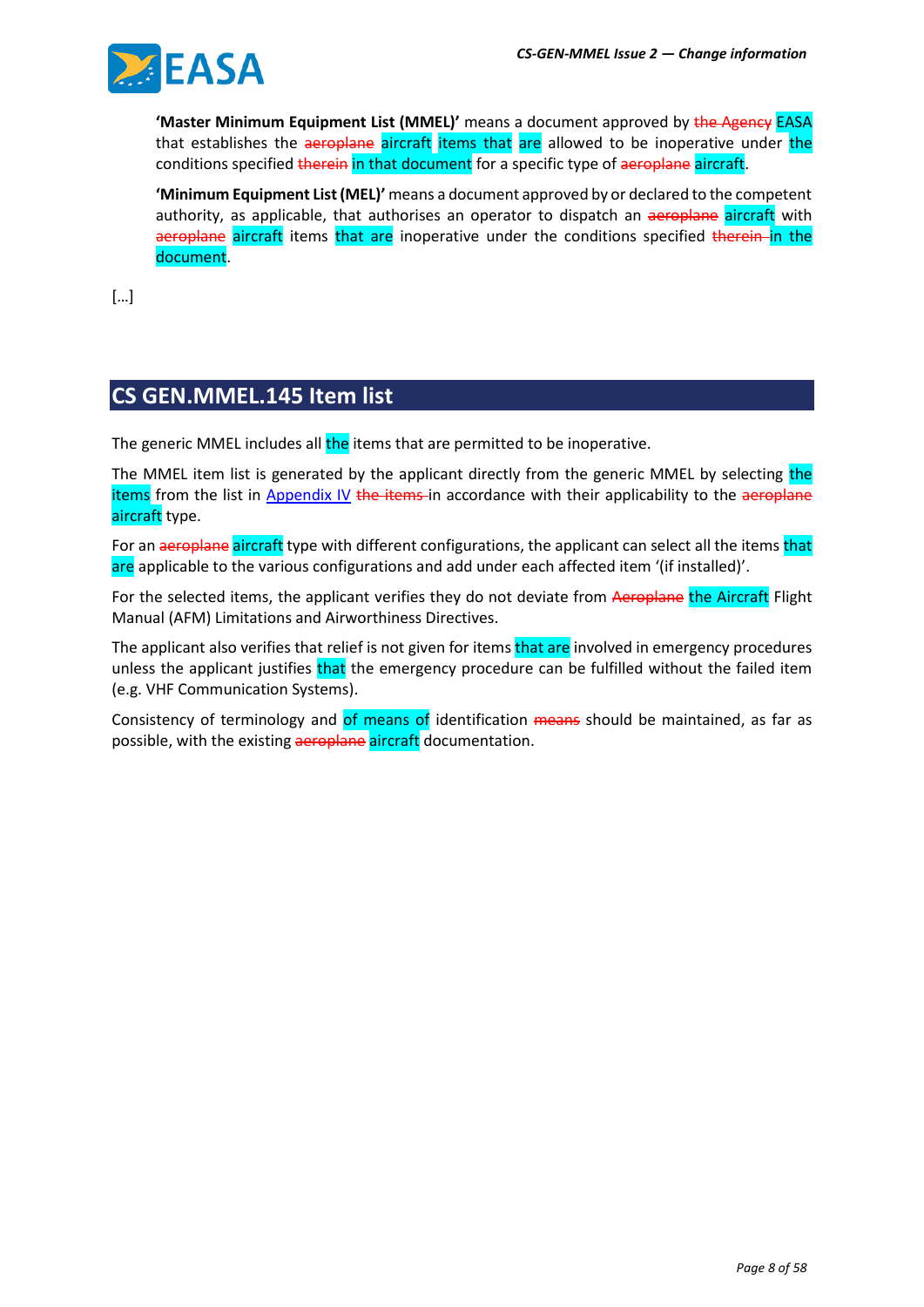

# **Appendix IV — Item list**

| <b>ATA CHAPTER: 21 Air conditioning</b> |                                                  |             |     |              | <b>PAGE: 21-x</b>                                                                                                                                                                                                       |
|-----------------------------------------|--------------------------------------------------|-------------|-----|--------------|-------------------------------------------------------------------------------------------------------------------------------------------------------------------------------------------------------------------------|
| (1)                                     | System & sequence numbers                        | (2)         |     |              | Rectification interval                                                                                                                                                                                                  |
| item                                    |                                                  |             | (3) |              | Number installed                                                                                                                                                                                                        |
|                                         |                                                  |             |     | (4)          | Number required for dispatch                                                                                                                                                                                            |
|                                         |                                                  |             |     |              | (5)<br>Remarks or exceptions                                                                                                                                                                                            |
| 21-20-1                                 | <b>Fresh air ventilation</b><br>outlets          |             |     |              |                                                                                                                                                                                                                         |
| 21-20-1A                                | (ALL)                                            | C           |     | $\mathbf{1}$ | Any in excess of one may be inoperative.                                                                                                                                                                                |
| $21 - 30 - 1$                           | <b>Pressurisation</b><br>controller              |             |     |              |                                                                                                                                                                                                                         |
| 21-30-1A                                | (CAT aeroplanes)                                 | $\mathsf C$ |     | 0            | (O) May be inoperative provided that:<br>(a) the flight is conducted with the cabin<br>unpressurised, and                                                                                                               |
|                                         |                                                  |             |     |              | (b) the regulations that requireing oxygen use<br>the use of oxygen are complied with.                                                                                                                                  |
| 21-30-1B                                | (NCO/SPO aeroplanes)                             | D           |     | 0            | (O) Procedures must be established to ensure<br>the aeroplane is operated with the cabin<br>unpressurised.<br>(O) May be inoperative provided that:<br>(a) the flight is conducted with the cabin<br>unpressurised, and |
|                                         |                                                  |             |     |              | the regulations that requireing oxygen use<br>(b)<br>the use of oxygen are complied with.                                                                                                                               |
| $21 - 30 - 2$                           |                                                  |             |     |              | (O) Procedures must be established to ensure<br>that the aeroplane is operated with the cabin<br>unpressurised.                                                                                                         |
| 21-30-2A                                | <b>Outflow/safety valves</b><br>(CAT aeroplanes) | C           |     |              | (M)(O) May be inoperative provided that:<br>the affected valve(s) is (are) secured OPEN<br>(a)<br>or removed,                                                                                                           |
|                                         |                                                  |             |     |              | the flight is conducted with the cabin<br>(b)<br>unpressurised, and                                                                                                                                                     |
|                                         |                                                  |             |     |              | the regulations that requireing oxygen use<br>(c)<br>the use of oxygen are complied with.                                                                                                                               |
|                                         |                                                  |             |     |              | (M) Procedures must be established to secure<br>the valve(s) open or remove it (them).                                                                                                                                  |
|                                         |                                                  |             |     |              | (O) Procedures must be established to ensure<br>the aeroplane is operated with the cabin<br>unpressurised.                                                                                                              |
|                                         | (continued)                                      |             |     |              |                                                                                                                                                                                                                         |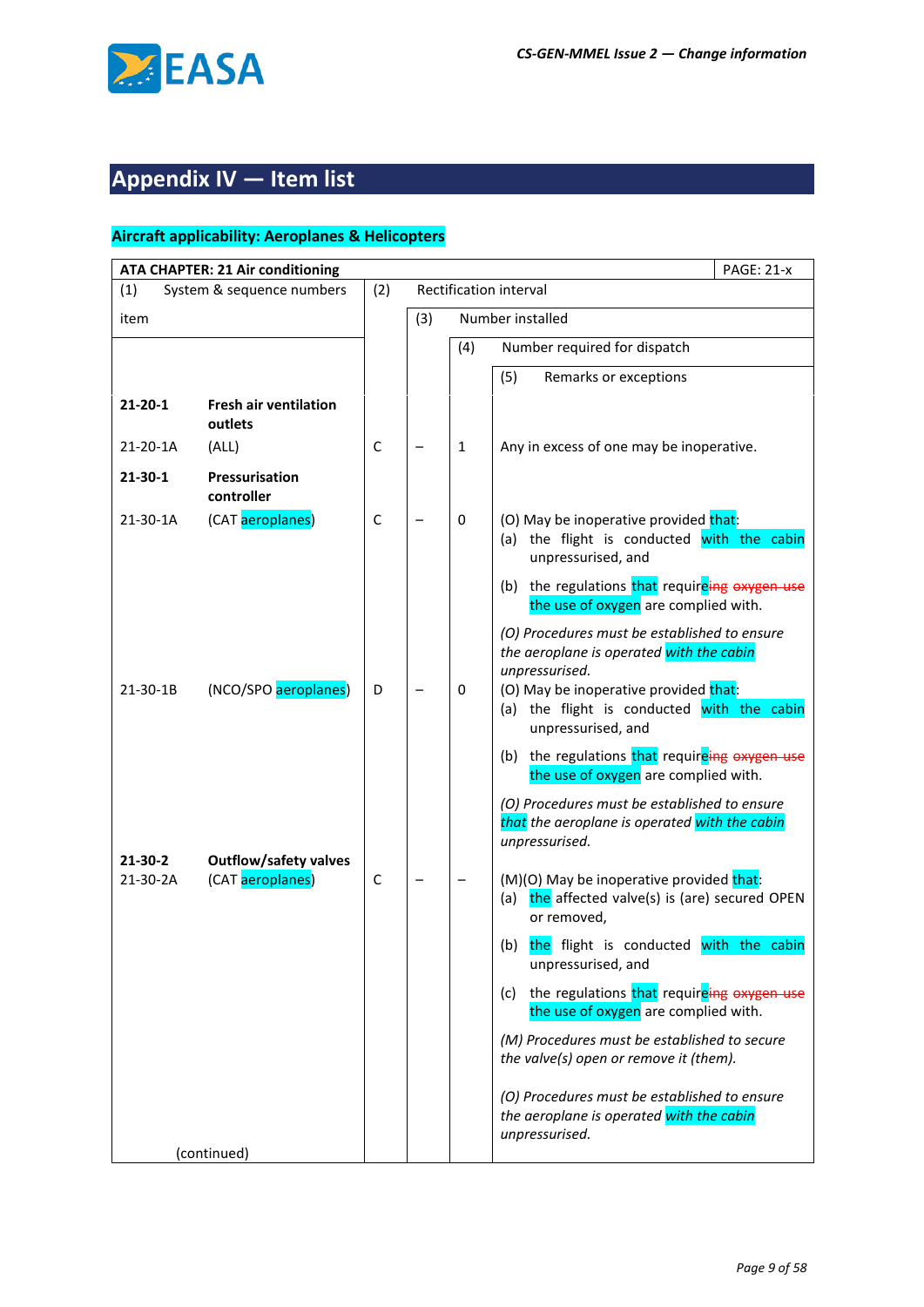

| <b>PAGE: 21-x</b><br><b>ATA CHAPTER: 21 Air conditioning</b> |              |     |                        |                                                                                                                                              |  |  |  |
|--------------------------------------------------------------|--------------|-----|------------------------|----------------------------------------------------------------------------------------------------------------------------------------------|--|--|--|
| System & sequence numbers<br>(1)                             | (2)          |     | Rectification interval |                                                                                                                                              |  |  |  |
| item                                                         |              | (3) |                        | Number installed                                                                                                                             |  |  |  |
|                                                              |              |     | (4)                    | Number required for dispatch                                                                                                                 |  |  |  |
|                                                              |              |     |                        | (5)<br>Remarks or exceptions                                                                                                                 |  |  |  |
| (continued)                                                  |              |     |                        |                                                                                                                                              |  |  |  |
| (NCO/SPO aeroplanes)<br>21-30-2B                             | D            |     |                        | (M)(O) May be inoperative provided that:<br>the affected valve(s) is(are) secured OPEN<br>(a)<br>or removed,                                 |  |  |  |
|                                                              |              |     |                        | the flight is conducted with the cabin<br>b)<br>unpressurised, and                                                                           |  |  |  |
|                                                              |              |     |                        | the regulations that requireing oxygen use<br>(c)<br>the use of oxygen are complied with.                                                    |  |  |  |
|                                                              |              |     |                        | (M) Procedures must be established to secure<br>the valve(s) open or remove it (them).                                                       |  |  |  |
| Cabin altitude indicator<br>21-30-3                          |              |     |                        | (O) Procedures must be established to ensure<br>the aeroplane is operated with the cabin<br>unpressurised.                                   |  |  |  |
| 21-30-3A<br>(ALL aeroplanes)                                 | D            | 1   | $\mathbf 0$            | (O) May be inoperative provided that:<br>(a) the flight is conducted with the cabin<br>unpressurised, and                                    |  |  |  |
|                                                              |              |     |                        | (b) the regulations that requireing oxygen use<br>the use of oxygen are complied with.                                                       |  |  |  |
|                                                              |              |     |                        | (O) Procedures must be established to ensure<br>that the aeroplane is operated with the cabin<br>unpressurised.                              |  |  |  |
| $21 - 30 - 4$<br><b>Cabin altitude warning</b>               |              |     |                        |                                                                                                                                              |  |  |  |
| system<br>(ALL aeroplanes)<br>21-30-4A                       | $\mathsf{C}$ | 1   | 0                      | May be inoperative provided that the flight is<br>conducted at or below the cabin altitude<br>warning limit, but not above 10 000 feet AMSL. |  |  |  |
| (ALL aeroplanes)<br>21-30-4B                                 | D            | 1   | $\mathbf 0$            | (O) May be inoperative provided that:<br>(a) the flight is conducted with the cabin<br>unpressurised, and                                    |  |  |  |
|                                                              |              |     |                        | (b) the regulations that requireing oxygen use<br>the use of oxygen are complied with.                                                       |  |  |  |
|                                                              |              |     |                        | (O) Procedures must be established to ensure<br>that the aeroplane is operated with the cabin<br>unpressurised.                              |  |  |  |
| 21-30-5<br>Cabin rate of climb<br>indicator                  |              |     |                        |                                                                                                                                              |  |  |  |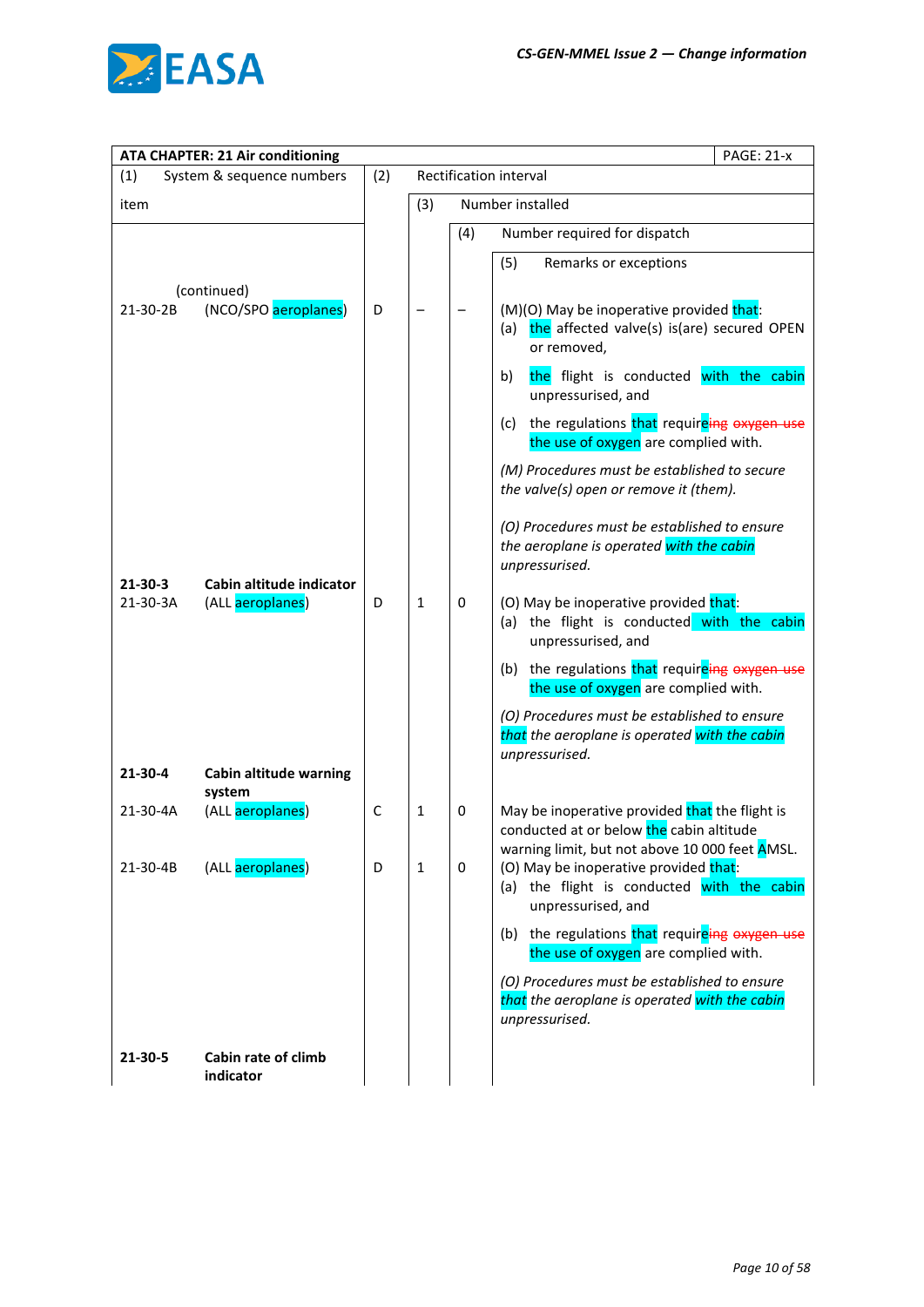

| <b>ATA CHAPTER: 21 Air conditioning</b> | <b>PAGE: 21-x</b> |                        |     |                                                                                                                 |  |
|-----------------------------------------|-------------------|------------------------|-----|-----------------------------------------------------------------------------------------------------------------|--|
| (1)<br>System & sequence numbers        | (2)               | Rectification interval |     |                                                                                                                 |  |
| item                                    |                   | (3)                    |     | Number installed                                                                                                |  |
|                                         |                   |                        | (4) | Number required for dispatch                                                                                    |  |
|                                         |                   |                        |     | (5)<br>Remarks or exceptions                                                                                    |  |
| (continued)                             |                   |                        |     |                                                                                                                 |  |
| (ALL aeroplanes)<br>21-30-5A            | D                 | 1                      | 0   | (O) May be inoperative provided that:<br>the flight is conducted with the cabin<br>(a)<br>unpressurised, and    |  |
|                                         |                   |                        |     | the regulations that requireing oxyge<br>(b)<br>the use of oxygen are complied with.                            |  |
|                                         |                   |                        |     | (O) Procedures must be established to ensure<br>that the aeroplane is operated with the cabin<br>unpressurised. |  |
| (continued)                             |                   |                        |     |                                                                                                                 |  |

|               | <b>ATA CHAPTER: 21 Air conditioning</b>   |              |              |                        | <b>PAGE: 21-x</b>                                                                                                                                                                                                 |  |  |  |
|---------------|-------------------------------------------|--------------|--------------|------------------------|-------------------------------------------------------------------------------------------------------------------------------------------------------------------------------------------------------------------|--|--|--|
| (1)           | System & sequence numbers                 | (2)          |              | Rectification interval |                                                                                                                                                                                                                   |  |  |  |
| item          |                                           |              | (3)          |                        | Number installed                                                                                                                                                                                                  |  |  |  |
|               |                                           |              |              | (4)                    | Number required for dispatch                                                                                                                                                                                      |  |  |  |
|               |                                           |              |              |                        | (5)<br>Remarks or exceptions                                                                                                                                                                                      |  |  |  |
|               | (continued)                               |              |              |                        |                                                                                                                                                                                                                   |  |  |  |
| $21 - 30 - 6$ | <b>Differential pressure</b><br>indicator |              |              |                        |                                                                                                                                                                                                                   |  |  |  |
| 21-30-6A      | (ALL aeroplanes)                          | D            | $\mathbf{1}$ | $\Omega$               | (O) May be inoperative provided that:<br>the flight is conducted with the cabin<br>(a)<br>unpressurised, and                                                                                                      |  |  |  |
|               |                                           |              |              |                        | the regulations that requireing oxygen use<br>(b)<br>the use of oxygen are complied with.                                                                                                                         |  |  |  |
|               |                                           |              |              |                        | (O) Procedures must be established to ensure<br>that the aeroplane is operated with the cabin<br>unpressurised.                                                                                                   |  |  |  |
| $21 - 40 - 1$ | <b>Heating system</b>                     |              |              |                        |                                                                                                                                                                                                                   |  |  |  |
| 21-40-1A      | (CAT/SPO)                                 | $\mathsf{C}$ |              | 0                      | May be inoperative.                                                                                                                                                                                               |  |  |  |
| 21-40-1B      | (NCO)                                     | D            |              | $\mathbf 0$            | May be inoperative.                                                                                                                                                                                               |  |  |  |
| $21 - 50 - 1$ | Air conditioning system                   |              |              |                        |                                                                                                                                                                                                                   |  |  |  |
| 21-50-1A      | (CAT/SPO)                                 | $\mathsf{C}$ | 1            | $\mathbf 0$            | (M) May be inoperative.                                                                                                                                                                                           |  |  |  |
|               |                                           |              |              |                        | (M) Procedures must be established to ensure<br>that the inoperative air conditioning system<br>does not have any adverse effect on engine<br>operation, pressurisation or the cooling of<br>instruments cooling. |  |  |  |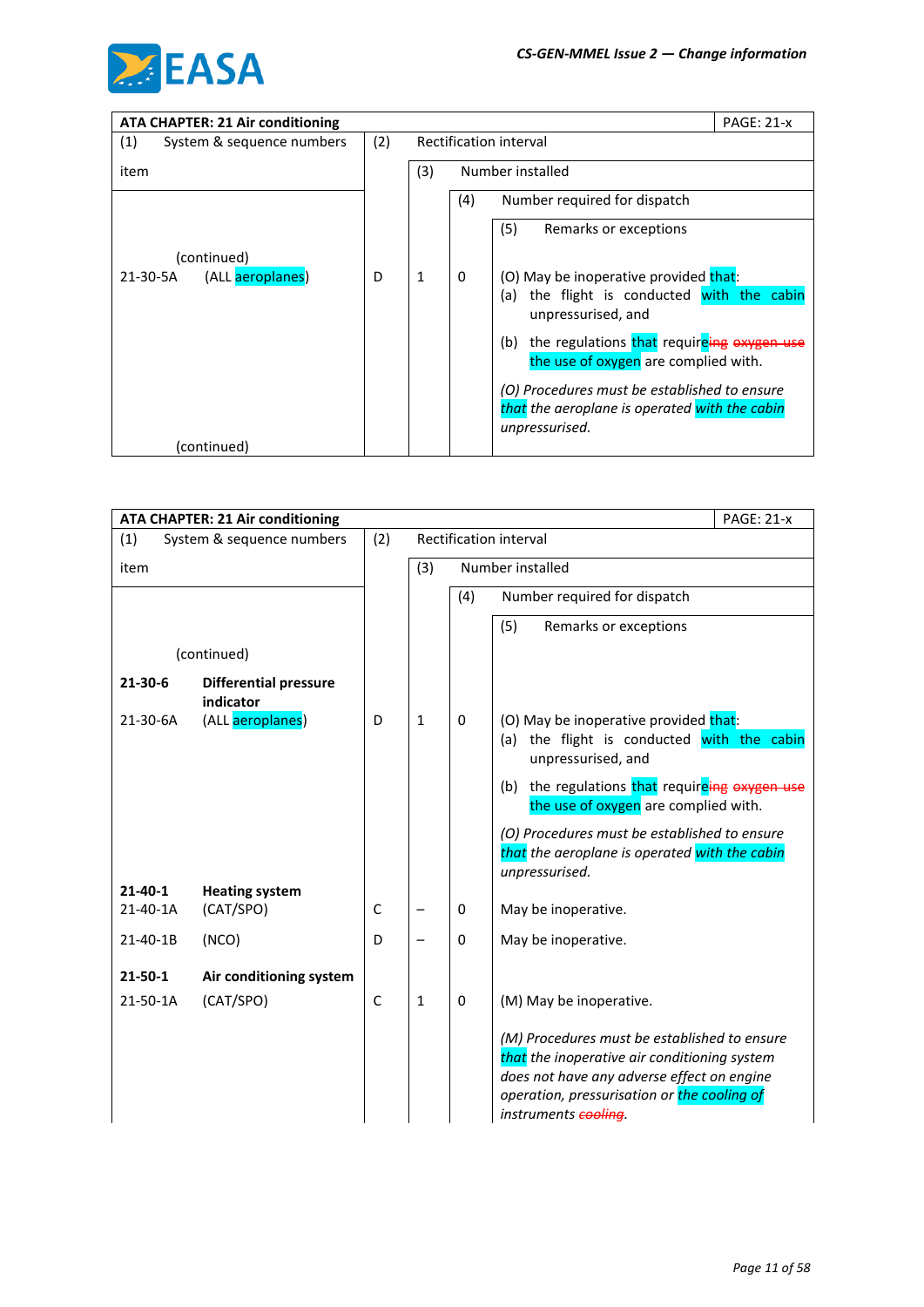

| <b>ATA CHAPTER: 21 Air conditioning</b> |     |                        |                                                         |                                                                                                                                                                                                                   | <b>PAGE: 21-x</b> |  |
|-----------------------------------------|-----|------------------------|---------------------------------------------------------|-------------------------------------------------------------------------------------------------------------------------------------------------------------------------------------------------------------------|-------------------|--|
| (1)<br>System & sequence numbers        | (2) | Rectification interval |                                                         |                                                                                                                                                                                                                   |                   |  |
| item                                    |     | (3)                    | Number installed<br>(4)<br>Number required for dispatch |                                                                                                                                                                                                                   |                   |  |
|                                         |     |                        |                                                         |                                                                                                                                                                                                                   |                   |  |
|                                         |     |                        |                                                         | (5)<br>Remarks or exceptions                                                                                                                                                                                      |                   |  |
| (continued)                             |     |                        |                                                         |                                                                                                                                                                                                                   |                   |  |
| $21 - 50 - 1B$<br>(NCO)                 | D   | 1                      | 0                                                       | (M) May be inoperative.                                                                                                                                                                                           |                   |  |
|                                         |     |                        |                                                         | (M) Procedures must be established to ensure<br>that the inoperative air conditioning system<br>does not have any adverse effect on engine<br>operation, pressurisation or the cooling of<br>instruments cooling. |                   |  |

#### **Additional considerations:**

- **21-20-1A Fresh air ventilation outlets:** Cockpit and cabin compartments must be suitably ventilated through an adequate supply of fresh air.
- For unpressurised flights with the cabin unpressurised, the (O) procedure should indicate that when on-board oxygen on-board is not sufficient or oxygen is not used, the flight shall be performed at or below 10 000 ft above Mean Sea Level (AMSL).

| ATA CHAPTER: 22 Auto-flight          |     |     | <b>PAGE: 22-x</b>                                                                                                   |
|--------------------------------------|-----|-----|---------------------------------------------------------------------------------------------------------------------|
| (1)<br>System & sequence numbers     | (2) |     | Rectification interval                                                                                              |
| item                                 |     | (3) | Number installed                                                                                                    |
|                                      |     |     | (4)<br>Number required for dispatch                                                                                 |
|                                      |     |     | (5)<br>Remarks or exceptions                                                                                        |
| Autopilot/Stability<br>$22 - 10 - 1$ |     |     |                                                                                                                     |
| <b>Augmentation System</b><br>(SAS)  |     |     |                                                                                                                     |
| (SPO/NCO)<br>22-10-1A                | D   |     | (M)(O) May be inoperative provided that:<br>0<br>autopilot/SAS is<br>(a)<br>deactivated<br>the<br>as<br>applicable, |
|                                      |     |     | the AFM limitations are observed, and<br>(b)                                                                        |
|                                      |     |     | (c)<br>operations do not depend upon its use.                                                                       |
|                                      |     |     | (M) Procedures must be established to ensure<br>that the autopilot/SAS will not engage during<br>the flight.        |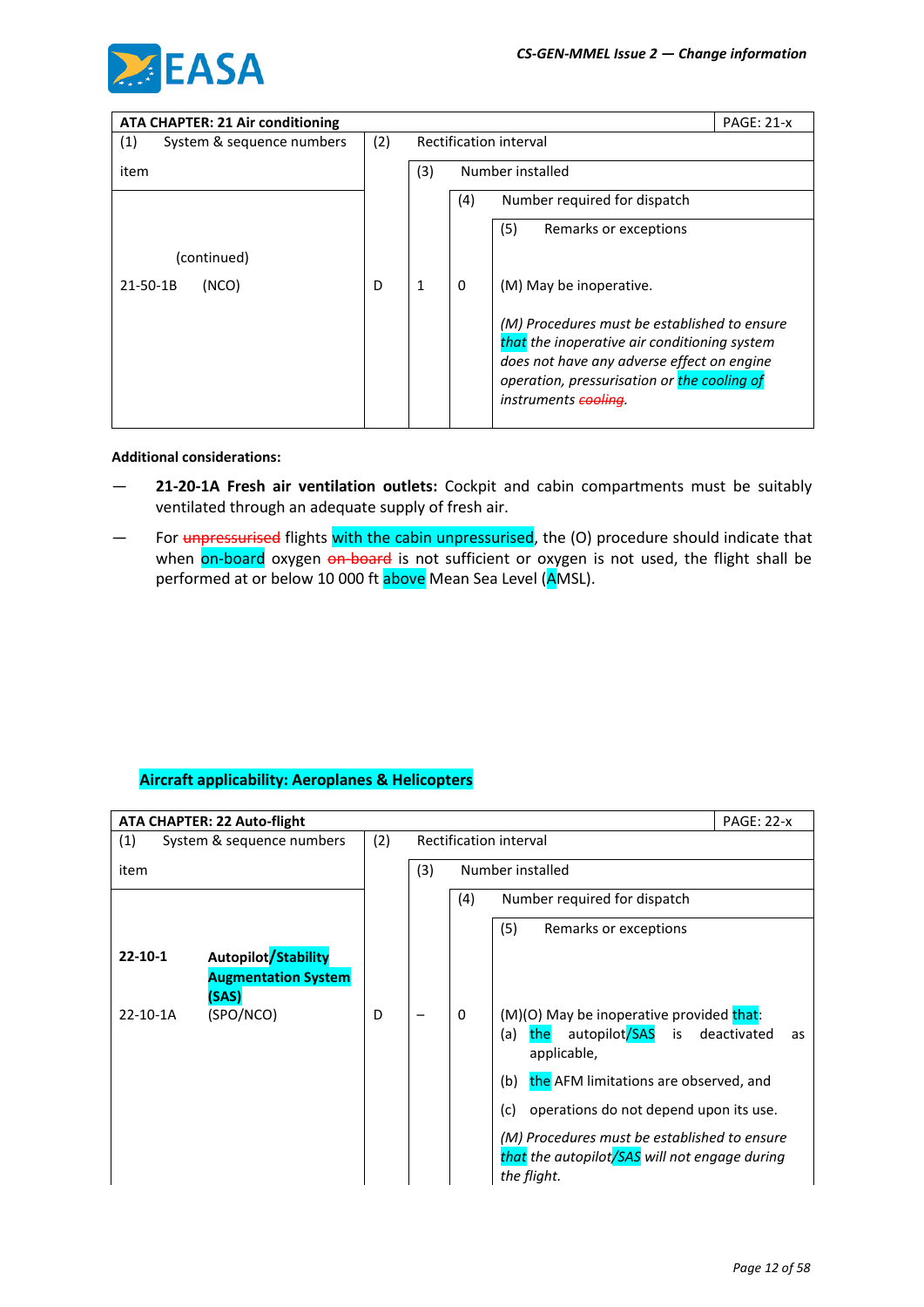

| ATA CHAPTER: 22 Auto-flight                                     |             |                        |              | <b>PAGE: 22-x</b>                                                                                                                                            |  |
|-----------------------------------------------------------------|-------------|------------------------|--------------|--------------------------------------------------------------------------------------------------------------------------------------------------------------|--|
| (1)<br>System & sequence numbers                                | (2)         | Rectification interval |              |                                                                                                                                                              |  |
| item                                                            |             | (3)                    |              | Number installed                                                                                                                                             |  |
|                                                                 |             |                        | (4)          | Number required for dispatch                                                                                                                                 |  |
|                                                                 |             |                        |              | (5)<br>Remarks or exceptions                                                                                                                                 |  |
|                                                                 |             |                        |              | (O) Procedures must establish any applicable<br>restrictions (e.g. approach and landing minima,<br>en-route operations, etc.).                               |  |
| 22-10-1B<br>(CAT)                                               | B           |                        | 0            | (M)(O) May be inoperative provided that:<br>autopilot/SAS<br>deactivated<br>the<br>is<br>(a)<br>as<br>applicable,                                            |  |
|                                                                 |             |                        |              | the flight is conducted under VFR for single<br>(b)<br>pilot operations,                                                                                     |  |
|                                                                 |             |                        |              | AFM limitations are observed, and<br>(c)                                                                                                                     |  |
|                                                                 |             |                        |              | operations do not depend upon its use.<br>(d)                                                                                                                |  |
|                                                                 |             |                        |              | (M) Procedures must be established to ensure<br>that the autopilot/SAS will not engage during<br>the flight.<br>(O) Procedures must establish any applicable |  |
|                                                                 |             |                        |              | restrictions (e.g. approach and landing minima,<br>en-route operations, etc.).                                                                               |  |
| Autopilot/SAS<br>22-10-2                                        |             |                        |              |                                                                                                                                                              |  |
| disconnect functions<br>- Quick release                         |             |                        |              |                                                                                                                                                              |  |
| controls                                                        |             |                        |              |                                                                                                                                                              |  |
| (ALL)<br>22-10-2A                                               | $\mathsf C$ |                        | $\mathbf{1}$ | (O) Any in excess one may be inoperative<br>provided that:                                                                                                   |  |
|                                                                 |             |                        |              | the operative one is on the pilot flying side,<br>(a)<br>and                                                                                                 |  |
|                                                                 |             |                        |              | the approach and landing minima do not<br>(b)<br>require the use of the autopilot/SAS.                                                                       |  |
|                                                                 |             |                        |              | (O) Procedures must establish any applicable<br>restrictions (e.g. approach and landing minima,<br>en-route operations, etc.).                               |  |
| (ALL)<br>22-10-2B                                               | B           |                        | 0            | May be inoperative provided that the<br>autopilot/SAS is not used (refer to item<br>$22-10-1$ ).                                                             |  |
| (continued)                                                     |             |                        |              |                                                                                                                                                              |  |
| ATA CHAPTER: 22 Auto-flight<br>System & sequence numbers<br>(1) | (2)         |                        |              | <b>PAGE: 22-x</b><br>Rectification interval                                                                                                                  |  |
| item                                                            |             | (3)                    |              | Number installed                                                                                                                                             |  |
|                                                                 |             |                        | (4)          | Number required for dispatch                                                                                                                                 |  |
|                                                                 |             |                        |              | (5)<br>Remarks or exceptions                                                                                                                                 |  |
| (continued)                                                     |             |                        |              |                                                                                                                                                              |  |
| Yaw damper<br>$22 - 10 - 4$                                     |             |                        |              |                                                                                                                                                              |  |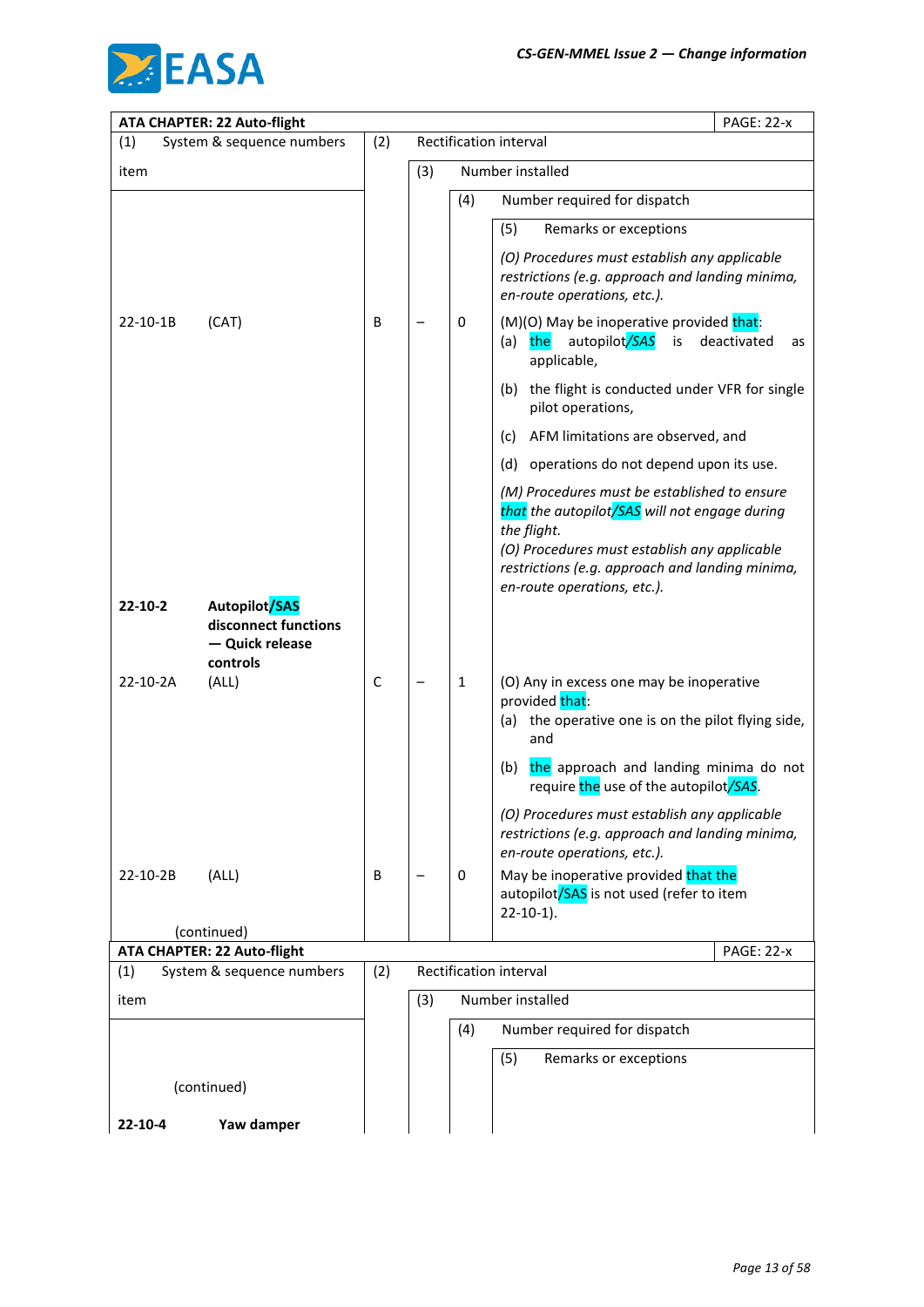

|                | <b>ATA CHAPTER: 22 Auto-flight</b> |     |                         |          |                                                                                                                                                                     | <b>PAGE: 22-x</b> |
|----------------|------------------------------------|-----|-------------------------|----------|---------------------------------------------------------------------------------------------------------------------------------------------------------------------|-------------------|
| (1)            | System & sequence numbers          | (2) | Rectification interval  |          |                                                                                                                                                                     |                   |
| item           |                                    |     | Number installed<br>(3) |          |                                                                                                                                                                     |                   |
|                |                                    |     |                         | (4)      | Number required for dispatch                                                                                                                                        |                   |
|                |                                    |     |                         |          | Remarks or exceptions<br>(5)                                                                                                                                        |                   |
| $22 - 10 - 4A$ | (ALL aeroplanes                    | C   |                         | $\Omega$ | (M) May be inoperative provided that the yaw<br>damper is independent and unrelated to<br>autopilot operation.                                                      |                   |
|                |                                    |     |                         |          | (M) Procedures must be established to ensure<br>that no electrical or mechanical fault exists that<br>would have an adverse effect on any flight<br>control system. |                   |
| $22 - 10 - 4B$ | (ALL aeroplanes)                   |     | 1                       | 0        | May be inoperative provided that the autopilot<br>/SAS is not used (refer to item 22-10-1).                                                                         |                   |

#### **Additional considerations:**

- **22-10-1 Autopilot/SAS:** Any increase in crew workload has to be considered for the intended operations. Any additional limitations, such as the flight duration, may result from this consideration.
- 22-10-1B Autopilot/SAS: Depending upon the use of the autopilot/SAS in routine procedures, single pilot CAT operations may be restricted to day VMC only.
- **22-10-4 Yaw damper:** AFM limitations must be complied with, if any.

|           | <b>PAGE: 23-x</b><br><b>ATA CHAPTER: 23 Communications</b> |     |                        |                                     |                                                                                                                                                                                                                                                                                       |  |  |  |
|-----------|------------------------------------------------------------|-----|------------------------|-------------------------------------|---------------------------------------------------------------------------------------------------------------------------------------------------------------------------------------------------------------------------------------------------------------------------------------|--|--|--|
| (1)       | System & sequence numbers                                  | (2) | Rectification interval |                                     |                                                                                                                                                                                                                                                                                       |  |  |  |
| item      |                                                            |     | (3)                    |                                     | Number installed                                                                                                                                                                                                                                                                      |  |  |  |
|           |                                                            |     |                        | Number required for dispatch<br>(4) |                                                                                                                                                                                                                                                                                       |  |  |  |
|           |                                                            |     |                        |                                     | (5)<br>Remarks or exceptions                                                                                                                                                                                                                                                          |  |  |  |
| $23-10-1$ | <b>Headsets</b>                                            |     |                        |                                     |                                                                                                                                                                                                                                                                                       |  |  |  |
| 23-10-1A  | (NCO)                                                      | D   |                        | $\mathbf{0}$                        | May be inoperative or missing provided that<br>procedures do not depend upon its use.                                                                                                                                                                                                 |  |  |  |
| 23-10-1B  | (ALL)                                                      | D   |                        |                                     | Any in excess of one for each flight crew<br>member may be inoperative or missing.<br>Note: A headset consists of a communication<br>device which includes two earphones to receive<br>and a microphone to transmit audio signals to<br>the aircraftaeroplane's communication system. |  |  |  |
| 23-10-2   | <b>Audio selector panels</b>                               |     |                        |                                     |                                                                                                                                                                                                                                                                                       |  |  |  |
| 23-10-2A  | (ALL)                                                      | D   |                        |                                     | Any in excess of one for each flight crew<br>member may be inoperative or missing.                                                                                                                                                                                                    |  |  |  |
| 23-10-2B  | (ALL)                                                      | D   |                        | 0                                   | (O) May be inoperative provided that:                                                                                                                                                                                                                                                 |  |  |  |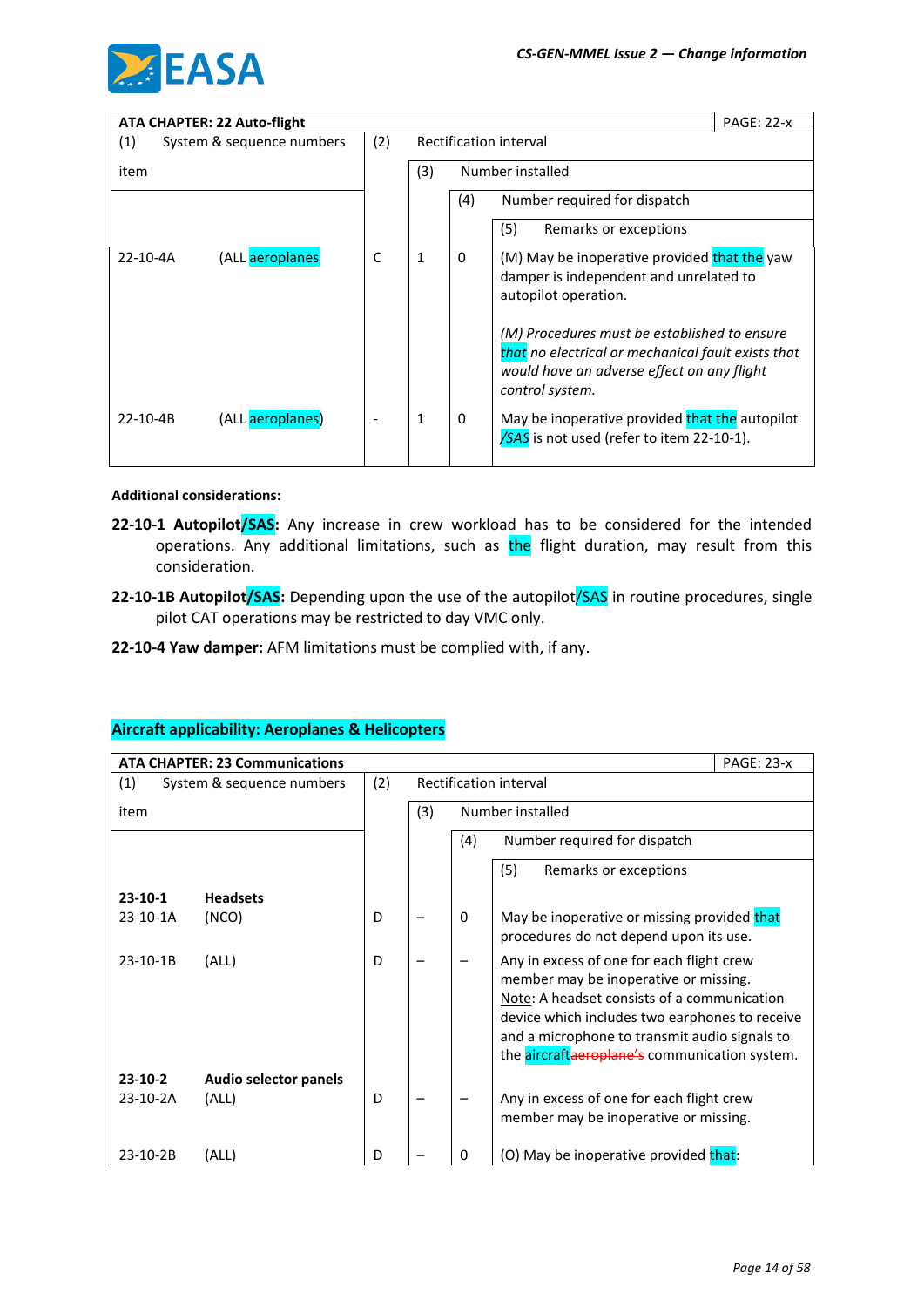

|      | <b>ATA CHAPTER: 23 Communications</b> |     |                         | <b>PAGE: 23-x</b>                                                                                               |  |  |
|------|---------------------------------------|-----|-------------------------|-----------------------------------------------------------------------------------------------------------------|--|--|
| (1)  | System & sequence numbers             | (2) |                         | Rectification interval                                                                                          |  |  |
| item |                                       |     | (3)<br>Number installed |                                                                                                                 |  |  |
|      |                                       |     |                         | Number required for dispatch<br>(4)                                                                             |  |  |
|      |                                       |     |                         | (5)<br>Remarks or exceptions                                                                                    |  |  |
|      |                                       |     |                         | the flight is conducted under VFR, and<br>(a)                                                                   |  |  |
|      |                                       |     |                         | alternate procedures are established and<br>(b)<br>required<br>for<br>ensuring<br>the<br>used<br>communication. |  |  |
|      |                                       |     |                         | (O) Procedures must be established to ensure<br>the required communication.                                     |  |  |
|      | (continued)                           |     |                         |                                                                                                                 |  |  |

|                       | <b>ATA CHAPTER: 23 Communications</b>       | <b>PAGE: 23-x</b> |     |                        |                                                                                                                                                                                                          |  |  |
|-----------------------|---------------------------------------------|-------------------|-----|------------------------|----------------------------------------------------------------------------------------------------------------------------------------------------------------------------------------------------------|--|--|
| (1)                   | System & sequence numbers                   | (2)               |     | Rectification interval |                                                                                                                                                                                                          |  |  |
| item                  |                                             |                   | (3) | Number installed       |                                                                                                                                                                                                          |  |  |
|                       |                                             |                   |     | (4)                    | Number required for dispatch                                                                                                                                                                             |  |  |
|                       |                                             |                   |     |                        | (5)<br>Remarks or exceptions                                                                                                                                                                             |  |  |
| $23 - 10 - 3$         | <b>Flight crew</b><br>compartment speakers  |                   |     |                        |                                                                                                                                                                                                          |  |  |
| 23-10-3A              | (SPO/NCO)                                   | $\mathsf C$       |     | 0                      | (O) May be inoperative provided that alternate<br>means are available and used for ensuring the<br>required communication.<br>(O) Procedures must be established to ensure<br>the required communication |  |  |
| 23-10-3B              | (CAT)                                       | $\mathsf{C}$      |     | 0                      | May be inoperative provided that:<br>(a) one headset is operative and used by each<br>flight crew member, and                                                                                            |  |  |
|                       |                                             |                   |     |                        | (b)<br>a spare operative headset is readily<br>available in the flight crew compartment.                                                                                                                 |  |  |
| $23-10-4$<br>23-10-4A | <b>Handheld microphones</b><br>(SPO/NCO)    | $\mathsf{C}$      |     | $\mathbf 0$            | May be inoperative provided that each flight<br>crew member has and uses an operative one<br>headset is operative and used by each flight<br>crew member.                                                |  |  |
| 23-10-4B              | (CAT)                                       | $\mathsf{C}$      |     | 0                      | May be inoperative provided that:<br>each flight crew member has and uses an<br>(a)<br>operative one headset is operative and<br>used by each flight crew member, and                                    |  |  |
|                       |                                             |                   |     |                        | a spare operative headset is readily<br>(b)<br>available in the flight crew compartment.                                                                                                                 |  |  |
| $23 - 10 - 5$         | Stick/yoke mounted<br>push-to-talk switches |                   |     |                        |                                                                                                                                                                                                          |  |  |
| 23-10-5A              | (NCO)                                       | D                 |     | 0                      | May be inoperative provided that the<br>associated handheld microphone is operative.                                                                                                                     |  |  |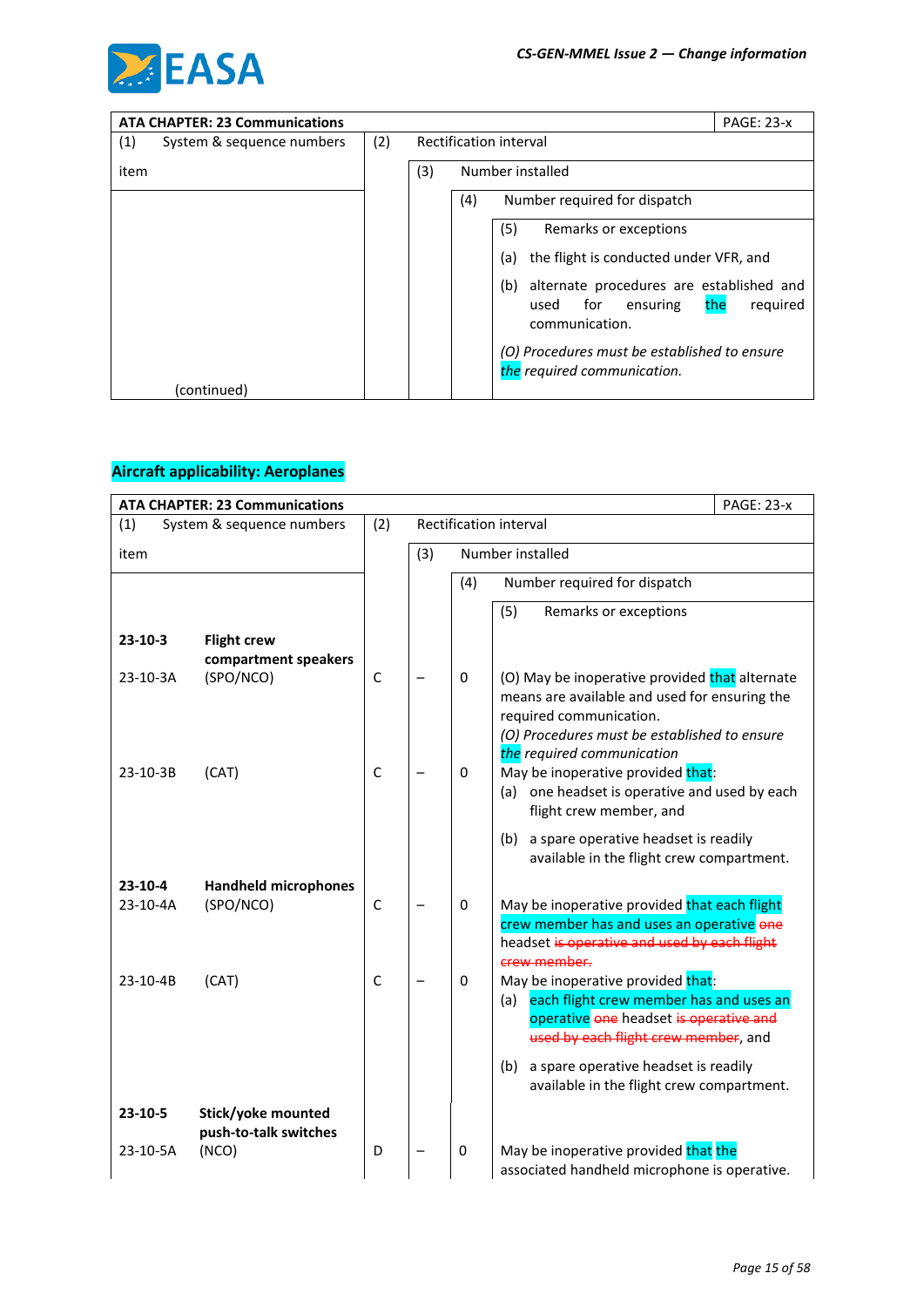

| <b>ATA CHAPTER: 23 Communications</b> |     |                         |     |                                                            | <b>PAGE: 23-x</b> |
|---------------------------------------|-----|-------------------------|-----|------------------------------------------------------------|-------------------|
| (1)<br>System & sequence numbers      | (2) | Rectification interval  |     |                                                            |                   |
| item                                  |     | Number installed<br>(3) |     |                                                            |                   |
|                                       |     |                         | (4) | Number required for dispatch                               |                   |
|                                       |     |                         |     | (5)<br>Remarks or exceptions                               |                   |
| (SPO/CAT)<br>23-10-5B                 | D   |                         | 0   | May be inoperative provided that:                          |                   |
|                                       |     |                         |     | the flight is conducted under day VFR, and<br>(a)          |                   |
|                                       |     |                         |     | (b)<br>the associated handheld microphone is<br>operative. |                   |

|                | <b>ATA CHAPTER: 23 Communications</b> |     |              |             |                                                                                                                                                                                 | <b>PAGE: 23-x</b> |
|----------------|---------------------------------------|-----|--------------|-------------|---------------------------------------------------------------------------------------------------------------------------------------------------------------------------------|-------------------|
| (1)            | System & sequence numbers             | (2) |              |             | Rectification interval                                                                                                                                                          |                   |
| item           |                                       |     | (3)          |             | Number installed                                                                                                                                                                |                   |
|                |                                       |     |              | (4)         | Number required for dispatch                                                                                                                                                    |                   |
|                |                                       |     |              |             | (5)<br>Remarks or exceptions                                                                                                                                                    |                   |
| $23 - 11 - 1$  | Long range<br>communication systems   |     |              |             |                                                                                                                                                                                 |                   |
| $23 - 11 - 1A$ | (ALL)                                 | D   |              |             | Any in excess of those required by regulations<br>may be inoperative.                                                                                                           |                   |
| $23 - 12 - 1$  | <b>VHF communication</b><br>systems   |     |              |             |                                                                                                                                                                                 |                   |
| 23-12-1A       | (ALL)                                 | D   |              |             | Any in excess of those required by regulations<br>may be inoperative.                                                                                                           |                   |
| $23 - 20 - 1$  | <b>Datalink</b>                       |     |              |             |                                                                                                                                                                                 |                   |
| 23-20-1A       | (ALL)                                 | D   |              | $\Omega$    | May be inoperative provided that procedures<br>do not require its use.                                                                                                          |                   |
| $23 - 30 - 1$  | <b>Public address system</b>          |     |              |             |                                                                                                                                                                                 |                   |
| 23-30-1A       | (ALL)                                 | D   | 1            | $\mathbf 0$ | May be inoperative provided that procedures<br>do not depend upon its use.                                                                                                      |                   |
| 23-30-1B       | (ALL)                                 | C   | $\mathbf{1}$ | 0           | (O) May be inoperative provided that alternate<br>procedures are established and used.                                                                                          |                   |
|                |                                       |     |              |             | (O) Procedures must be established to provide<br>alternate means for communication between<br>the flight crew compartment and the cabin, in<br>normal and emergency situations. |                   |
| $23-40-1$      | <b>Flight crew interphone</b>         |     |              |             |                                                                                                                                                                                 |                   |
|                | system                                |     |              |             |                                                                                                                                                                                 |                   |
| $23 - 40 - 1$  | (ALL)                                 | D   |              |             | Any in excess of those required by regulations<br>may be inoperative.                                                                                                           |                   |

### **Additional considerations:**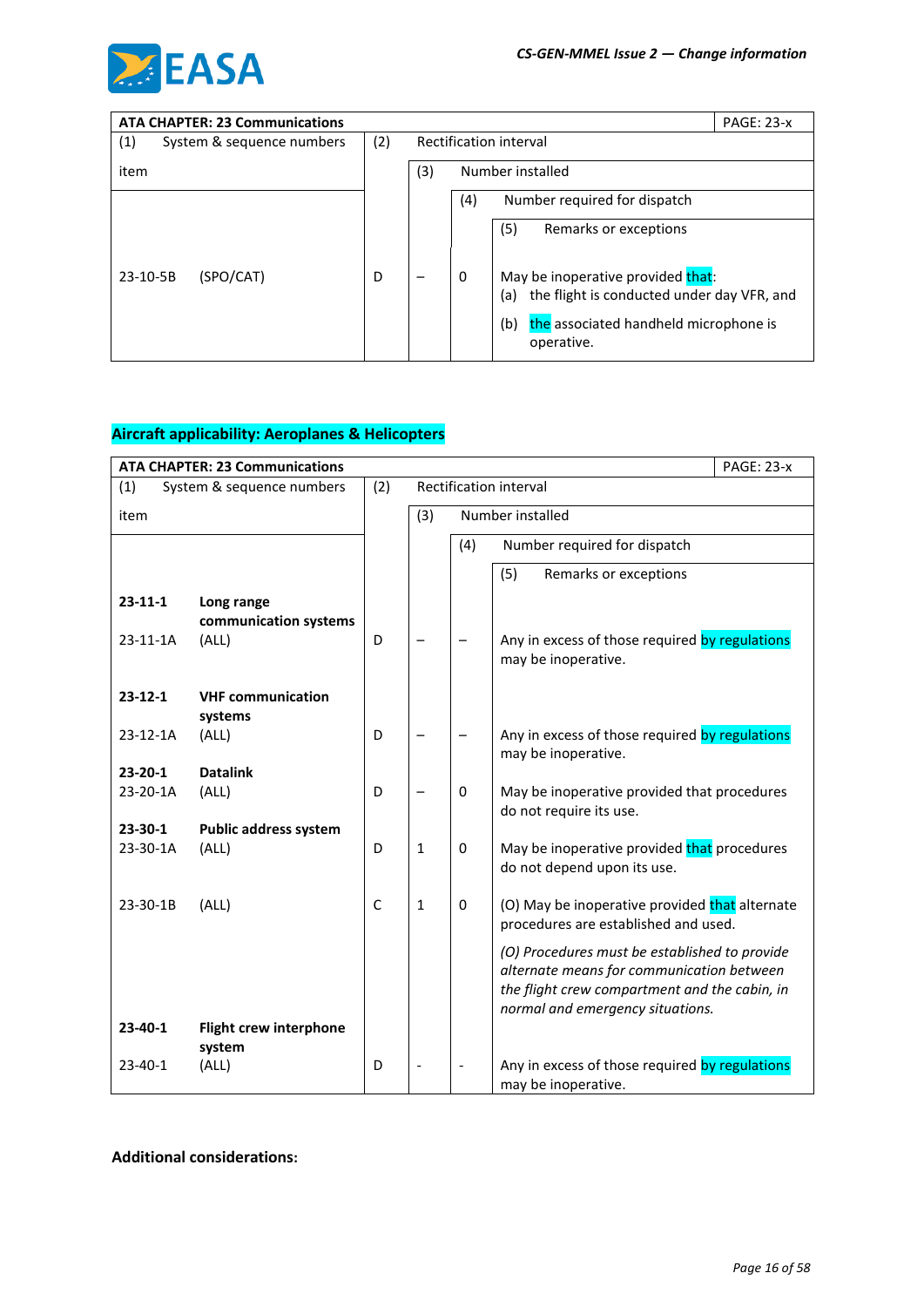

- **23-10-2 Audio selection panels:** There may be components of the audio control panel that are inoperative; however, the panel is still adequate for flight. The item does not address subcomponents, and it is considered to be the pilot-in-command's decision to dispatch with necessary equipment that is operative.
- **23-10-3 Flight crew compartment speakers:** It should be ensured that the affected flight crew compartment speaker is not used for crew intercommunication when smoke masks are used unless single pilot operations are conducted. Indeed, with smoke masks on, a typical installation has the pilot talking through the co-pilot's speaker and the co-pilot through the pilot's speaker. If there are emergency procedures (e.g. smoke) which require the crew to establish communication, then relief for both cannot be granted, but depending on the flight test results, relief for one may be possible.

All aural alerts, messages and other communication which are normally routed through the flight crew compartment speakers should remain audible through the headsets.

— **23-30-1 Public address system:** 23-30-1B: The alternate procedures will have to be developed to account for any procedures that are based on the use of the public address system, particularly in areas such as lavatories.

|               | <b>ATA CHAPTER: 24 Electrical</b> |     |                                     |                  |                       | <b>PAGE: 24-x</b> |
|---------------|-----------------------------------|-----|-------------------------------------|------------------|-----------------------|-------------------|
| (1)           | System & sequence numbers         | (2) | Rectification interval              |                  |                       |                   |
| item          |                                   |     | (3)                                 | Number installed |                       |                   |
|               |                                   |     | Number required for dispatch<br>(4) |                  |                       |                   |
|               |                                   |     | (5)                                 |                  | Remarks or exceptions |                   |
|               |                                   |     |                                     |                  |                       |                   |
| $24 - 40 - 1$ | <b>External power system</b>      |     |                                     |                  |                       |                   |
| 284-40-1A     | (ALL)                             | D   |                                     | 0                | May be inoperative.   |                   |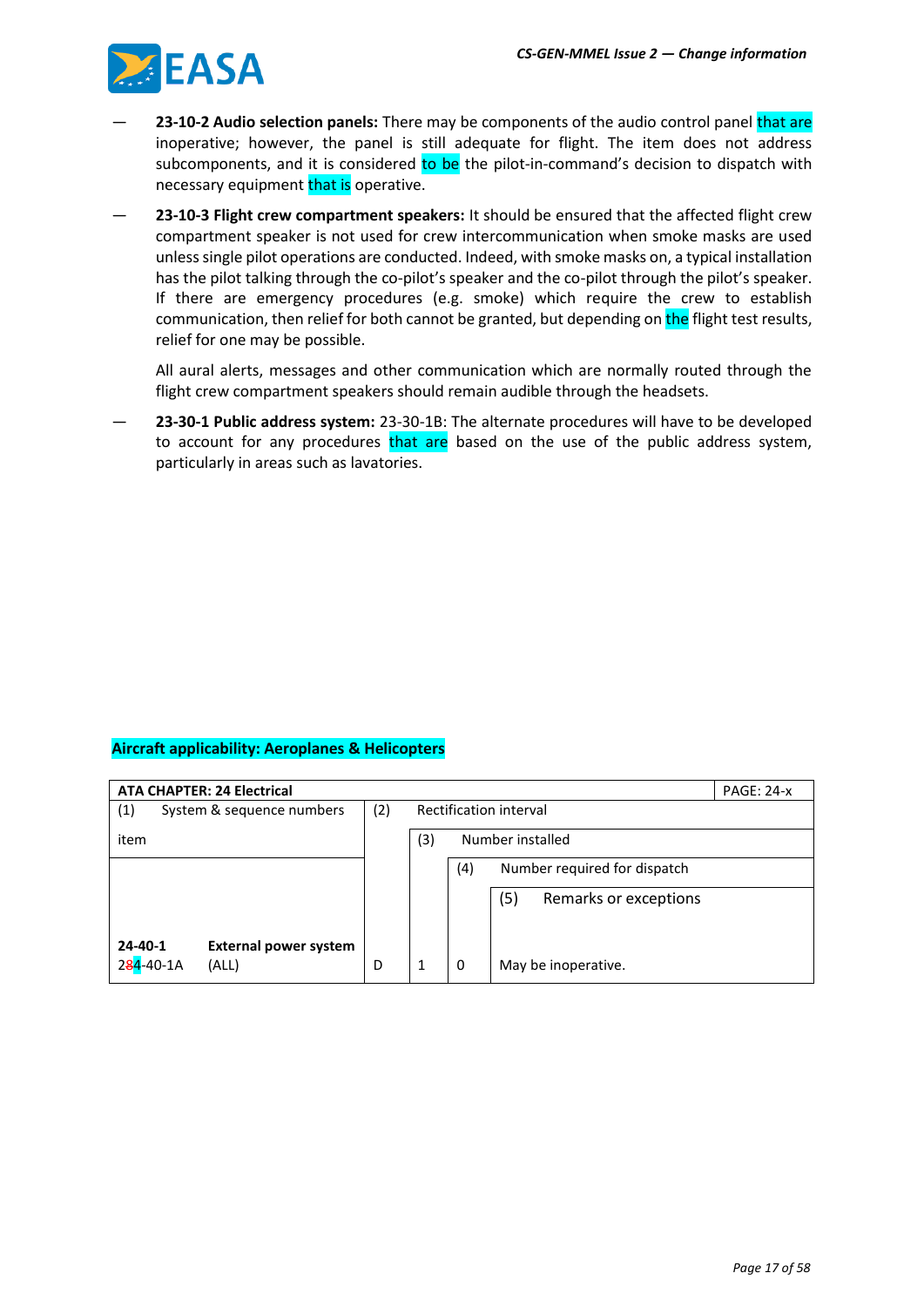

| ATA CHAPTER: 25 Equipment and furnishings<br><b>PAGE: 25-x</b> |                                                                       |              |                        |                  |                                                                                                                                                                                          |  |  |
|----------------------------------------------------------------|-----------------------------------------------------------------------|--------------|------------------------|------------------|------------------------------------------------------------------------------------------------------------------------------------------------------------------------------------------|--|--|
| (1)                                                            | System & sequence numbers                                             | (2)          | Rectification interval |                  |                                                                                                                                                                                          |  |  |
| item                                                           |                                                                       |              | (3)                    | Number installed |                                                                                                                                                                                          |  |  |
|                                                                |                                                                       |              |                        | (4)              | Number required for dispatch                                                                                                                                                             |  |  |
|                                                                |                                                                       |              |                        |                  | (5)<br>Remarks or exceptions                                                                                                                                                             |  |  |
| $25 - 11 - 1$                                                  | <b>Flight crew</b><br>compartment seats                               |              |                        |                  |                                                                                                                                                                                          |  |  |
| $25 - 11 - 1 - 1$                                              | Power adjustments                                                     |              |                        |                  |                                                                                                                                                                                          |  |  |
| 25-11-1-1A                                                     | (ALL)                                                                 | D            |                        | 0                | May be inoperative.                                                                                                                                                                      |  |  |
| $25 - 11 - 1 - 2$                                              | <b>Manual adjustments</b>                                             |              |                        |                  |                                                                                                                                                                                          |  |  |
| $25 - 11 - 1 - 2 - 1$                                          | Horizontal                                                            |              |                        |                  |                                                                                                                                                                                          |  |  |
| 25-11-1-2-1A                                                   | (ALL)                                                                 | $\mathsf{C}$ |                        | 0                | (M) May be inoperative provided that:<br>(a) the affected seat is secured and locked,                                                                                                    |  |  |
|                                                                |                                                                       |              |                        |                  | (b) the position is acceptable to the flight crew<br>member, and                                                                                                                         |  |  |
|                                                                |                                                                       |              |                        |                  | the seat position when the seat is used<br>(c)<br>allows a full travel of the flight controls.                                                                                           |  |  |
|                                                                |                                                                       |              |                        |                  | (M) Procedures must be established to secure<br>the seat position.                                                                                                                       |  |  |
| $25 - 11 - 1 - 2 - 2$                                          | Vertical                                                              |              |                        |                  |                                                                                                                                                                                          |  |  |
| 25-11-1-2-2A                                                   | (ALL)                                                                 | C            |                        | 0                | May be inoperative provided that the<br>associated power adjustment of the affected<br>seat is operative.                                                                                |  |  |
| 25-11-1-2-2B                                                   | (ALL)                                                                 | C            |                        | 0                | (M) May be inoperative provided that:<br>(a) the affected seat is secured or locked, and                                                                                                 |  |  |
|                                                                |                                                                       |              |                        |                  | (b) the position is acceptable to the flight crew<br>member.                                                                                                                             |  |  |
|                                                                |                                                                       |              |                        |                  | (M) Procedures must be established to secure<br>the seat position.                                                                                                                       |  |  |
| $25 - 11 - 1 - 3$                                              | Other adjustments<br>except horizontal<br>and vertical<br>adjustments |              |                        |                  |                                                                                                                                                                                          |  |  |
| 25-11-1-3A                                                     | (ALL)                                                                 | C            |                        | 0                | (M) May be inoperative provided that:<br>(a) the affected seat is secured or locked, and                                                                                                 |  |  |
|                                                                |                                                                       |              |                        |                  | (b) the position is acceptable to the flight crew<br>member.                                                                                                                             |  |  |
|                                                                |                                                                       |              |                        |                  | Note: If an inoperative armrest hinders an<br>emergency evacuation or any other flight crew<br>compartment duties, it should be removed.<br>(M) Procedures must be established to secure |  |  |
|                                                                |                                                                       |              |                        |                  | the seat position.                                                                                                                                                                       |  |  |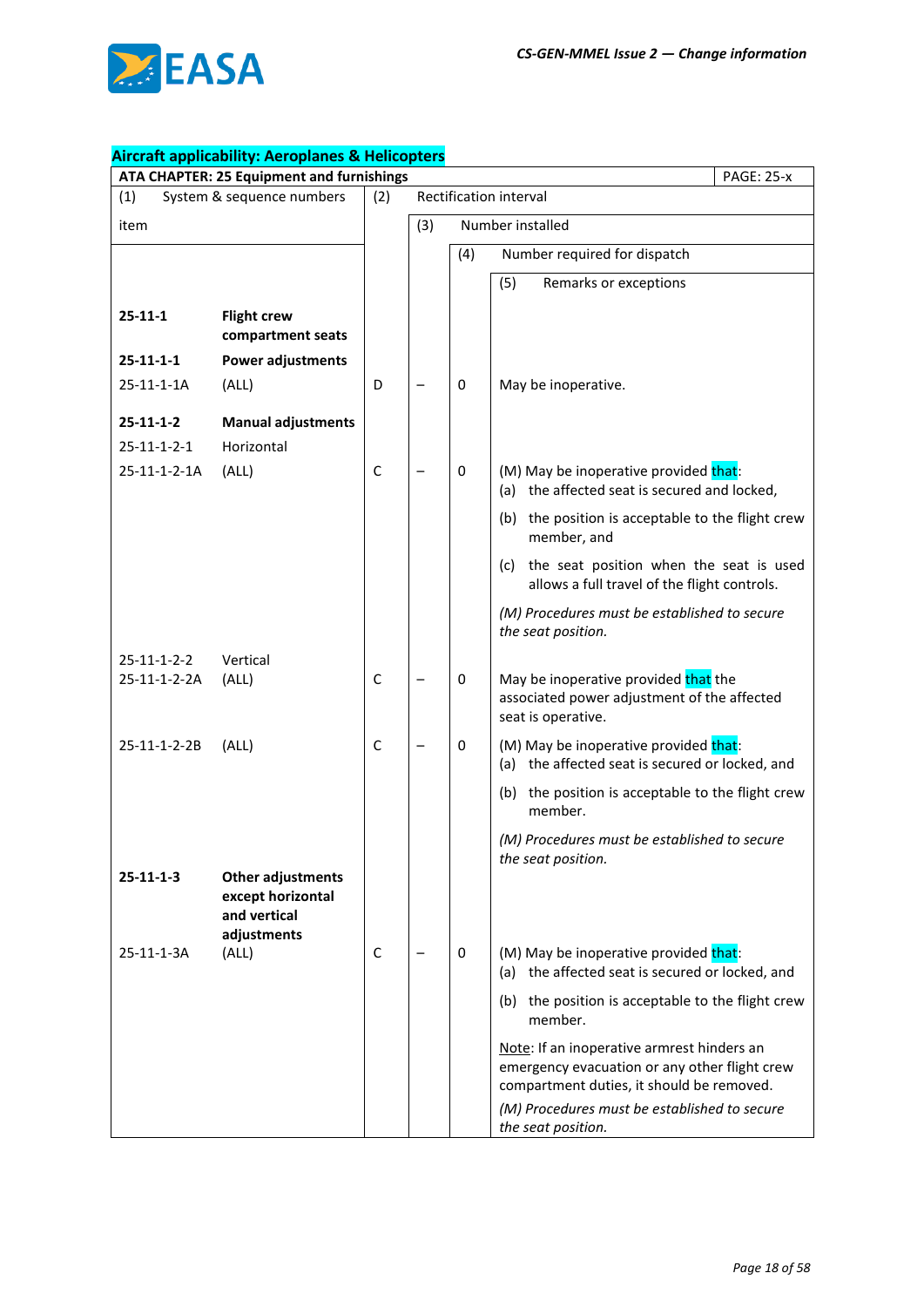

|                                 | ATA CHAPTER: 25 Equipment and furnishings |     | <b>PAGE: 25-x</b> |              |                                                                                                                                                            |
|---------------------------------|-------------------------------------------|-----|-------------------|--------------|------------------------------------------------------------------------------------------------------------------------------------------------------------|
| (1)                             | System & sequence numbers                 | (2) |                   |              | Rectification interval                                                                                                                                     |
| item                            |                                           |     | (3)               |              | Number installed                                                                                                                                           |
|                                 |                                           |     |                   | (4)          | Number required for dispatch                                                                                                                               |
|                                 |                                           |     |                   |              | (5)<br>Remarks or exceptions                                                                                                                               |
| (continued)                     |                                           |     |                   |              |                                                                                                                                                            |
| $25 - 11 - 1 - 4$               | <b>Safety harnesses</b>                   |     |                   |              |                                                                                                                                                            |
| 25-11-1-4A                      | (ALL)                                     | C   |                   | $\mathbf{1}$ | Any in excess of those required by regulations<br>one may be inoperative provided that:<br>(a) the flight is conducted in single pilot<br>operations, and  |
|                                 |                                           |     |                   |              | (b) the affected seat is not occupied.                                                                                                                     |
| $25 - 11 - 1 - 5$<br>25-11-1-5A | <b>Crew seat armrest</b><br>(ALL)         | C   |                   | 0            | (M) May be inoperative provided that:<br>(a) it doesn't does not hinder emergency<br>egress, and                                                           |
|                                 |                                           |     |                   |              | (b) it doesn't does not block access to the flight<br>controls or restrict any other flight deck<br>duties.                                                |
|                                 |                                           |     |                   |              | (M) Procedures must be established to remove<br>an inoperative armrest if it may harm the crew<br>member.                                                  |
| $25 - 21 - 1$<br>25-21-1A       | <b>Passenger seats</b><br>(ALL)           | D   |                   |              | (M) May be inoperative provided that:<br>the inoperative seat does not block an<br>(a)<br>emergency exit,                                                  |
|                                 |                                           |     |                   |              | the inoperative seat does not restrict any<br>(b)<br>passenger from access to the<br>main<br>aeroplane aisle, and                                          |
|                                 |                                           |     |                   |              | the affected seat(s) are blocked<br>(c)<br>and<br>placarded 'DO NOT OCCUPY'.                                                                               |
|                                 |                                           |     |                   |              | Note: A seat with an inoperative or missing<br>occupant restraint system (seat belt, safety<br>harness, as applicable) is considered to be<br>inoperative. |
|                                 |                                           |     |                   |              | (M) Procedures must be established to:<br>provide guidance for identifying<br>the<br>affected seat(s), and                                                 |
|                                 |                                           |     |                   |              | provide a practical means of prohibiting<br>the use of the affected seat(s).                                                                               |
| (continued)                     |                                           |     |                   |              |                                                                                                                                                            |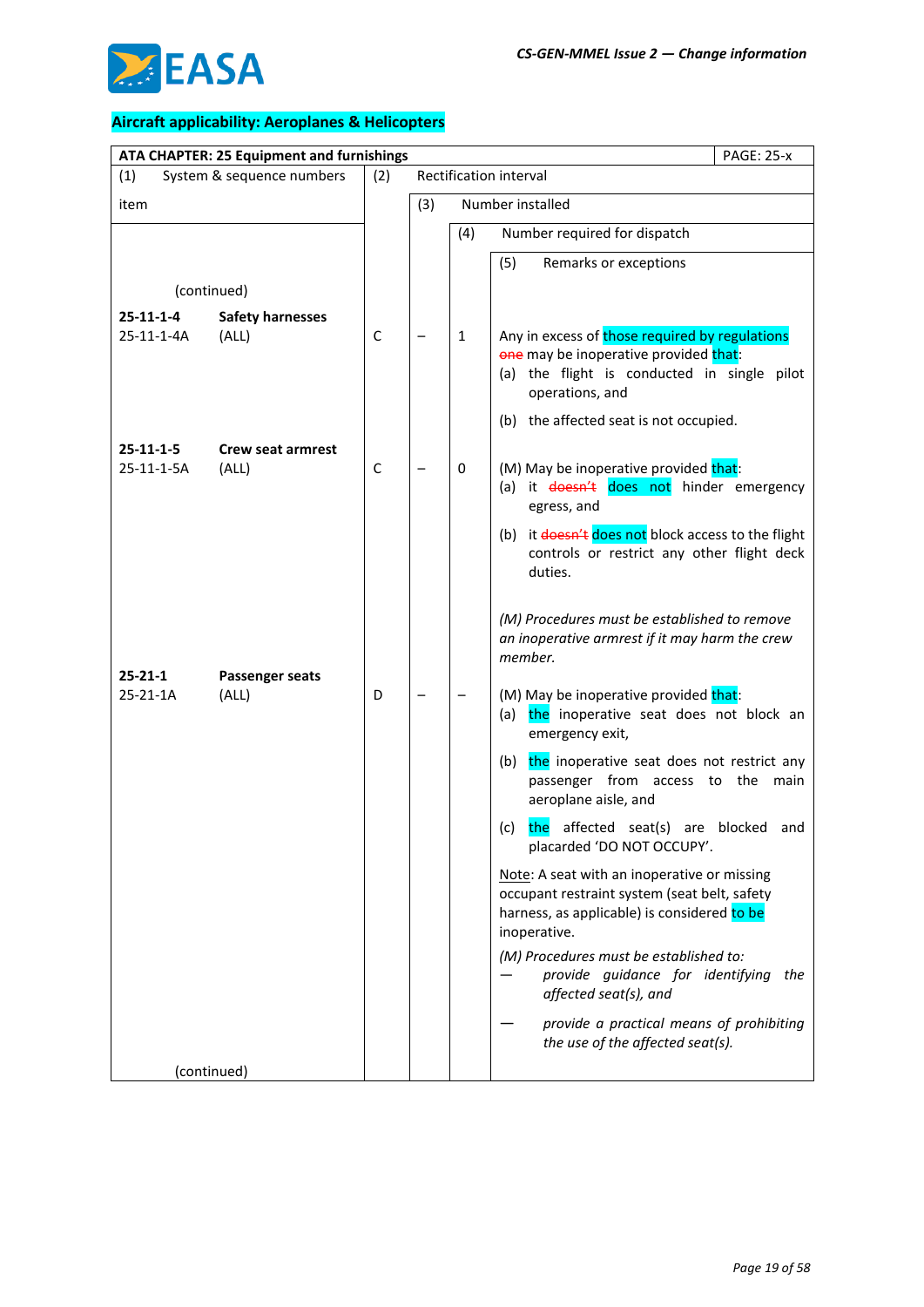

| ATA CHAPTER: 25 Equipment and furnishings<br><b>PAGE: 25-x</b> |                                                              |     |     |                        |                                                                                                                                                                                                                                                                       |  |
|----------------------------------------------------------------|--------------------------------------------------------------|-----|-----|------------------------|-----------------------------------------------------------------------------------------------------------------------------------------------------------------------------------------------------------------------------------------------------------------------|--|
| (1)                                                            | System & sequence numbers                                    | (2) |     | Rectification interval |                                                                                                                                                                                                                                                                       |  |
| item                                                           |                                                              |     | (3) |                        | Number installed                                                                                                                                                                                                                                                      |  |
|                                                                |                                                              |     |     | (4)                    | Number required for dispatch                                                                                                                                                                                                                                          |  |
|                                                                |                                                              |     |     |                        | Remarks or exceptions<br>(5)                                                                                                                                                                                                                                          |  |
|                                                                | (continued)                                                  |     |     |                        |                                                                                                                                                                                                                                                                       |  |
| $25 - 21 - 1 - 1$                                              | <b>Recline functions</b>                                     |     |     |                        |                                                                                                                                                                                                                                                                       |  |
| 25-21-1-1A                                                     | (ALL)                                                        | D   |     |                        | (M) May be inoperative and the seat may be<br>occupied provided that the seat is secured in<br>the take-off and landing position.<br>(M) Procedures must be established to provide a<br>practical means of securing the seat in the<br>take-off and landing position. |  |
| 25-21-1-1B                                                     | (ALL)                                                        | C   |     |                        | May be inoperative provided that the seat back<br>is immovable in the take-off and landing<br>position.                                                                                                                                                               |  |
| $25 - 21 - 1 - 2$                                              | Under seat baggage<br>restraining bars                       |     |     |                        |                                                                                                                                                                                                                                                                       |  |
| 25-21-1-2A                                                     | (ALL)                                                        | D   |     |                        | May be inoperative or missing provided that:<br>baggage is not stowed under the associated<br>(a)<br>seat, and                                                                                                                                                        |  |
|                                                                |                                                              |     |     |                        | the associated seat is placarded 'DO NOT<br>(b)<br>STOW BAGGAGE UNDER THIS SEAT'.                                                                                                                                                                                     |  |
| $25 - 21 - 1 - 3$                                              | Passenger seat<br>armrests with recline<br>control mechanism |     |     |                        |                                                                                                                                                                                                                                                                       |  |
| 25-21-1-3A                                                     | (ALL)                                                        | D   |     |                        | (M) May be inoperative, damaged or missing,<br>provided that:<br>the armrest does not block an emergency<br>(a)<br>exit,                                                                                                                                              |  |
|                                                                |                                                              |     |     |                        | the armrest is not in such a position that it<br>(b)<br>restricts any passengers from accessing the<br>aeroplane's aisle, and                                                                                                                                         |  |
|                                                                |                                                              |     |     |                        | if the armrest is missing, the associated seat<br>(c)<br>is secured in the full upright position.                                                                                                                                                                     |  |
|                                                                |                                                              |     |     |                        | (M) Procedures must be established to provide a<br>practical means of securing the associated seat<br>in the full upright position.                                                                                                                                   |  |
|                                                                |                                                              |     |     |                        | (M) Procedures must be established to remove<br>any damaged armrest which may harm the<br>passenger.                                                                                                                                                                  |  |
|                                                                | (continued)                                                  |     |     |                        |                                                                                                                                                                                                                                                                       |  |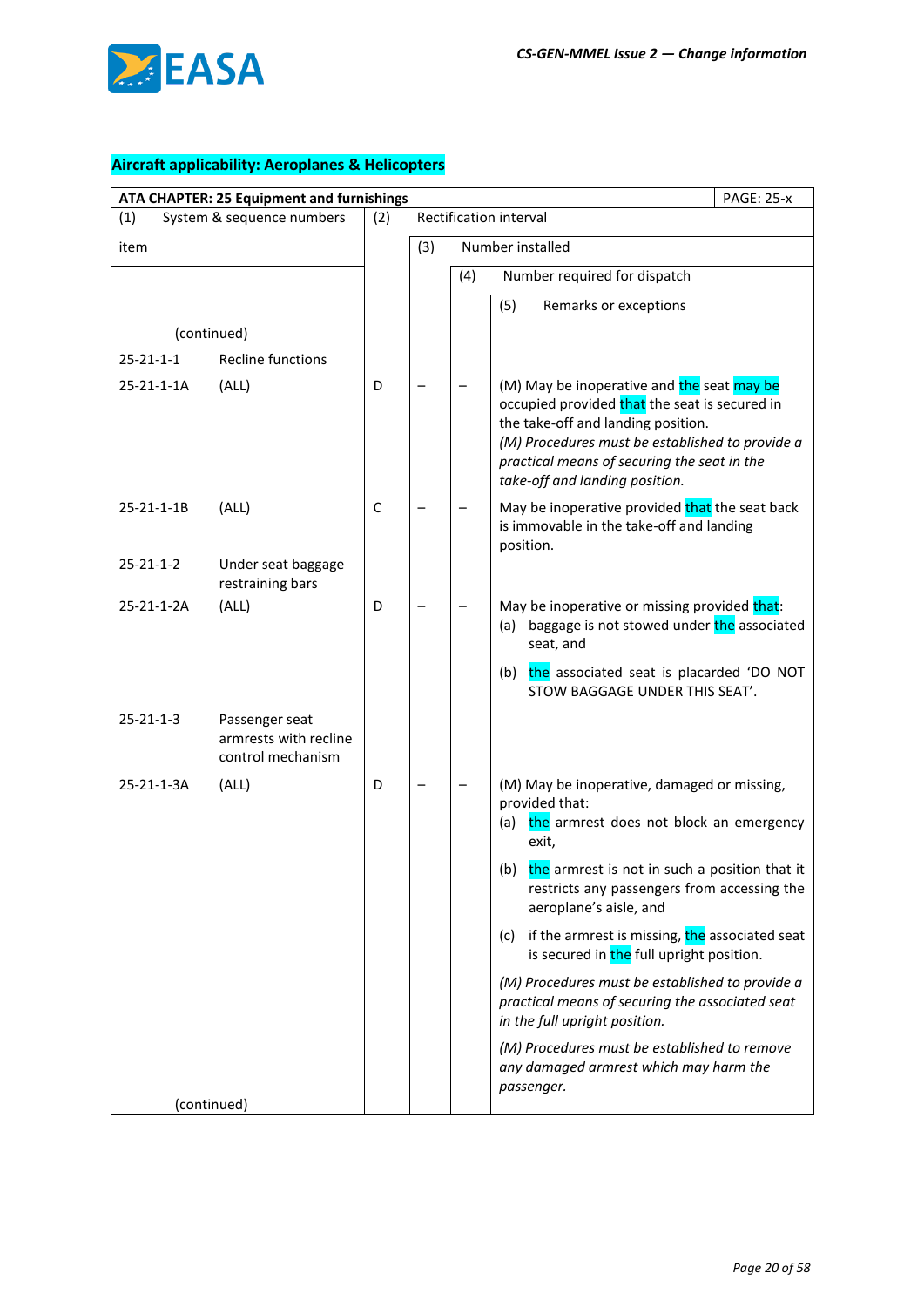

|                   | ATA CHAPTER: 25 Equipment and furnishings                          | <b>PAGE: 25-x</b> |     |     |                                                                                                                                             |  |  |
|-------------------|--------------------------------------------------------------------|-------------------|-----|-----|---------------------------------------------------------------------------------------------------------------------------------------------|--|--|
| (1)               | System & sequence numbers                                          | (2)               |     |     | Rectification interval                                                                                                                      |  |  |
| item              |                                                                    |                   | (3) |     | Number installed                                                                                                                            |  |  |
|                   |                                                                    |                   |     | (4) | Number required for dispatch                                                                                                                |  |  |
|                   |                                                                    |                   |     |     | (5)<br>Remarks or exceptions                                                                                                                |  |  |
|                   | (continued)                                                        |                   |     |     |                                                                                                                                             |  |  |
| $25 - 21 - 1 - 4$ | Passenger seat<br>armrests without<br>recline control<br>mechanism |                   |     |     |                                                                                                                                             |  |  |
| 25-21-1-4A        | (ALL)                                                              | D                 |     |     | (M) May be inoperative, damaged or missing,<br>provided that:<br>the armrest does not block an emergency<br>(a)<br>exit, and                |  |  |
|                   |                                                                    |                   |     |     | (b) the armrest is not in such a position that it<br>restricts any passengers from accessing the<br>aeroplane's aisle.                      |  |  |
|                   |                                                                    |                   |     |     | (M) Procedures must be established to remove<br>any damaged armrest which may harm the<br>passenger.                                        |  |  |
| $25 - 21 - 1 - 5$ | Swivel/travel<br>mechanisms                                        |                   |     |     |                                                                                                                                             |  |  |
| 25-21-1-5A        | (ALL)                                                              | D                 |     |     | (M) May be inoperative provided that:<br>the associated seat is secured in the take-off<br>(a)<br>and landing position, and                 |  |  |
|                   |                                                                    |                   |     |     | (b)<br>the<br>associated seat does not restrict<br>emergency egress.                                                                        |  |  |
|                   |                                                                    |                   |     |     | (M) Procedures must be established to provide a<br>practical means of securing the associated seat<br>in the take-off and landing position. |  |  |
| 25-21-1-5B        | (ALL)                                                              | C                 |     |     | May be inoperative provided that the<br>associated seat is immovable in the take-off and<br>landing position.                               |  |  |

| ATA CHAPTER: 25 Equipment and furnishings |                           |     |                                     |  |  |  | <b>PAGE: 25-x</b> |
|-------------------------------------------|---------------------------|-----|-------------------------------------|--|--|--|-------------------|
| (1)                                       | System & sequence numbers | (2) | Rectification interval              |  |  |  |                   |
| item                                      |                           |     | (3)<br>Number installed             |  |  |  |                   |
|                                           |                           |     | Number required for dispatch<br>(4) |  |  |  |                   |
|                                           |                           |     | (5)<br>Remarks or exceptions        |  |  |  |                   |
|                                           | (continued)               |     |                                     |  |  |  |                   |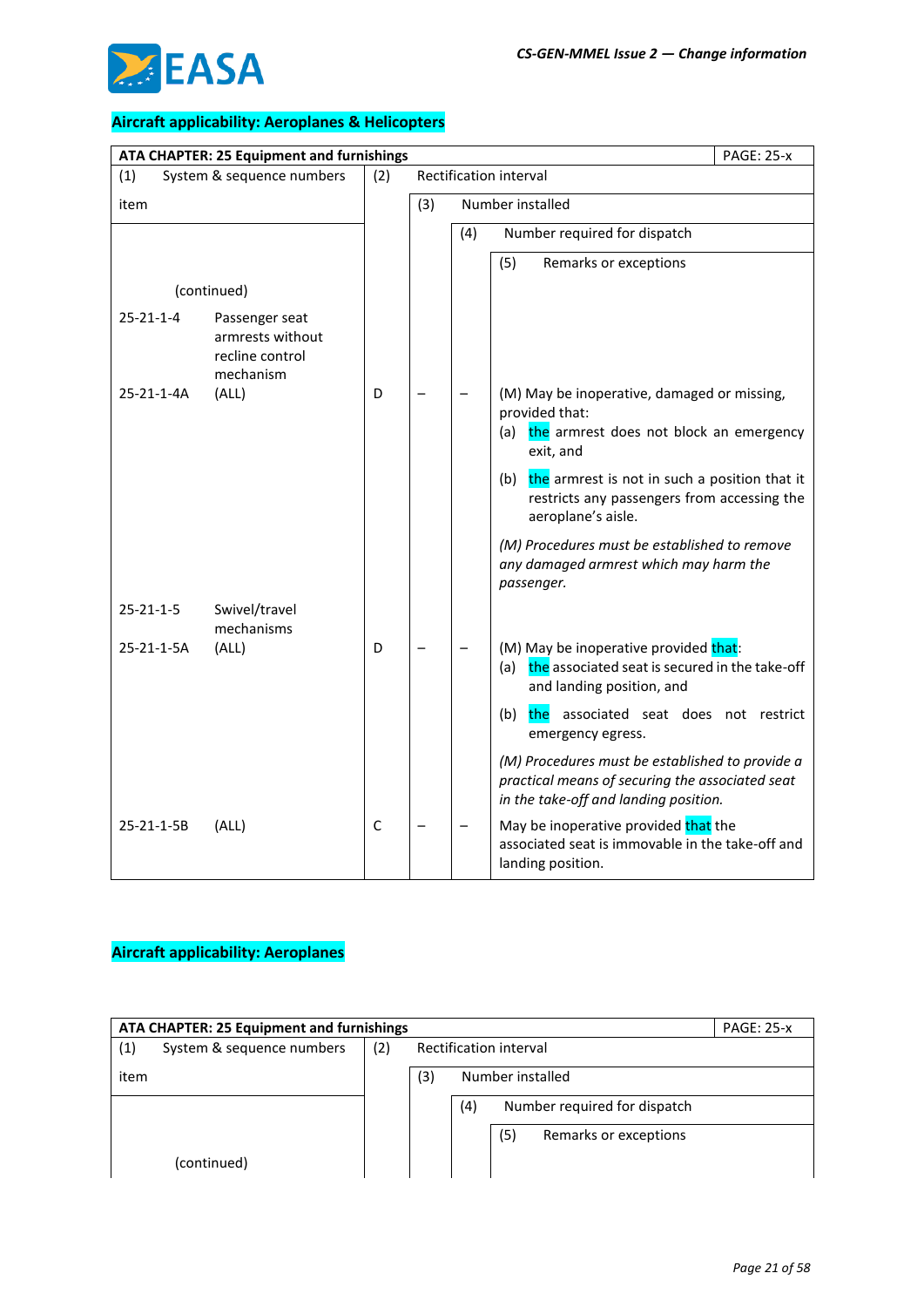

|                     | ATA CHAPTER: 25 Equipment and furnishings                   |     | <b>PAGE: 25-x</b>      |     |                                                                                                                                                                                                                                                                                                                                                                                                                                                                                                                                                                                                                                 |  |  |  |
|---------------------|-------------------------------------------------------------|-----|------------------------|-----|---------------------------------------------------------------------------------------------------------------------------------------------------------------------------------------------------------------------------------------------------------------------------------------------------------------------------------------------------------------------------------------------------------------------------------------------------------------------------------------------------------------------------------------------------------------------------------------------------------------------------------|--|--|--|
| (1)                 | System & sequence numbers                                   | (2) | Rectification interval |     |                                                                                                                                                                                                                                                                                                                                                                                                                                                                                                                                                                                                                                 |  |  |  |
| item                |                                                             |     | (3)                    |     | Number installed                                                                                                                                                                                                                                                                                                                                                                                                                                                                                                                                                                                                                |  |  |  |
|                     |                                                             |     |                        | (4) | Number required for dispatch                                                                                                                                                                                                                                                                                                                                                                                                                                                                                                                                                                                                    |  |  |  |
|                     |                                                             |     |                        |     | Remarks or exceptions<br>(5)                                                                                                                                                                                                                                                                                                                                                                                                                                                                                                                                                                                                    |  |  |  |
| $25 - 60 - 1$       | <b>Electrical</b><br>torches/flashlights<br>(incl. holders) |     |                        |     |                                                                                                                                                                                                                                                                                                                                                                                                                                                                                                                                                                                                                                 |  |  |  |
| 25-60-1A            | (SPO/NCO)                                                   | D   |                        | 0   | May be inoperative or missing for daylight<br>operations.                                                                                                                                                                                                                                                                                                                                                                                                                                                                                                                                                                       |  |  |  |
| 25-60-1B            | (ALL)                                                       | C   |                        |     | Any in excess of those required for the<br>intended flight may be inoperative or<br>missing<br>(M) May be inoperative or missing provided that:<br>(a) each required flight crew member has an<br>operative independent portable light readily<br>available.<br>(b) the inoperative unit is removed from its<br>installed location, secured out of sight and<br>placarded as inoperative.<br>(M) Procedures must be established to:<br><i>instructions</i><br>provide<br>to<br>placard<br>the<br>inoperative unit and its installed location,<br>and<br>secure the inoperative unit in an out-of-sight<br>location if possible. |  |  |  |
| 25-60-2<br>25-60-2A | Life rafts<br>(ALL)                                         | D   |                        |     | (M) Any in excess of those required by<br>regulations for the intended flight may be<br>inoperative or missing provided the inoperative<br>unit is removed from the aeroplane, and its<br>installed location is placarded as inoperative; or                                                                                                                                                                                                                                                                                                                                                                                    |  |  |  |
|                     |                                                             |     |                        |     | is removed from the installed location, secured<br>out of sight, and the inoperative unit and its<br>installed location are placarded as inoperative.<br>(M) Procedures must be established to:<br>instructions<br>placard<br>provide<br>to<br>the<br>inoperative unit and its installed location,<br>and<br>secure the inoperative unit in an out-of-sight<br>location if possible.                                                                                                                                                                                                                                            |  |  |  |
| $25 - 60 - 3$       | <b>Protective breathing</b><br>equipment (PBE)              |     |                        |     |                                                                                                                                                                                                                                                                                                                                                                                                                                                                                                                                                                                                                                 |  |  |  |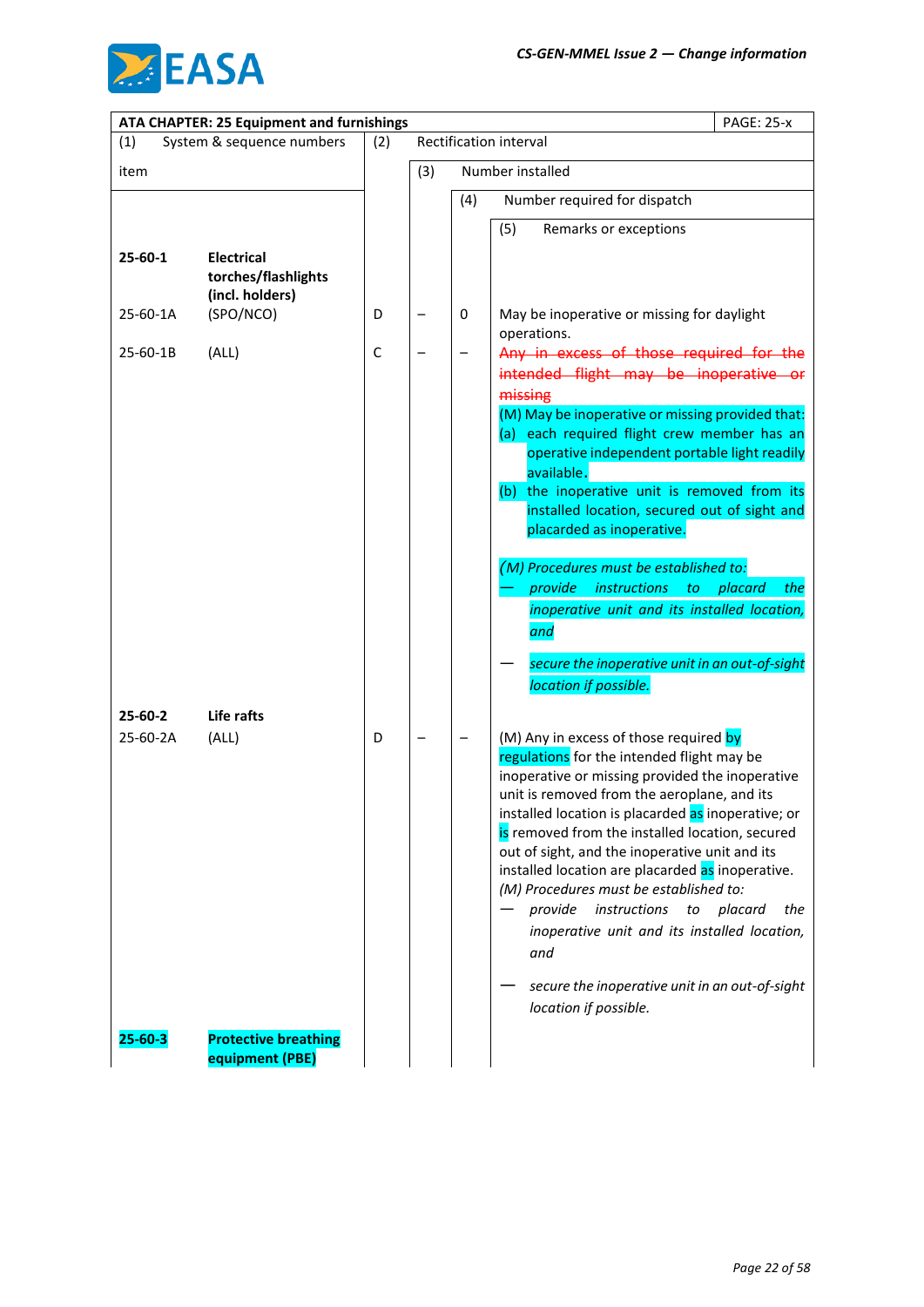

|          | ATA CHAPTER: 25 Equipment and furnishings |     |     |     | <b>PAGE: 25-x</b>                                                                                                                                                                                                                                                                                                                                                                                                                                                                                                                                                                                             |                |
|----------|-------------------------------------------|-----|-----|-----|---------------------------------------------------------------------------------------------------------------------------------------------------------------------------------------------------------------------------------------------------------------------------------------------------------------------------------------------------------------------------------------------------------------------------------------------------------------------------------------------------------------------------------------------------------------------------------------------------------------|----------------|
| (1)      | System & sequence numbers                 | (2) |     |     | Rectification interval                                                                                                                                                                                                                                                                                                                                                                                                                                                                                                                                                                                        |                |
| item     |                                           |     | (3) |     | Number installed                                                                                                                                                                                                                                                                                                                                                                                                                                                                                                                                                                                              |                |
|          |                                           |     |     | (4) | Number required for dispatch                                                                                                                                                                                                                                                                                                                                                                                                                                                                                                                                                                                  |                |
|          |                                           |     |     |     | (5)<br>Remarks or exceptions                                                                                                                                                                                                                                                                                                                                                                                                                                                                                                                                                                                  |                |
| 25-60-3A | (ALL)                                     | D   | ╡   | H   | Any in excess of those required by regulations<br>may be inoperative or missing provided that the<br>inoperative PBE is placarded as inoperative and<br>is removed.                                                                                                                                                                                                                                                                                                                                                                                                                                           |                |
| 25-60-36 | <b>Survival equipment</b>                 |     |     |     | Note: Inoperative PBE units may be subject to<br>dangerous goods requirements.                                                                                                                                                                                                                                                                                                                                                                                                                                                                                                                                |                |
| 25-60-6A | (ALL)                                     | D   |     |     | (M) Any in excess of those required by<br>regulations for the intended flight may be<br>inoperative or missing provided that the<br>inoperative unit is removed from the aeroplane<br>and its installed location is placarded as<br>inoperative; or is removed from the installed<br>location, secured out of sight, and the<br>inoperative unit and its installed location are<br>placarded as inoperative.<br>(M) Procedures must be established to:<br>instructions<br>provide<br>to<br>inoperative unit and its installed location,<br>and<br>secure the inoperative unit in an out-of-sight<br>location. | placard<br>the |

### **Aircraft applicability: Helicopters**

| <b>ATA Chapter: 25 Equipment/Furnishings</b> |                                                |   |                            |                                                                                       |                                                                                 |  |  |
|----------------------------------------------|------------------------------------------------|---|----------------------------|---------------------------------------------------------------------------------------|---------------------------------------------------------------------------------|--|--|
| <b>ITEM</b>                                  | (1) System & sequence numbers                  |   | (2) Rectification Interval | (3) Number installed<br>(4) Number required for dispatch<br>(5) Remarks or Exceptions |                                                                                 |  |  |
| $25 - 60 - 7$                                | <b>Emergency Flotation</b><br><b>Equipment</b> |   |                            |                                                                                       |                                                                                 |  |  |
| $25 - 60 - 7A$                               | (NCO/non-commercial<br>SPO)                    | D |                            | $\overline{\mathbf{0}}$                                                               | Any in excess of those required by<br>regulations may be inoperative.           |  |  |
| $25 - 60 - 7B$                               | (ALL)                                          | D |                            | $\overline{\mathbf{O}}$                                                               | May be inoperative for flights over land<br>(including take-offs and landings). |  |  |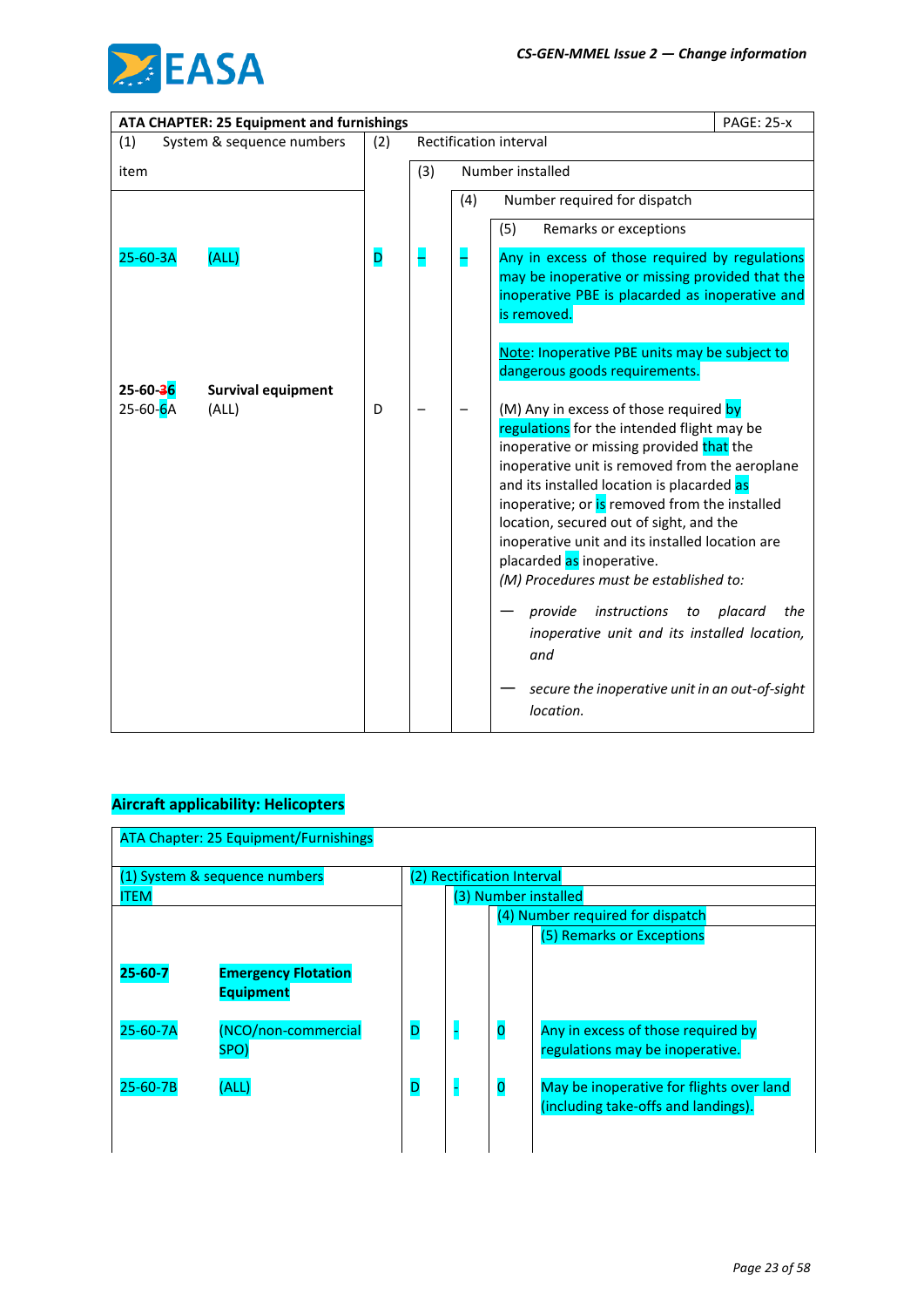

| 25-60-7C       | (Performance Class 1) | C                       | $\bf{O}$                | May be inoperative for flights over water<br>at a distance from land not beyond 10<br>minutes flying time, at normal cruise<br>speed.                   |
|----------------|-----------------------|-------------------------|-------------------------|---------------------------------------------------------------------------------------------------------------------------------------------------------|
| $25 - 60 - 7D$ | (Performance Class 2) | $\overline{\mathsf{C}}$ | $\overline{\mathbf{0}}$ | May be inoperative provided that:                                                                                                                       |
|                |                       |                         |                         | take-offs and landings are not<br>(a)<br>performed over water, and                                                                                      |
|                |                       |                         |                         | (b)<br>en route operations are not<br>conducted over water at a distance<br>from land that is beyond 10 minutes<br>flying time, at normal cruise speed. |
| 25-60-7E       | (Performance Class 3) | $\mathsf{C}$            | $\overline{\mathbf{0}}$ | May be inoperative provided that:                                                                                                                       |
|                |                       |                         |                         | take-offs and landings are not<br>(a)<br>performed over water, and                                                                                      |
|                |                       |                         |                         | flights are not conducted over water<br>(b)<br>beyond the safe forced-landing<br>distance.                                                              |

|                | ATA CHAPTER: 25 Equipment and furnishings |   |                                  |                            |                                            | <b>PAGE: 25-x</b> |
|----------------|-------------------------------------------|---|----------------------------------|----------------------------|--------------------------------------------|-------------------|
|                | (1) System & sequence numbers             |   |                                  | (2) Rectification interval |                                            |                   |
| item           |                                           |   |                                  |                            | (3) Number installed                       |                   |
|                |                                           |   | (4) Number required for dispatch |                            |                                            |                   |
|                |                                           |   |                                  | (5) Remarks or exceptions  |                                            |                   |
| $25 - 61 - 1$  | <b>Crash axes and crowbars</b>            |   |                                  |                            |                                            |                   |
| $25 - 61 - 1A$ | (ALL)                                     | D |                                  |                            | Any in excess of those required            |                   |
|                |                                           |   |                                  |                            | regulations may be inoperative or missing. |                   |
| $25 - 62 - 1$  | <b>First-aid kits</b>                     |   |                                  |                            |                                            |                   |
| $25 - 62 - 1A$ | (ALL)                                     | D |                                  | 1                          | Any in excess of one may be incomplete or  |                   |
|                |                                           |   |                                  |                            | missing.                                   |                   |
| $25 - 62 - 1B$ | (ALL Helicopters)                         | Α |                                  |                            | May be incomplete for one calendar day.    |                   |
|                | (continued)                               |   |                                  |                            |                                            |                   |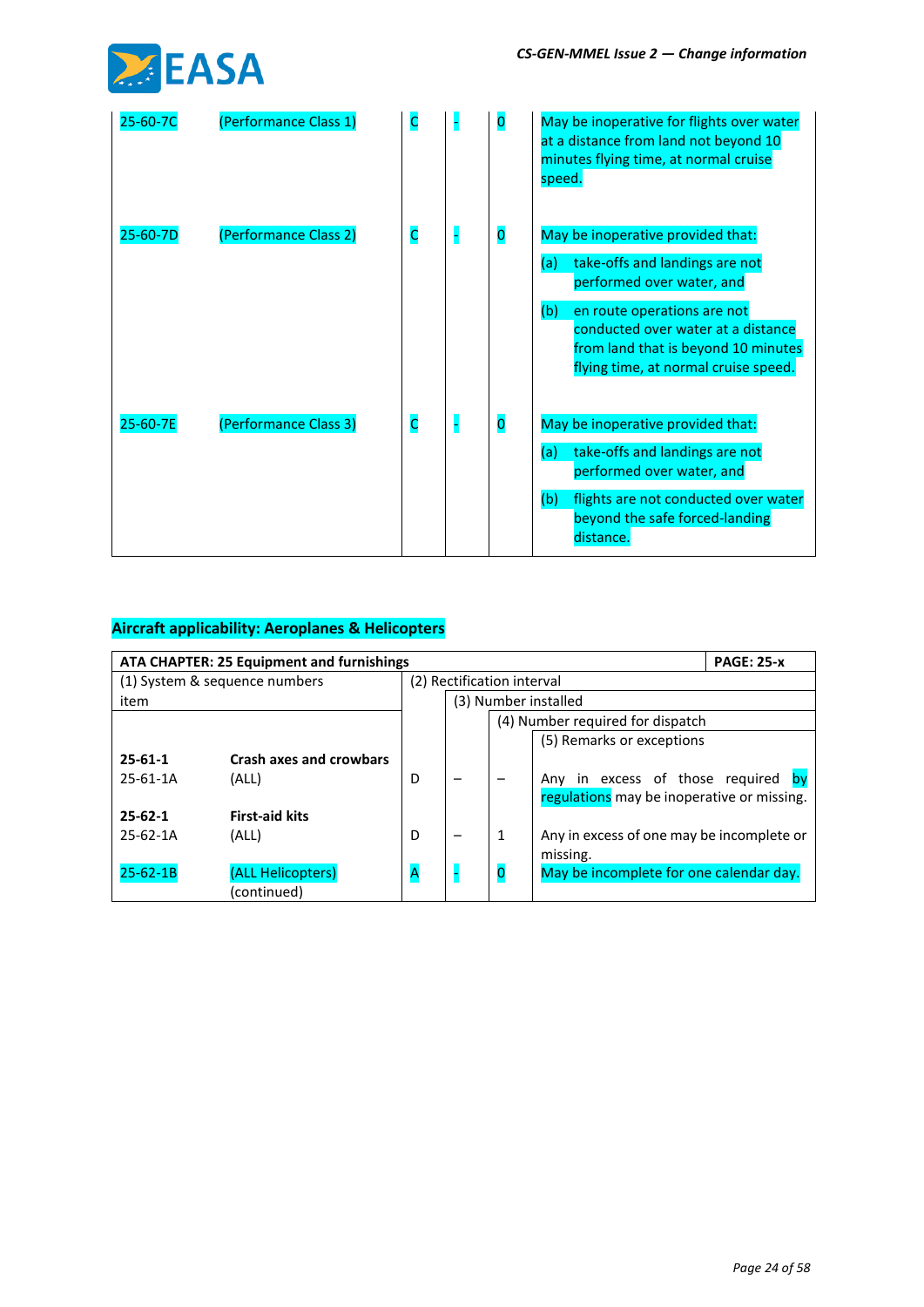

|                | ATA CHAPTER: 25 Equipment and furnishings                                         | <b>PAGE: 25-x</b> |                          |                         |                                                                                                                                                                                                                                                                                                                                                                                                                                                                                                                                                                                                                      |  |  |
|----------------|-----------------------------------------------------------------------------------|-------------------|--------------------------|-------------------------|----------------------------------------------------------------------------------------------------------------------------------------------------------------------------------------------------------------------------------------------------------------------------------------------------------------------------------------------------------------------------------------------------------------------------------------------------------------------------------------------------------------------------------------------------------------------------------------------------------------------|--|--|
| (1)            | System & sequence numbers                                                         | (2)               |                          | Rectification interval  |                                                                                                                                                                                                                                                                                                                                                                                                                                                                                                                                                                                                                      |  |  |
| item           |                                                                                   |                   | (3)                      | Number installed        |                                                                                                                                                                                                                                                                                                                                                                                                                                                                                                                                                                                                                      |  |  |
|                |                                                                                   |                   |                          | (4)                     | Number required for dispatch                                                                                                                                                                                                                                                                                                                                                                                                                                                                                                                                                                                         |  |  |
|                |                                                                                   |                   |                          |                         | (5)<br>Remarks or exceptions                                                                                                                                                                                                                                                                                                                                                                                                                                                                                                                                                                                         |  |  |
|                | (continued)                                                                       |                   |                          |                         |                                                                                                                                                                                                                                                                                                                                                                                                                                                                                                                                                                                                                      |  |  |
| 25-63          | <b>Emergency locator</b><br>transmitters                                          |                   |                          |                         |                                                                                                                                                                                                                                                                                                                                                                                                                                                                                                                                                                                                                      |  |  |
| $25 - 63 - 1$  | <b>Automatic emergency</b><br>locator transmitters<br>ELT(AF)/ELT(AP)/<br>ELT(AD) |                   |                          |                         |                                                                                                                                                                                                                                                                                                                                                                                                                                                                                                                                                                                                                      |  |  |
| 25-63-1A       | (ALL)                                                                             | D                 |                          | —                       | Any in excess of those required by regulations<br>may be inoperative.                                                                                                                                                                                                                                                                                                                                                                                                                                                                                                                                                |  |  |
| 25-63-1B       | (ALL aeroplanes)                                                                  | Α                 | $\overline{\phantom{0}}$ | 0                       | May be inoperative for a maximum of 6 flights<br>or 25 flight hours, whichever occurs first.                                                                                                                                                                                                                                                                                                                                                                                                                                                                                                                         |  |  |
| 25-63-1C       | ELT(AF)/ELT(AP) (ALL<br>Helicopters)                                              | A                 |                          | $\overline{\mathbf{o}}$ | May be inoperative provided that:                                                                                                                                                                                                                                                                                                                                                                                                                                                                                                                                                                                    |  |  |
| $25 - 63 - 1D$ | ELT(AD) (ALL                                                                      | c                 |                          | $\overline{\mathbf{o}}$ | (a)<br>the helicopter is not operated for more<br>than 6 hours after the ELT was found to<br>be inoperative, and<br>(b)<br>a maximum of 24 hours have elapsed<br>since the ELT was found to be<br>inoperative.<br>May be inoperative for overland operations, or                                                                                                                                                                                                                                                                                                                                                     |  |  |
|                | helicopters)                                                                      |                   |                          |                         | overwater operations at a distance from land<br>that is not beyond 10 minutes flying time at<br>normal cruise speed.                                                                                                                                                                                                                                                                                                                                                                                                                                                                                                 |  |  |
| $25 - 63 - 2$  | <b>Survival emergency</b><br>locator transmitters<br>ELT(S)                       |                   |                          |                         |                                                                                                                                                                                                                                                                                                                                                                                                                                                                                                                                                                                                                      |  |  |
| 25-63-2A       | (NCO)                                                                             | D                 |                          | 0                       | Any in excess of those required by regulations<br>may be inoperative or missing.                                                                                                                                                                                                                                                                                                                                                                                                                                                                                                                                     |  |  |
| 25-63-2B       | (CAT/SPO)                                                                         | D                 |                          |                         | (M) Any in excess of those required by<br>regulations for the intended flight may be<br>inoperative or missing provided that the<br>inoperative unit is removed from the aeroplane<br>aircraft and its installed location is placarded as<br>inoperative; or is removed from the installed<br>location, secured out of sight, and the<br>inoperative unit and its installed location are<br>placarded as inoperative.<br>(M) Procedures must be established to:<br>provide<br>instructions<br>placard<br>the<br>to<br>inoperative unit and its installed location,<br>secure the inoperative unit in an out-of-sight |  |  |
|                |                                                                                   |                   |                          |                         | location.                                                                                                                                                                                                                                                                                                                                                                                                                                                                                                                                                                                                            |  |  |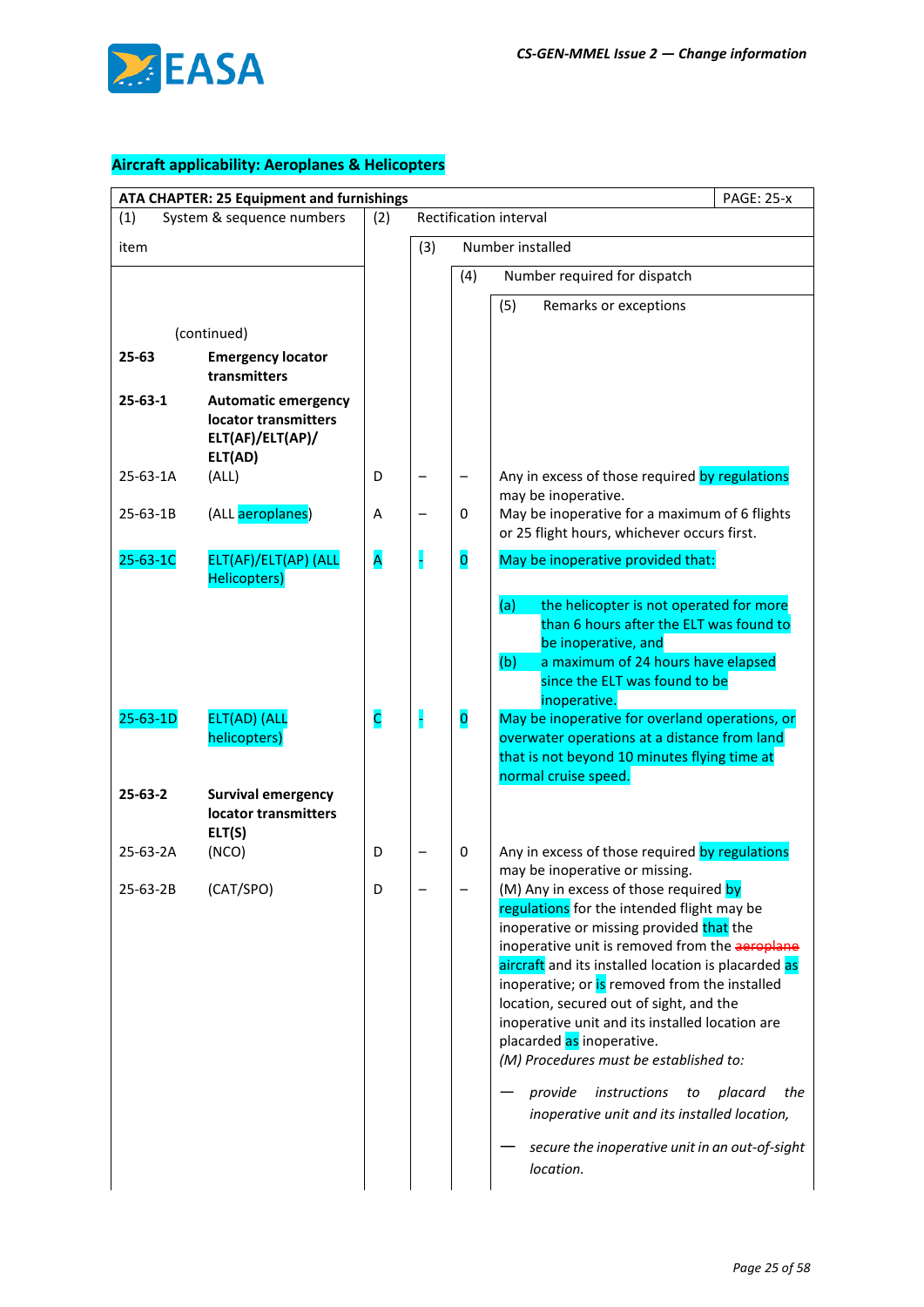

|                | <b>ATA CHAPTER: 25 Equipment and furnishings</b><br><b>PAGE: 25-x</b> |     |                        |              |                                                                                              |  |  |
|----------------|-----------------------------------------------------------------------|-----|------------------------|--------------|----------------------------------------------------------------------------------------------|--|--|
| (1)            | System & sequence numbers                                             | (2) | Rectification interval |              |                                                                                              |  |  |
| item           |                                                                       |     | (3)                    |              | Number installed                                                                             |  |  |
|                |                                                                       |     |                        | (4)          | Number required for dispatch                                                                 |  |  |
|                |                                                                       |     |                        |              | (5)<br>Remarks or exceptions                                                                 |  |  |
|                | (continued)                                                           |     |                        |              |                                                                                              |  |  |
| $25 - 63 - 2C$ | (NCO)                                                                 | A   |                        | $\mathbf{0}$ | May be inoperative for a maximum of 6 flights<br>or 25 flight hours, whichever occurs first. |  |  |
| $25 - 63 - 3$  | <b>Personal locator</b><br>beacons (PLB)                              |     |                        |              |                                                                                              |  |  |
| 25-63-3A       | (NCO)                                                                 | D   |                        |              | Any in excess of those required by regulations<br>may be inoperative or missing.             |  |  |
| 25-63-3A       | (NCO)                                                                 | A   |                        | $\mathbf{0}$ | May be inoperative for a maximum of 6 flights<br>or 25 flight hours, whichever occurs first. |  |  |
|                | (continued)                                                           |     |                        |              |                                                                                              |  |  |

| ATA CHAPTER: 25 Equipment and furnishings |                                                                  |     |     |     | <b>PAGE: 25-x</b>                                                                                                                                                                                                                                                                                                                                                                                                                                                                                                                                                                                                                                                                                                                                             |
|-------------------------------------------|------------------------------------------------------------------|-----|-----|-----|---------------------------------------------------------------------------------------------------------------------------------------------------------------------------------------------------------------------------------------------------------------------------------------------------------------------------------------------------------------------------------------------------------------------------------------------------------------------------------------------------------------------------------------------------------------------------------------------------------------------------------------------------------------------------------------------------------------------------------------------------------------|
| (1)                                       | System & sequence numbers                                        | (2) |     |     | Rectification interval                                                                                                                                                                                                                                                                                                                                                                                                                                                                                                                                                                                                                                                                                                                                        |
| item                                      |                                                                  |     | (3) |     | Number installed                                                                                                                                                                                                                                                                                                                                                                                                                                                                                                                                                                                                                                                                                                                                              |
|                                           |                                                                  |     |     | (4) | Number required for dispatch                                                                                                                                                                                                                                                                                                                                                                                                                                                                                                                                                                                                                                                                                                                                  |
|                                           |                                                                  |     |     |     | (5)<br>Remarks or exceptions                                                                                                                                                                                                                                                                                                                                                                                                                                                                                                                                                                                                                                                                                                                                  |
|                                           | (continued)                                                      |     |     |     |                                                                                                                                                                                                                                                                                                                                                                                                                                                                                                                                                                                                                                                                                                                                                               |
| $25 - 64 - 1$                             | Life jackets (or<br>equivalent individual<br>floatation devices) |     |     |     |                                                                                                                                                                                                                                                                                                                                                                                                                                                                                                                                                                                                                                                                                                                                                               |
| 25-64-1A                                  | (ALL)                                                            | D   |     |     | (M) Any in excess of those required by<br>regulations for the intended flight may be<br>inoperative or missing provided that:<br>the required distribution of operative units<br>(a)<br>is maintained throughout the aircraft, and<br>the inoperative unit is removed from the<br>(b)<br>aeroplane aircraft and its installed location<br>is placarded as inoperative; or is removed<br>from the installed location, secured out of<br>sight, and the inoperative unit and its<br>installed<br>location<br>placarded<br>are<br>as<br>inoperative.<br>(M) Procedures must be established to:<br>instructions<br>placard<br>the<br>provide<br>to<br>inoperative unit and its installed location,<br>secure the inoperative unit in an out-of-sight<br>location. |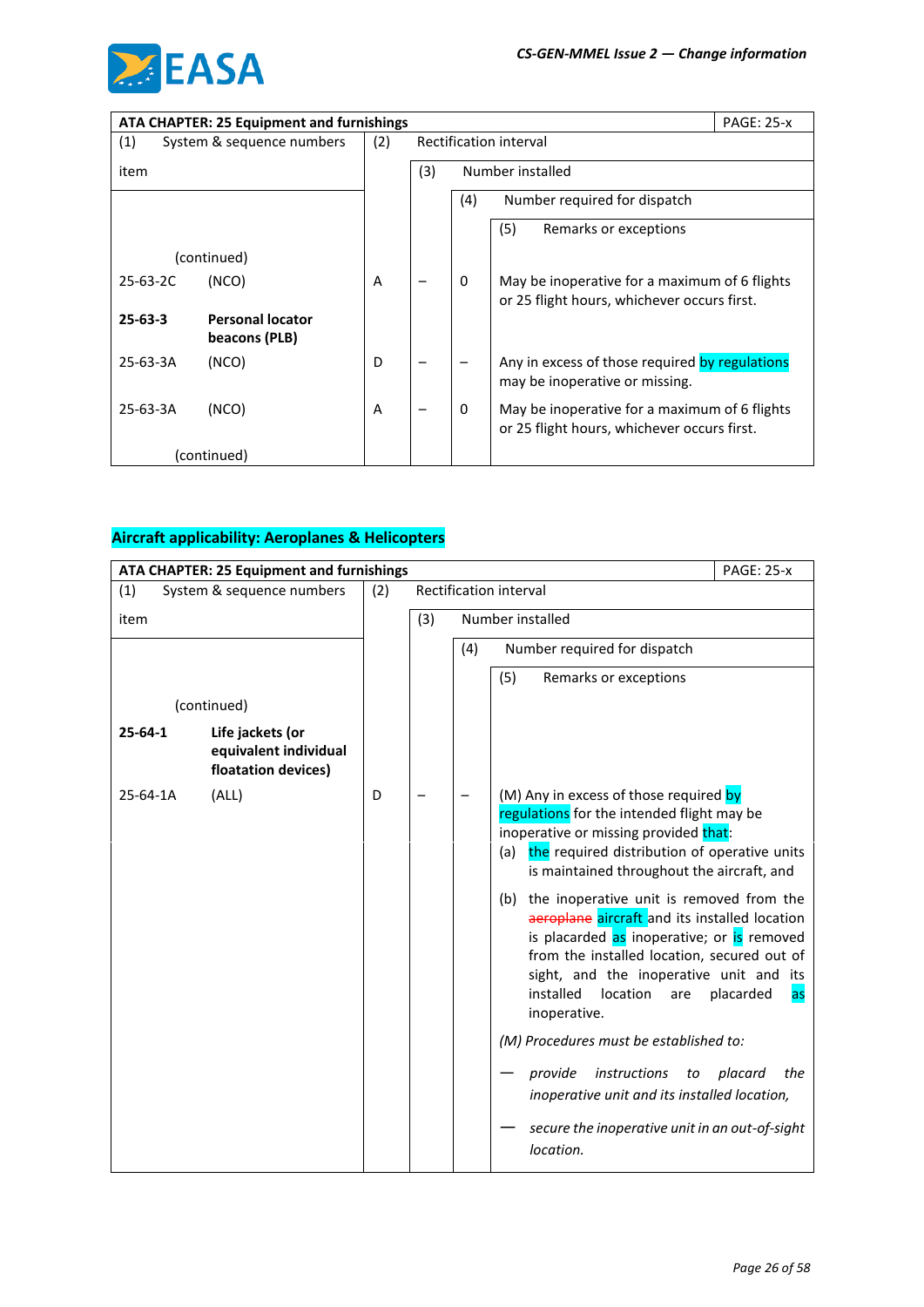

#### **Additional considerations:**

- **25-11-1-4 Flight crew compartment seats — Safety harnesses:** Padding may be part of the ETSO/TSO, and if it is, padding is therefore required.
- **25-21-1 Passenger seats:**
	- 25-21-1A:

Any damage to passenger seats and components must not be detrimental to passenger safety.

This item and the associated sub-items do not include tray tables that may, if they are inoperative in the non-stowed position, render the seat by itself or the seat row (behind the seat to which the tray table is attached) inoperative. A tray table that is inoperative in the stowed position is considered as to be a passenger convenience item.

For single aisle configurations, the affected seat(s) may include the seat behind and/or the adjacent outboard seats.

 $25 - 21 - 1 - 1$ :

Any damage to passenger seats and components must not be detrimental to passenger safety.

The seat reclined position can be failed in the take-off and landing position other than the full upright position, when if the seat has been certified for to this alternate position.

• 25-21-1-2:

Any damage to passenger seats and components must not be detrimental to passenger safety.

The certification basis of the seat or seat assembly will need to be verified to determine whether an inoperative or missing under seat baggage restraining bar affects the integrity of the seat.

• 25-21-1-3/4/5:

Any damage to passenger seats and components must not be detrimental to passenger safety.

— **25-60-7 Emergency Flotation Equipment:** the need for additional deactivation/securing conditions should be considered, based on the design of the system.

#### — **25-63-1 Automatic emergency locator transmitters ELT(AF)/ELT(AP)/ELT(AD) and**

#### **25-63-2 Survival Emergency Locator Transmitters ELT(S):**

An emergency locator transmitter (ELT) is a generic term describing equipment which broadcasts distinctive signals on designated frequencies and, depending on the application, may be activated by impact or manually. An ELT is one of the following:

Automatic fixed (ELT(AF)): an automatically activated ELT which is permanently attached to an aeroplane aircraft;

Automatic portable (ELT(AP)): an automatically activated ELT which is rigidly attached to an aeroplane but readily removable from the aeroplane aircraft;

Automatic deployable (ELT(AD)): an ELT which is rigidly attached to the aeroplane aircraft and which is automatically deployed and activated by impact and, in some cases, also by hydrostatic sensors. Manual deployment is also provided; and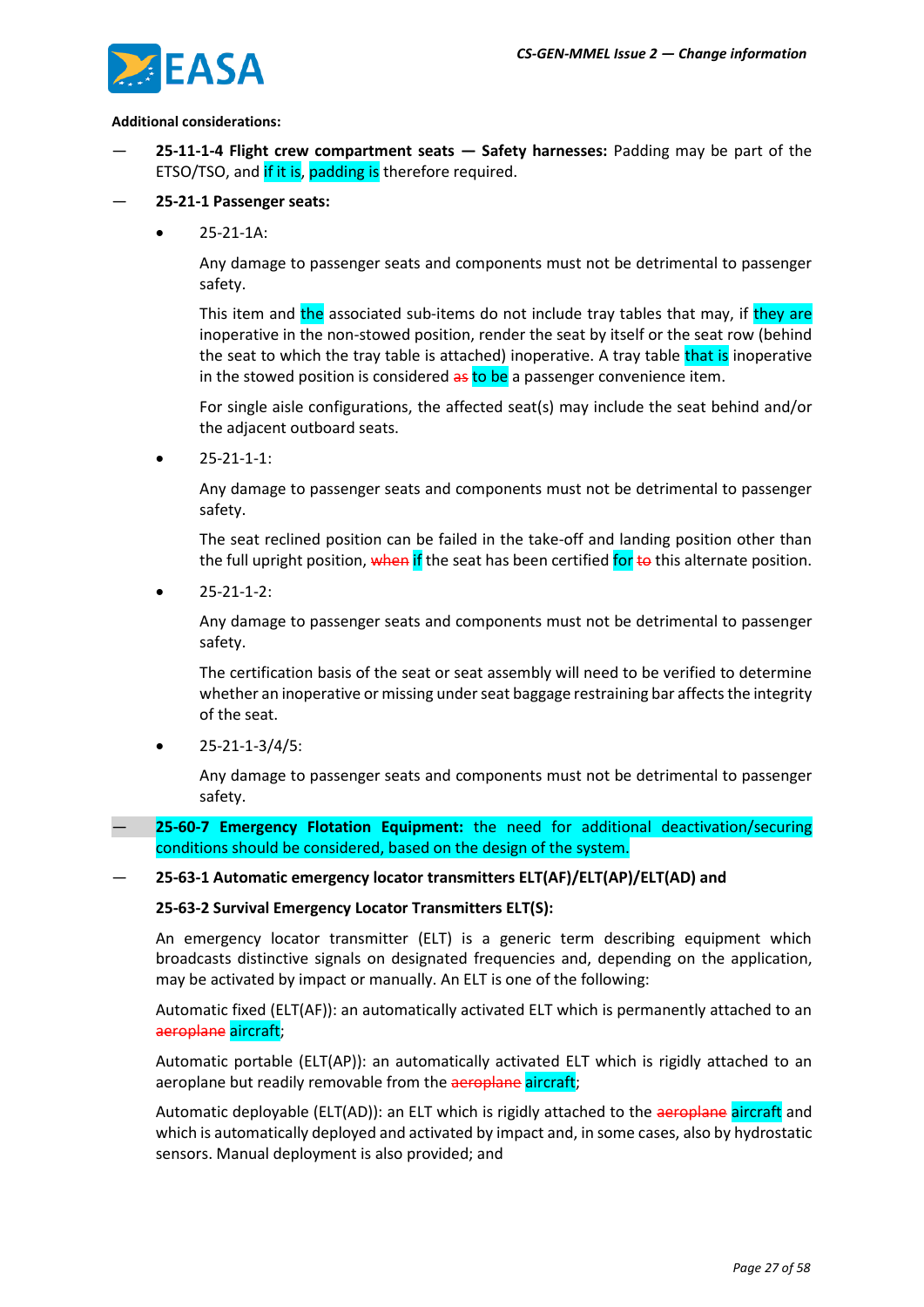

Survival ELT (ELT(S)): an ELT which is removable from an aeroplane aircraft, stowed so as to facilitate its ready use in an emergency, and manually activated by survivors.

An ELT(S) may be activated manually or automatically (e.g. by water activation). It should be designed to be attached to a life raft or a survivor.

### **Aircraft applicability: Aeroplanes & Helicopters**

|                     | <b>ATA CHAPTER: 26 Fire protection</b>         |                |                        |     |                                                                                                                                                | <b>PAGE: 26-x</b> |  |
|---------------------|------------------------------------------------|----------------|------------------------|-----|------------------------------------------------------------------------------------------------------------------------------------------------|-------------------|--|
| (1)                 | System & sequence numbers                      | (2)            | Rectification interval |     |                                                                                                                                                |                   |  |
| item                |                                                |                | (3)                    |     | Number installed                                                                                                                               |                   |  |
|                     |                                                |                |                        | (4) | Number required for dispatch                                                                                                                   |                   |  |
|                     |                                                |                |                        |     | (5)<br>Remarks or exceptions                                                                                                                   |                   |  |
| $26 - 24 - 1$       | <b>Hand fire</b><br>extinguishers              |                |                        |     |                                                                                                                                                |                   |  |
| $26 - 24 - 1A$      | (ALL)                                          | D              |                        |     | Any in excess of those required by regulations<br>the operating rules may be inoperative or<br>missing.                                        |                   |  |
| $25 - 60 - 1$       | <b>Protective breathing</b><br>equipment (PBE) |                |                        |     |                                                                                                                                                |                   |  |
| <del>25-60-1A</del> | (ALL)                                          | $\overline{D}$ |                        |     | Any in excess of those required may be<br>inoperative or missing provided that the<br>inoperative PBE is placarded inoperative and<br>removed. |                   |  |
|                     |                                                |                |                        |     | Note: Inoperative PBE units may be subject to<br>dangerous goods requirements.                                                                 |                   |  |

| <b>ATA CHAPTER: 27 Flight controls</b><br><b>PAGE: 27-x</b> |           |     |     |     |                       |                                                                            |  |
|-------------------------------------------------------------|-----------|-----|-----|-----|-----------------------|----------------------------------------------------------------------------|--|
| System & sequence numbers                                   | (2)       |     |     |     |                       |                                                                            |  |
|                                                             |           | (3) |     |     |                       |                                                                            |  |
|                                                             |           |     | (4) |     |                       |                                                                            |  |
|                                                             |           |     |     | (5) | Remarks or exceptions |                                                                            |  |
|                                                             |           |     |     |     |                       |                                                                            |  |
| Aileron trim tab<br>position indication                     |           |     |     |     |                       |                                                                            |  |
|                                                             | $27-10-1$ |     |     |     |                       | Rectification interval<br>Number installed<br>Number required for dispatch |  |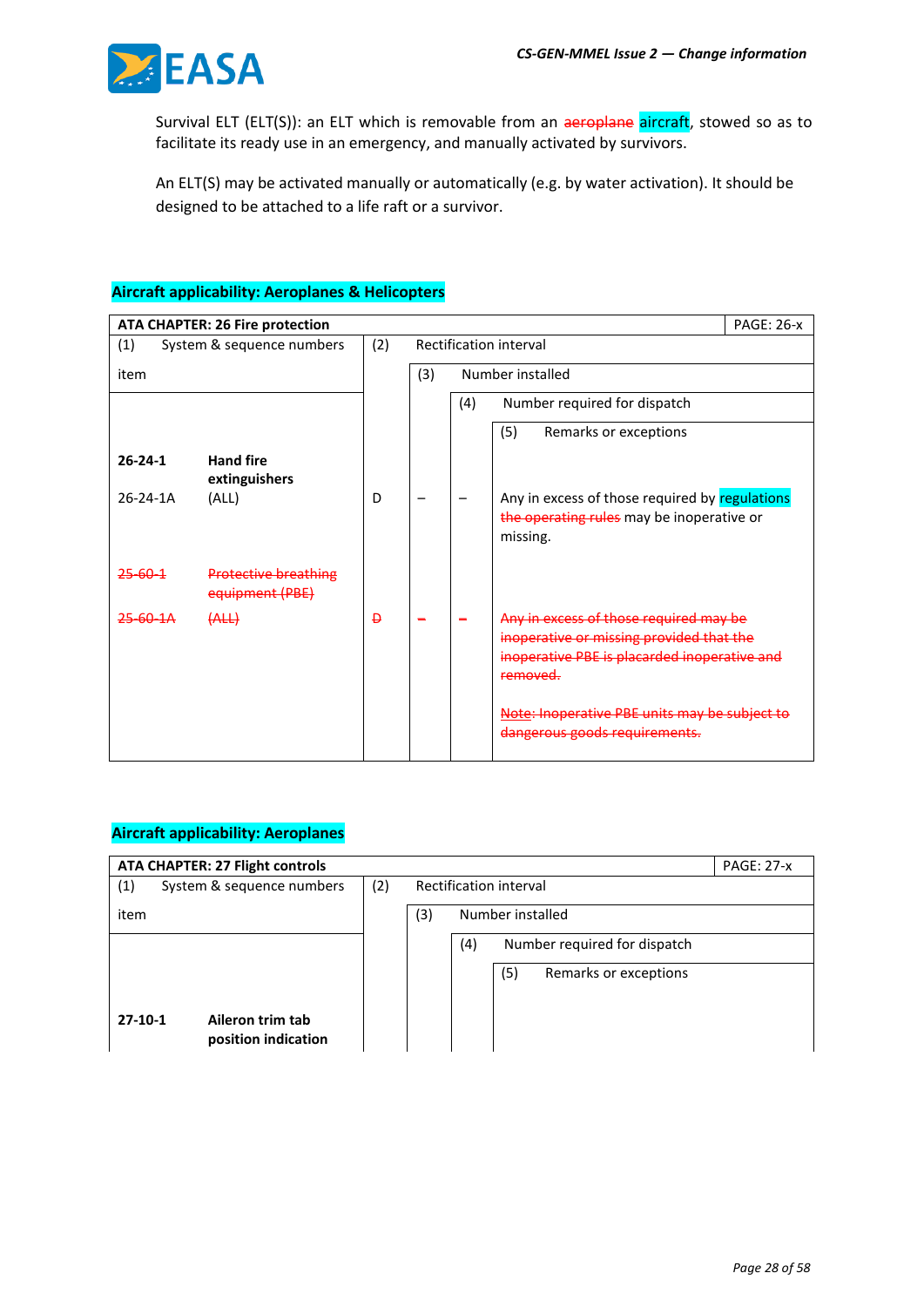

|               | <b>ATA CHAPTER: 27 Flight controls</b>          |              |              |     | <b>PAGE: 27-x</b>                                                                                                                                                       |
|---------------|-------------------------------------------------|--------------|--------------|-----|-------------------------------------------------------------------------------------------------------------------------------------------------------------------------|
| (1)           | System & sequence numbers                       | (2)          |              |     | Rectification interval                                                                                                                                                  |
| item          |                                                 |              | (3)          |     | Number installed                                                                                                                                                        |
|               |                                                 |              |              | (4) | Number required for dispatch                                                                                                                                            |
|               |                                                 |              |              |     | (5)<br>Remarks or exceptions                                                                                                                                            |
| 27-10-1A      | (ALL)                                           | C            | 1            | 0   | (O) May be inoperative provided that:<br>the tab is visually checked for its full range<br>(a)<br>of operation,                                                         |
|               |                                                 |              |              |     | the operation of the tab operation is not<br>(b)<br>restricted, and                                                                                                     |
|               |                                                 |              |              |     | the tab is positioned to NEUTRAL (or the<br>(c)<br>recommended AFM setting) and the<br>appropriate setting is verified by visual<br>inspection prior to each departure. |
| $27 - 20 - 1$ | <b>Rudder trim tab</b><br>position indication   |              |              |     |                                                                                                                                                                         |
| 27-20-1A      | (ALL)                                           | C            | $\mathbf{1}$ | 0   | (O) May be inoperative provided that:<br>the tab is visually checked for its full range<br>(a)<br>of operation,                                                         |
|               |                                                 |              |              |     | the operation of the tab operation is not<br>(b)<br>restricted, and                                                                                                     |
|               |                                                 |              |              |     | the tab is positioned to NEUTRAL (or the<br>(c)<br>recommended AFM setting) and the<br>appropriate setting is verified by visual<br>inspection prior to each departure  |
| 27-30-1       | <b>Elevator trim tab</b><br>position indication |              |              |     |                                                                                                                                                                         |
| 27-30-1A      | (ALL)                                           | $\mathsf{C}$ | $\mathbf{1}$ | 0   | (O) May be inoperative provided that:<br>the tab is visually checked for its full range<br>(a)<br>of operation,                                                         |
|               |                                                 |              |              |     | the operation of the tab operation is not<br>(b)<br>restricted, and                                                                                                     |
|               |                                                 |              |              |     | the tab is positioned to NEUTRAL (or the<br>(c)<br>recommended AFM setting) and the<br>appropriate setting is verified by visual<br>inspection prior to each departure. |
|               | (continued)                                     |              |              |     |                                                                                                                                                                         |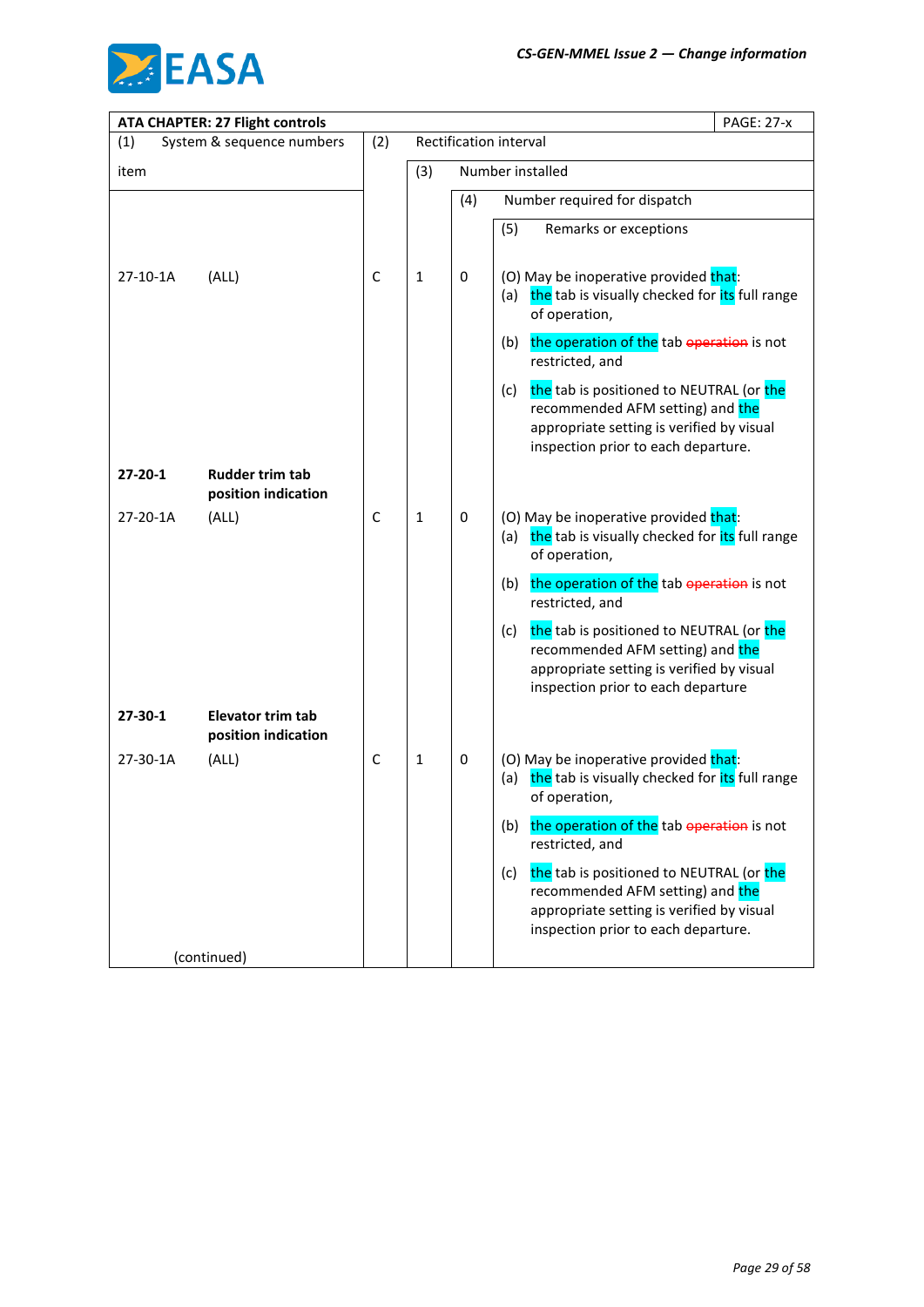

### **Aircraft applicability: Aeroplanes**

| <b>ATA CHAPTER: 27 Flight controls</b> | <b>PAGE: 27-x</b>                       |              |              |             |                                                                                                                                                                                       |
|----------------------------------------|-----------------------------------------|--------------|--------------|-------------|---------------------------------------------------------------------------------------------------------------------------------------------------------------------------------------|
| (1)                                    | System & sequence numbers               | (2)          |              |             | Rectification interval                                                                                                                                                                |
| item                                   |                                         |              | (3)          |             | Number installed                                                                                                                                                                      |
|                                        |                                         |              |              | (4)         | Number required for dispatch                                                                                                                                                          |
|                                        |                                         |              |              |             | (5)<br>Remarks or exceptions                                                                                                                                                          |
|                                        | (continued)                             |              |              |             |                                                                                                                                                                                       |
| $27 - 31 - 1$                          | <b>Electric elevator trim</b><br>system |              |              |             |                                                                                                                                                                                       |
| 27-31-1A                               | (ALL)                                   | $\mathsf{C}$ | $\mathbf{1}$ | $\Omega$    | (M) May be inoperative provided that:<br>the manual trim is checked to be operative,<br>(a)<br>and                                                                                    |
|                                        |                                         |              |              |             | the electric trim is deactivated.<br>(b)                                                                                                                                              |
|                                        |                                         |              |              |             | (M) Procedures must be established to:<br>deactivate the electric trim system, and                                                                                                    |
|                                        |                                         |              |              |             | ensure that the manual trim is not<br>affected                                                                                                                                        |
| $27 - 50 - 1$                          | <b>Flaps position</b><br>indication     |              |              |             |                                                                                                                                                                                       |
| 27-50-1A                               | (ALL)                                   | $\mathsf{C}$ | $\mathbf{1}$ | 0           | (O) May be inoperative provided that:<br>prior to each flight, the flaps are visually<br>(a)<br>checked for their full travel,                                                        |
|                                        |                                         |              |              |             | the operation of the flaps operation is not<br>(b)<br>restricted, and                                                                                                                 |
|                                        |                                         |              |              |             | the flaps are visually checked for their<br>(c)<br>proper setting prior to each departure.                                                                                            |
| $27 - 70 - 1$                          | <b>Gust lock</b>                        |              |              |             |                                                                                                                                                                                       |
| 27-70-1A                               | (ALL)                                   | $\mathsf{C}$ | $\mathbf{1}$ | $\mathbf 0$ | (M) May be inoperative provided that the gust<br>lock is secured in the unlocked position.<br>(M) Procedures must be established to secure<br>the gust lock in the unlocked position. |

**Additional considerations:**

- **27-31-1 Electric elevator trim system**: The Aautopilot, if installed, may have to be disconnected.
- **27-50-1 Flaps position indication**: The Ccrew should be able to visually check the position of the flaps position without having to leave the flight deck.
- **27-70-1 Gust lock**: AFM limitations, if any, must be respected with the inoperative gust lock inoperative. Any other systems that are impacted by the gust lock that is failed in the locked position need to be considered.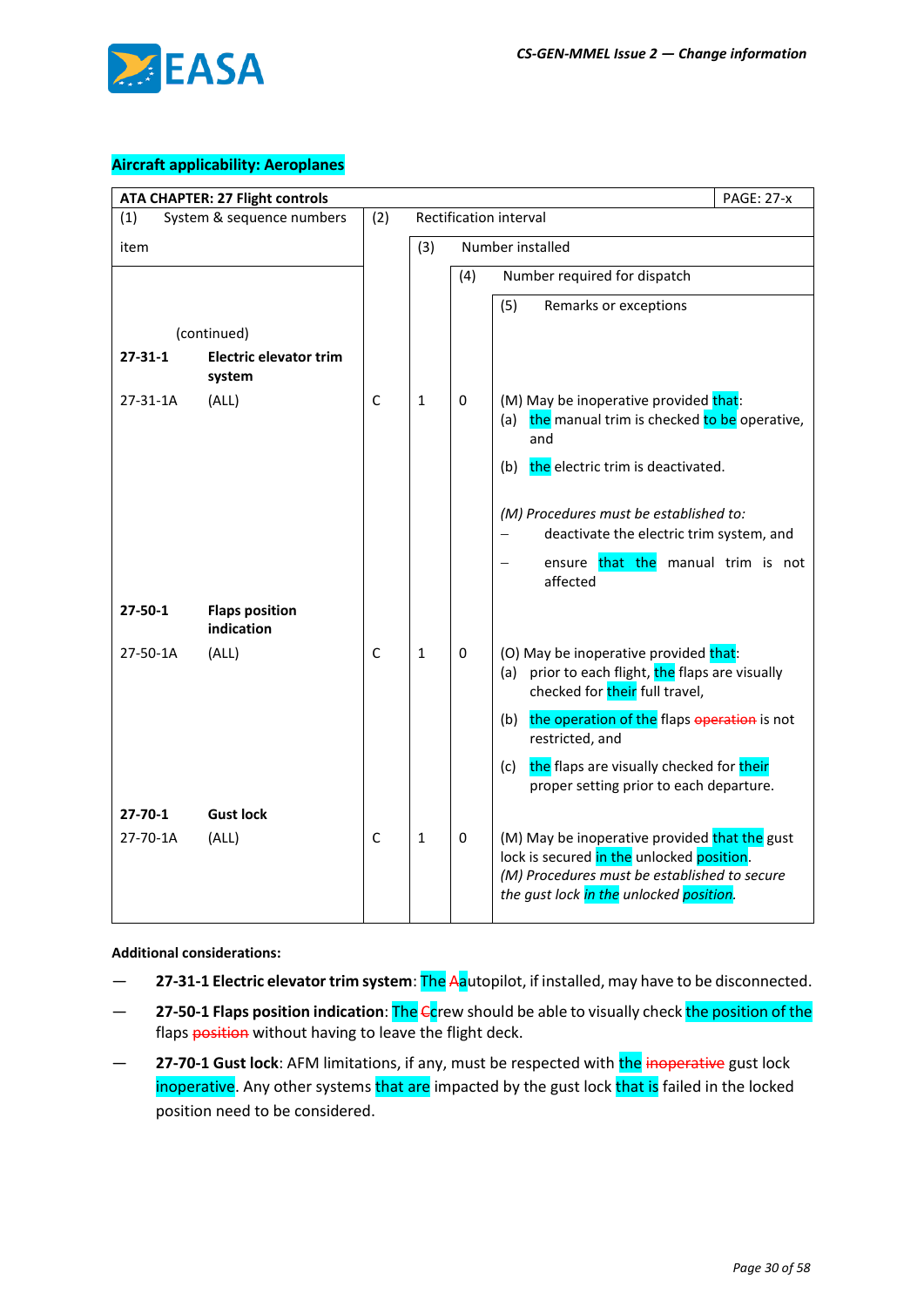

| <b>ATA CHAPTER: 28 Fuel</b>                |     |                        |              | <b>PAGE: 28-x</b>                                                                                                                                                                                    |  |  |
|--------------------------------------------|-----|------------------------|--------------|------------------------------------------------------------------------------------------------------------------------------------------------------------------------------------------------------|--|--|
| (1)<br>System & sequence numbers           | (2) | Rectification interval |              |                                                                                                                                                                                                      |  |  |
| item                                       |     | (3)                    |              | Number installed                                                                                                                                                                                     |  |  |
|                                            |     |                        | (4)          | Number required for dispatch                                                                                                                                                                         |  |  |
|                                            |     |                        |              | (5)<br>Remarks or exceptions                                                                                                                                                                         |  |  |
| 28-40-1<br><b>Fuel quantity indication</b> |     |                        |              |                                                                                                                                                                                                      |  |  |
| 28-40-1A<br>(ALL)                          | C   |                        | $\mathbf{1}$ | (O) Any in excess of one may be inoperative<br>provided that a reliable means is established to<br>determine that the fuel quantity on board<br>meets the regulatory requirements for the<br>flight. |  |  |
|                                            |     |                        |              | (O) Procedures must be established to<br>determine that the fuel quantity on board meets<br>the regulatory requirements for the flight.                                                              |  |  |

#### **Additional considerations:**

— **28-40-1 Fuel quantity indication:** This proposal is made for tanks with interconnected outlets that functioning as a single tank, such that individual tanks cannot be isolated. Fuel migration from one wing to the other also needs also to be considered.

|            | ATA CHAPTER: 30 Ice & rain protection                         |             | <b>PAGE: 30-x</b> |     |                                                                                                                          |  |
|------------|---------------------------------------------------------------|-------------|-------------------|-----|--------------------------------------------------------------------------------------------------------------------------|--|
| (1)        | System & sequence numbers                                     | (2)         |                   |     | Rectification interval                                                                                                   |  |
| item       |                                                               |             | (3)               |     | Number installed                                                                                                         |  |
|            |                                                               |             |                   | (4) | Number required for dispatch                                                                                             |  |
|            |                                                               |             |                   |     | (5)<br>Remarks or exceptions                                                                                             |  |
| 30-00-1    | Inertial separators -<br><b>Position indicating</b><br>system |             |                   |     |                                                                                                                          |  |
| 30-00-1A   | (CAT/SPO)                                                     | B           |                   | 0   | May be inoperative provided that operations<br>are not conducted in known or forecasted icing<br>conditions.             |  |
| 30-00-1A   | (NCO)                                                         | $\mathsf C$ |                   | 0   | May be inoperative provided that operations<br>are not conducted in known or forecasted icing<br>conditions.             |  |
| $30-10-1$  | Airframe<br>aerodynamic surface<br>ice protection             |             |                   |     |                                                                                                                          |  |
| $30-10-1A$ | (CAT/SPO)                                                     | B           |                   | 0   | One or more may be inoperative provided that<br>operations are not conducted in known or<br>forecasted icing conditions. |  |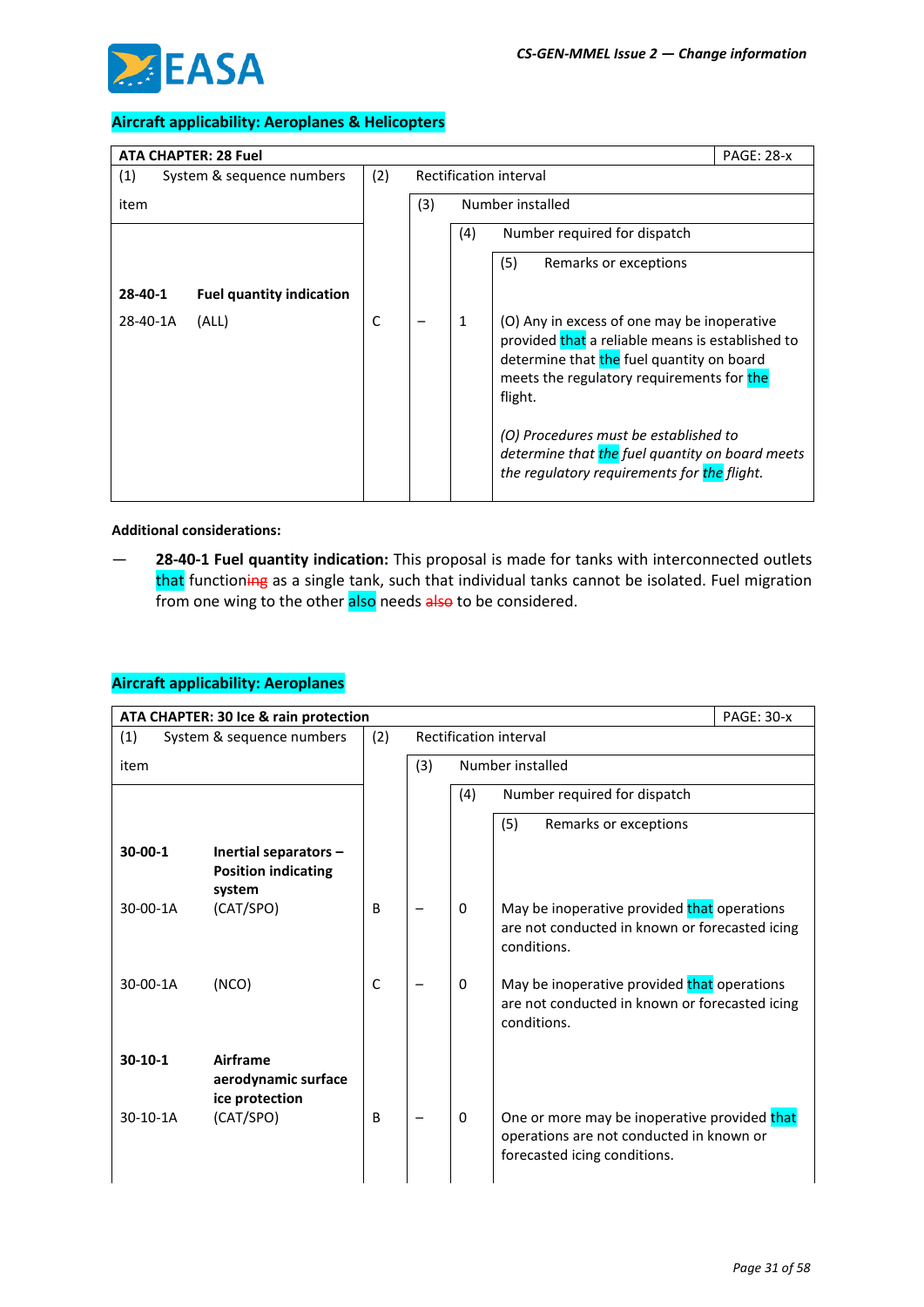

|               | ATA CHAPTER: 30 Ice & rain protection |             |     |              | <b>PAGE: 30-x</b>                                                                                                        |
|---------------|---------------------------------------|-------------|-----|--------------|--------------------------------------------------------------------------------------------------------------------------|
| (1)           | System & sequence numbers             | (2)         |     |              | Rectification interval                                                                                                   |
| item          |                                       |             | (3) |              | Number installed                                                                                                         |
|               |                                       |             |     | (4)          | Number required for dispatch                                                                                             |
|               |                                       |             |     |              | (5)<br>Remarks or exceptions                                                                                             |
| 30-10-1B      | (NCO)                                 | $\mathsf C$ |     | 0            | One or more may be inoperative provided that<br>operations are not conducted in known or<br>forecasted icing conditions. |
| $30 - 31 - 1$ | <b>Pitot heating system</b>           |             |     |              |                                                                                                                          |
| 30-31-1A      | (CAT)                                 | B           |     | $\mathbf{1}$ | (O) Any in excess of one may be inoperative<br>provided that:<br>(a) operations are conducted under day VMC,             |
|               |                                       |             |     |              | (b) operations are not conducted in visible<br>moisture or into known or forecasted icing<br>conditions, and             |
|               |                                       |             |     |              | the operative pitot heater is verified as<br>(c)<br>being operative prior to each flight.                                |
|               |                                       |             |     |              | (O) Procedures must be established for the<br>required pre-flight check.                                                 |
| 30-31-1B      | (CAT)                                 | B           |     | 0            | One or more may be inoperative provided that:                                                                            |
|               |                                       |             |     |              | (a) operations are conducted under day VFR,<br>and                                                                       |
|               |                                       |             |     |              | operations are not conducted in visible<br>(b)<br>moisture or into known or forecasted icing<br>conditions.              |
|               | (continued)                           |             |     |              |                                                                                                                          |

|                | ATA CHAPTER: 30 Ice & rain protection |     |     |          |                                                                                                             |  |
|----------------|---------------------------------------|-----|-----|----------|-------------------------------------------------------------------------------------------------------------|--|
| (1)            | System & sequence numbers             | (2) |     |          | Rectification interval                                                                                      |  |
| item           |                                       |     | (3) |          | Number installed                                                                                            |  |
|                |                                       |     |     | (4)      | Number required for dispatch                                                                                |  |
|                |                                       |     |     |          | (5)<br>Remarks or exceptions                                                                                |  |
|                | (continued)                           |     |     |          |                                                                                                             |  |
| $30 - 31 - 1C$ | (NCO/SPO)                             | B   |     | $\Omega$ | May be inoperative provided that:<br>operations are conducted under VFR,<br>(a)<br>and                      |  |
|                |                                       |     |     |          | (b)<br>operations are not conducted in visible<br>moisture or into known or forecasted<br>icing conditions. |  |
| $30 - 31 - 3$  | <b>Static port heating</b><br>system  |     |     |          |                                                                                                             |  |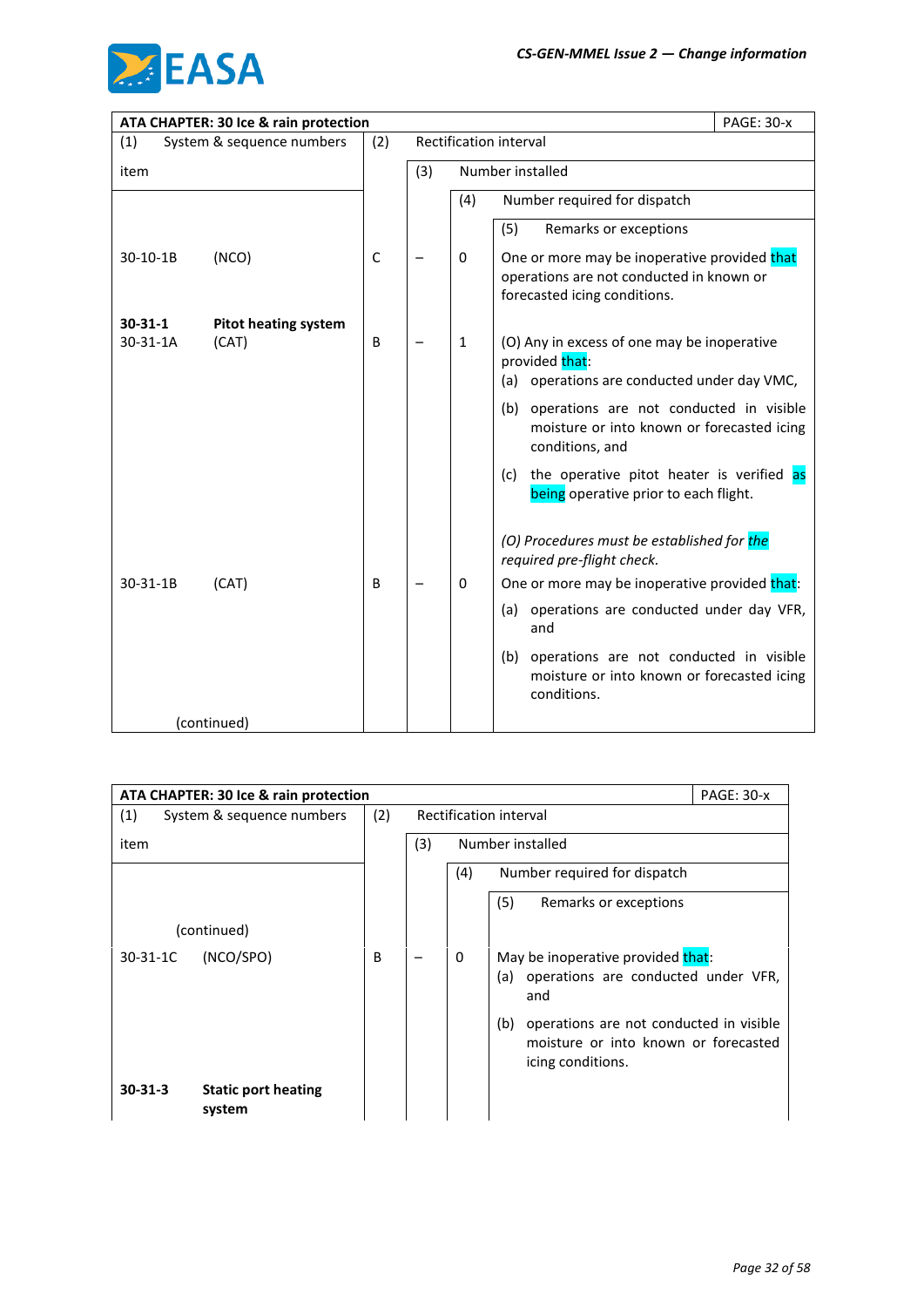

|          | ATA CHAPTER: 30 Ice & rain protection         |             |     | <b>PAGE: 30-x</b> |                                                                                                                 |
|----------|-----------------------------------------------|-------------|-----|-------------------|-----------------------------------------------------------------------------------------------------------------|
| (1)      | System & sequence numbers                     | (2)         |     |                   | Rectification interval                                                                                          |
| item     |                                               |             | (3) |                   | Number installed                                                                                                |
|          |                                               |             |     | (4)               | Number required for dispatch                                                                                    |
|          |                                               |             |     |                   | (5)<br>Remarks or exceptions                                                                                    |
|          | (continued)                                   |             |     |                   |                                                                                                                 |
| 30-31-3A | (CAT)                                         | $\mathsf C$ |     | 0                 | May be inoperative provided that:<br>(a) operations are conducted under day<br>VFR, and                         |
|          |                                               |             |     |                   | (b) operations are not conducted in known<br>or forecasted icing conditions.                                    |
| 30-31-3B | (CAT)                                         | B           |     | $\mathbf{1}$      | (O) Any in excess of one may be inoperative<br>provided that:<br>(a) operations are conducted under day<br>VMC, |
|          |                                               |             |     |                   | (b) operations are not conducted in visible<br>moisture or into known or forecasted<br>icing conditions, and    |
|          |                                               |             |     |                   | the operative static port heater is<br>(c)<br>verified as being operative prior to each<br>flight.              |
|          |                                               |             |     |                   | (O) Procedures must be established for the<br>required pre-flight check.                                        |
| 30-31-3C | (NCO/SPO)                                     | $\mathsf C$ |     | 0                 | One or more may be inoperative provided<br>that:                                                                |
|          |                                               |             |     |                   | (a) operations are conducted under day<br>VFR, and                                                              |
|          |                                               |             |     |                   | (b) operations are not conducted in known<br>or forecasted icing conditions.                                    |
| 30-32-1  | <b>Stall warning mounting</b><br>plate heater |             |     |                   |                                                                                                                 |
| 30-32-1A | (ALL)                                         | В           |     | 0                 | One or more may be inoperative provided<br>that:                                                                |
|          |                                               |             |     |                   | (a) operations are conducted under day<br>VMC, and                                                              |
|          |                                               |             |     |                   | operations are not conducted in known<br>(b)<br>or forecasted icing conditions.                                 |
|          | (continued)                                   |             |     |                   |                                                                                                                 |

|      | ATA CHAPTER: 30 Ice & rain protection<br><b>PAGE: 30-x</b> |     |                        |     |     |                              |  |  |
|------|------------------------------------------------------------|-----|------------------------|-----|-----|------------------------------|--|--|
| (1)  | System & sequence numbers                                  | (2) | Rectification interval |     |     |                              |  |  |
| item |                                                            |     | (3)                    |     |     | Number installed             |  |  |
|      |                                                            |     |                        | (4) |     | Number required for dispatch |  |  |
|      |                                                            |     |                        |     | (5) | Remarks or exceptions        |  |  |
|      | (continued)                                                |     |                        |     |     |                              |  |  |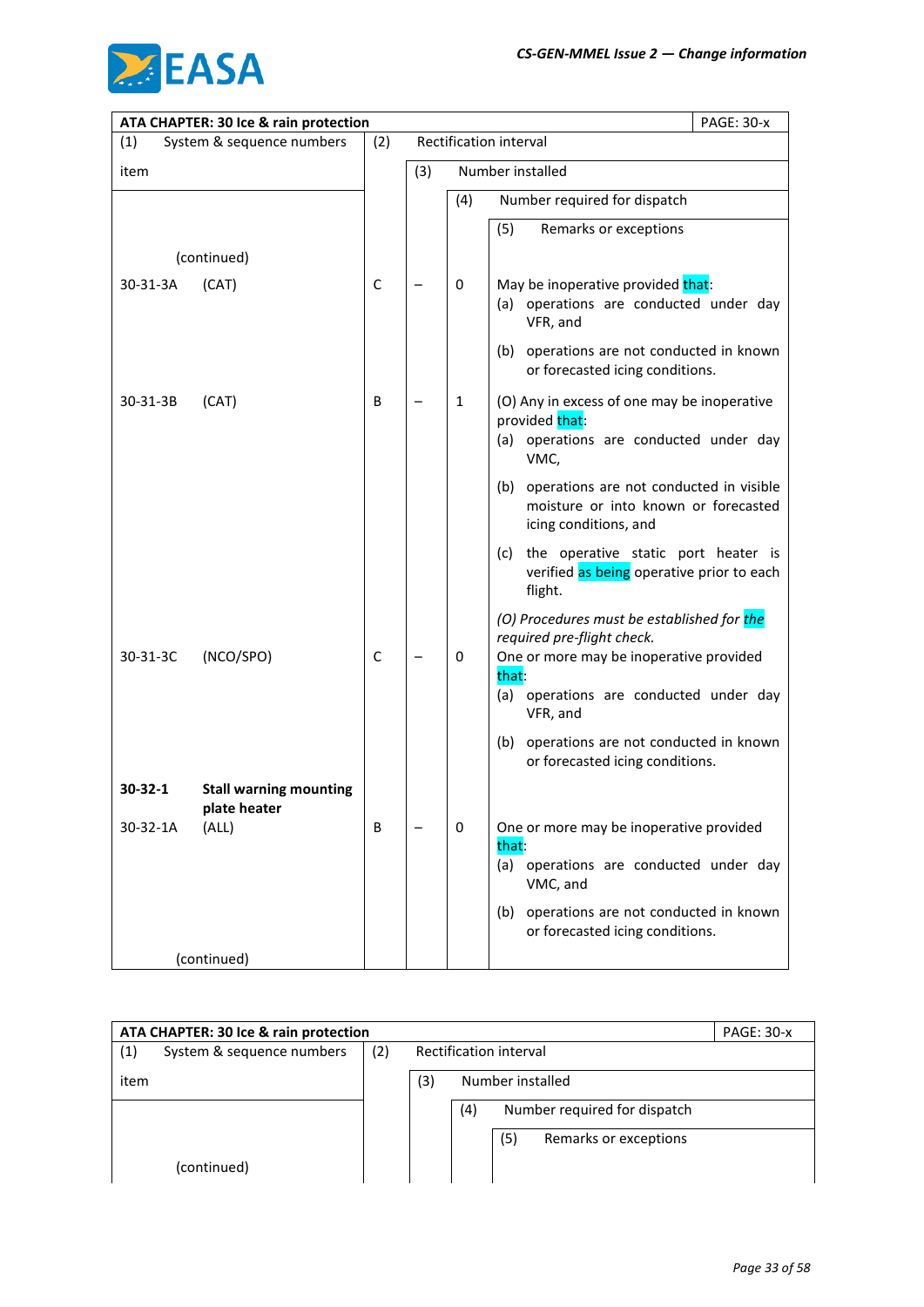

|                | ATA CHAPTER: 30 Ice & rain protection    |              |     |          |                                                                                                                          | <b>PAGE: 30-x</b> |
|----------------|------------------------------------------|--------------|-----|----------|--------------------------------------------------------------------------------------------------------------------------|-------------------|
| (1)            | System & sequence numbers                | (2)          |     |          | Rectification interval                                                                                                   |                   |
| item           |                                          |              | (3) |          | Number installed                                                                                                         |                   |
|                |                                          |              |     | (4)      | Number required for dispatch                                                                                             |                   |
|                |                                          |              |     |          | (5)<br>Remarks or exceptions                                                                                             |                   |
| $30 - 41 - 1$  | Windshield<br>heating/De-icing<br>system |              |     |          |                                                                                                                          |                   |
| $30 - 41 - 1A$ | (ALL)                                    | C            |     | $\Omega$ | May be inoperative provided that operations<br>are not conducted in known or forecasted icing<br>conditions.             |                   |
| $30 - 61 - 1$  | Propeller de-ice/anti-<br>ice system     |              |     |          |                                                                                                                          |                   |
| $30 - 61 - 1A$ | (CAT/SPO)                                | B            |     | 0        | One or more may be inoperative provided that<br>operations are not conducted in known or<br>forecasted icing conditions. |                   |
| 30-61-1B       | (NCO)                                    | $\mathsf{C}$ |     | $\Omega$ | One or more may be inoperative provided that<br>operations are not conducted in known or<br>forecasted icing conditions. |                   |

#### **Additional considerations:**

Relief for the above-mentioned items should be further restricted or removed when the loss of the heating/anti-icing system would impact other systems which are integrated with the considered item.

|                | ATA CHAPTER: 31 Indicating/Recording systems<br><b>PAGE: 31-x</b> |              |              |     |                                                                                                                                                                                |  |  |
|----------------|-------------------------------------------------------------------|--------------|--------------|-----|--------------------------------------------------------------------------------------------------------------------------------------------------------------------------------|--|--|
| (1)            | System & sequence numbers                                         | (2)          |              |     | Rectification interval                                                                                                                                                         |  |  |
| item           |                                                                   |              | (3)          |     | Number installed                                                                                                                                                               |  |  |
|                |                                                                   |              |              | (4) | Number required for dispatch                                                                                                                                                   |  |  |
|                |                                                                   |              |              |     | (5)<br>Remarks or exceptions                                                                                                                                                   |  |  |
| $31 - 21 - 1$  | <b>Clock</b>                                                      |              |              |     |                                                                                                                                                                                |  |  |
| 31-21-1A       | (ALL)                                                             | $\mathsf{C}$ |              | 0   | May be inoperative provided that an accurate<br>timepiece is operative ein the flight crew<br>compartment, and that it indicatesing the time<br>in hours, minutes and seconds. |  |  |
|                |                                                                   |              |              |     | Note: On the basis that the timepiece required<br>does not need to be approved, an accurate<br>pilot's wristwatch which indicates hours,<br>minutes and seconds is acceptable. |  |  |
| $31 - 22 - 1$  | <b>Hour meter</b>                                                 |              |              |     |                                                                                                                                                                                |  |  |
| $31 - 22 - 1A$ | (ALL)                                                             | D            | $\mathbf{1}$ | 0   | (O) May be inoperative provided that a<br>procedure is established to record the flight<br>time.                                                                               |  |  |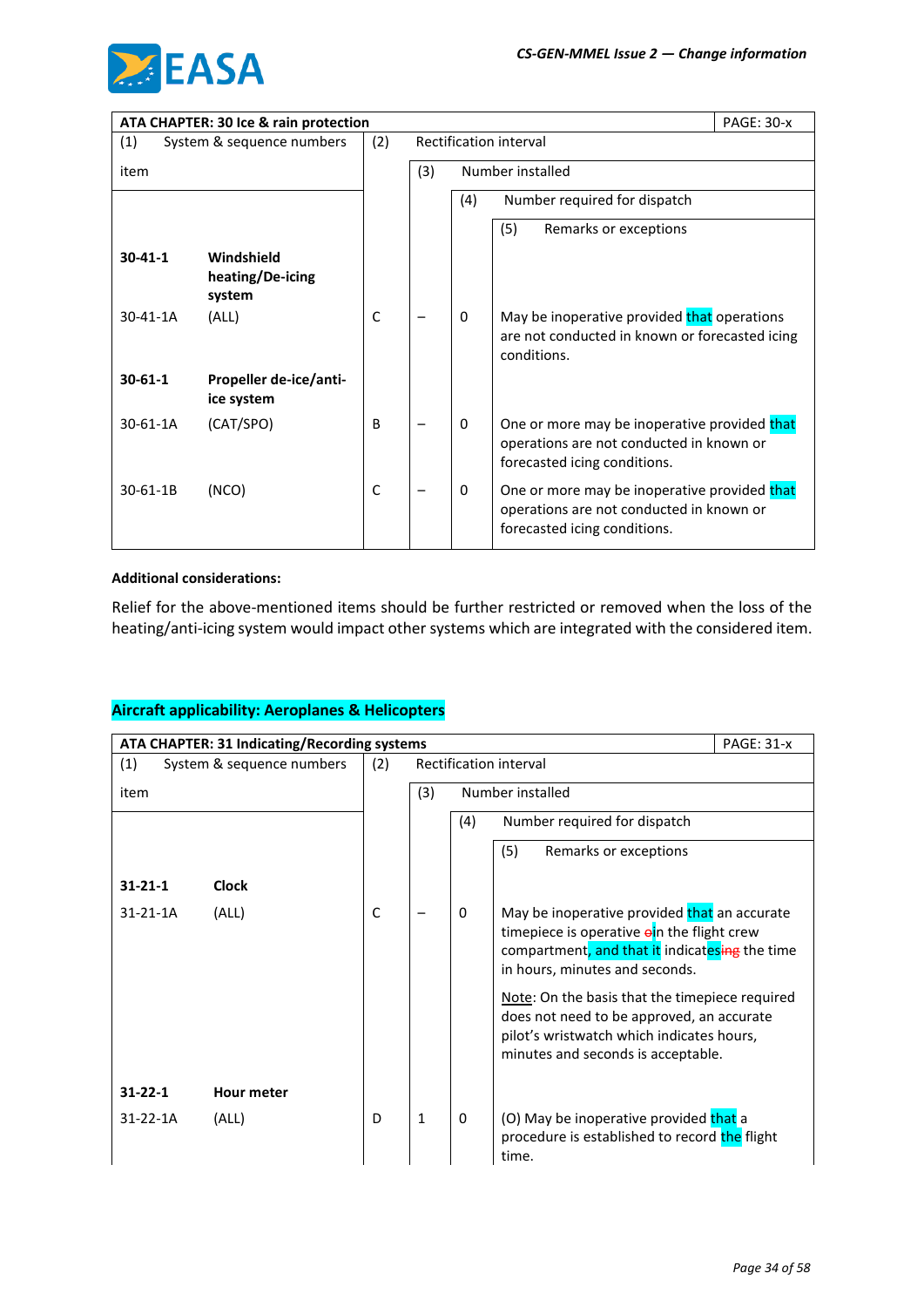

*(O) Procedures must be established to record the flight time.*

### **Aircraft applicability: Aeroplanes**

| ATA CHAPTER: 32 Landing gear |                           |     |                         |          |                                                                                                                                                                                                                                                                           | <b>PAGE: 32-x</b> |
|------------------------------|---------------------------|-----|-------------------------|----------|---------------------------------------------------------------------------------------------------------------------------------------------------------------------------------------------------------------------------------------------------------------------------|-------------------|
| (1)                          | System & sequence numbers | (2) | Rectification interval  |          |                                                                                                                                                                                                                                                                           |                   |
| item                         |                           |     | (3)<br>Number installed |          |                                                                                                                                                                                                                                                                           |                   |
|                              |                           |     |                         | (4)      | Number required for dispatch                                                                                                                                                                                                                                              |                   |
|                              |                           |     |                         |          | (5)<br>Remarks or exceptions                                                                                                                                                                                                                                              |                   |
|                              |                           |     |                         |          |                                                                                                                                                                                                                                                                           |                   |
| $32 - 40 - 1$                | <b>Parking brake</b>      |     |                         |          |                                                                                                                                                                                                                                                                           |                   |
| $32 - 40 - 1A$               | (ALL)                     | C   | 1                       | $\Omega$ | (O) May be inoperative provided that a<br>procedure is established to prevent any<br>movement of the aeroplane when it is stopped<br>or parked.<br>(O) Procedures must be established to prevent<br>any movement of the aeroplane when <i>it is</i><br>stopped or parked. |                   |

#### **Additional considerations:**

— **32-40-1 Parking brake:** This item is only applicable to aeroplanes for which the parking brake is not required by certification.

| <b>ATA CHAPTER: 33 Lights</b>                                                                                                                              |     |     | <b>PAGE: 33-x</b>                                |
|------------------------------------------------------------------------------------------------------------------------------------------------------------|-----|-----|--------------------------------------------------|
| (1)<br>System & sequence numbers                                                                                                                           | (2) |     | Rectification interval                           |
| item                                                                                                                                                       |     | (3) | Number installed                                 |
|                                                                                                                                                            |     |     | (4)<br>Number required for dispatch              |
|                                                                                                                                                            |     |     | (5)<br>Remarks or exceptions                     |
| $33-10-1$<br><b>Flight crew</b><br>compartment lighting<br>(Excluding internally<br>lighted<br>buttons/switches,<br>emergency lights and<br>annunciations) |     |     |                                                  |
| $33-10-1A$<br>(ALL)                                                                                                                                        | C   |     | May be inoperative for daylight operations.<br>0 |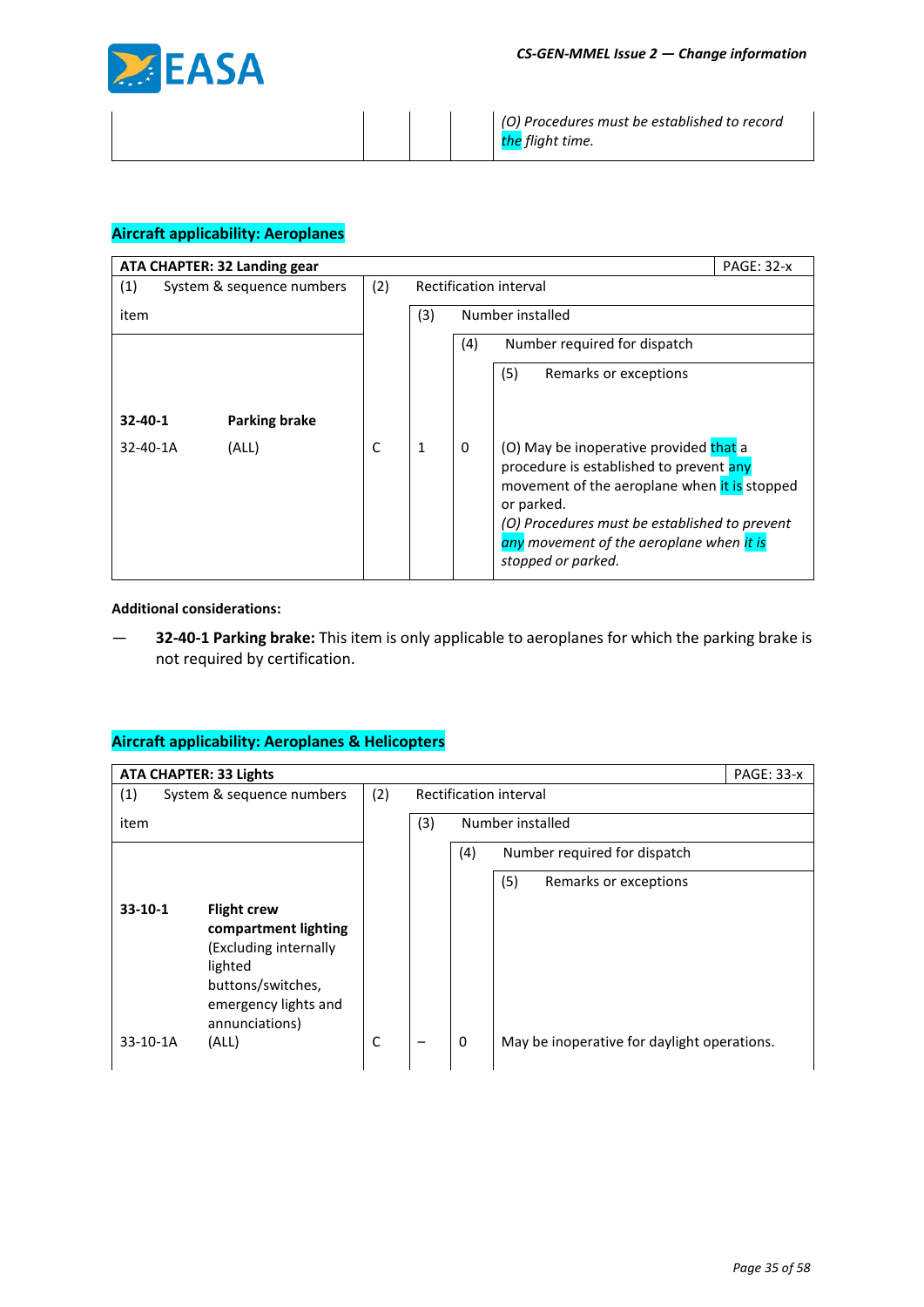

| <b>ATA CHAPTER: 33 Lights</b> |                                                        |             |     |          | <b>PAGE: 33-x</b>                                                                                                                                                                                               |
|-------------------------------|--------------------------------------------------------|-------------|-----|----------|-----------------------------------------------------------------------------------------------------------------------------------------------------------------------------------------------------------------|
| (1)                           | System & sequence numbers                              | (2)         |     |          | Rectification interval                                                                                                                                                                                          |
| item                          |                                                        |             | (3) |          | Number installed                                                                                                                                                                                                |
|                               |                                                        |             |     | (4)      | Number required for dispatch                                                                                                                                                                                    |
|                               |                                                        |             |     |          | (5)<br>Remarks or exceptions                                                                                                                                                                                    |
| 33-10-1B                      | (ALL)                                                  | $\mathsf C$ |     |          | Individual lights may be inoperative provided<br>that:<br>(a) sufficient lighting is operative to make each<br>required instrument control and other<br>device for which it is provided easily<br>readable, and |
|                               |                                                        |             |     |          | the lighting configuration at dispatch is<br>(b)<br>acceptable to the flight crew.                                                                                                                              |
| 33-20-1                       | Passenger<br>compartment lighting                      |             |     |          |                                                                                                                                                                                                                 |
| 33-20-1A                      | (ALL)                                                  | D           |     | $\Omega$ | May be inoperative provided that passengers<br>are not carried when the aircraft operatesing at<br>night.                                                                                                       |
| 33-20-1B                      | (ALL)                                                  | C           |     |          | Individual lights may be inoperative provided<br>that the lighting configuration at dispatch is<br>acceptable to the flight crew.                                                                               |
| 33-20-2                       | <b>Cabin signs</b><br>(Fasten seat belt/No<br>smoking) |             |     |          |                                                                                                                                                                                                                 |
| 33-20-2A                      | (ALL)                                                  | $\mathsf C$ |     | 0        | (O) May be inoperative provided that alternate<br>procedures are established and used for<br>briefing passengers.                                                                                               |
| 33-20-2B                      | (ALL)                                                  | D           |     | 0        | May be inoperative provided that no passenger<br>is carried.                                                                                                                                                    |
| $33 - 41 - 1$                 | <b>Navigation/ Position</b><br>lights                  |             |     |          |                                                                                                                                                                                                                 |
| 33-41-1A                      | (ALL)                                                  | C           |     | 0        | One or more may be inoperative for daylight<br>operations.                                                                                                                                                      |
| 33-41-1B                      | (ALL)                                                  | $\mathsf C$ |     |          | Any in excess of those required by regulations<br>may be inoperative for night operations.                                                                                                                      |
|                               | (continued)                                            |             |     |          |                                                                                                                                                                                                                 |

|               | <b>ATA CHAPTER: 33 Lights</b>         |     |                         |     |     |                              | <b>PAGE: 33-x</b> |
|---------------|---------------------------------------|-----|-------------------------|-----|-----|------------------------------|-------------------|
| (1)           | System & sequence numbers             | (2) | Rectification interval  |     |     |                              |                   |
| item          |                                       |     | (3)<br>Number installed |     |     |                              |                   |
|               |                                       |     |                         | (4) |     | Number required for dispatch |                   |
|               |                                       |     |                         |     | (5) | Remarks or exceptions        |                   |
|               | (continued)                           |     |                         |     |     |                              |                   |
| $33 - 42 - 1$ | <b>Anti-collision light</b><br>system |     |                         |     |     |                              |                   |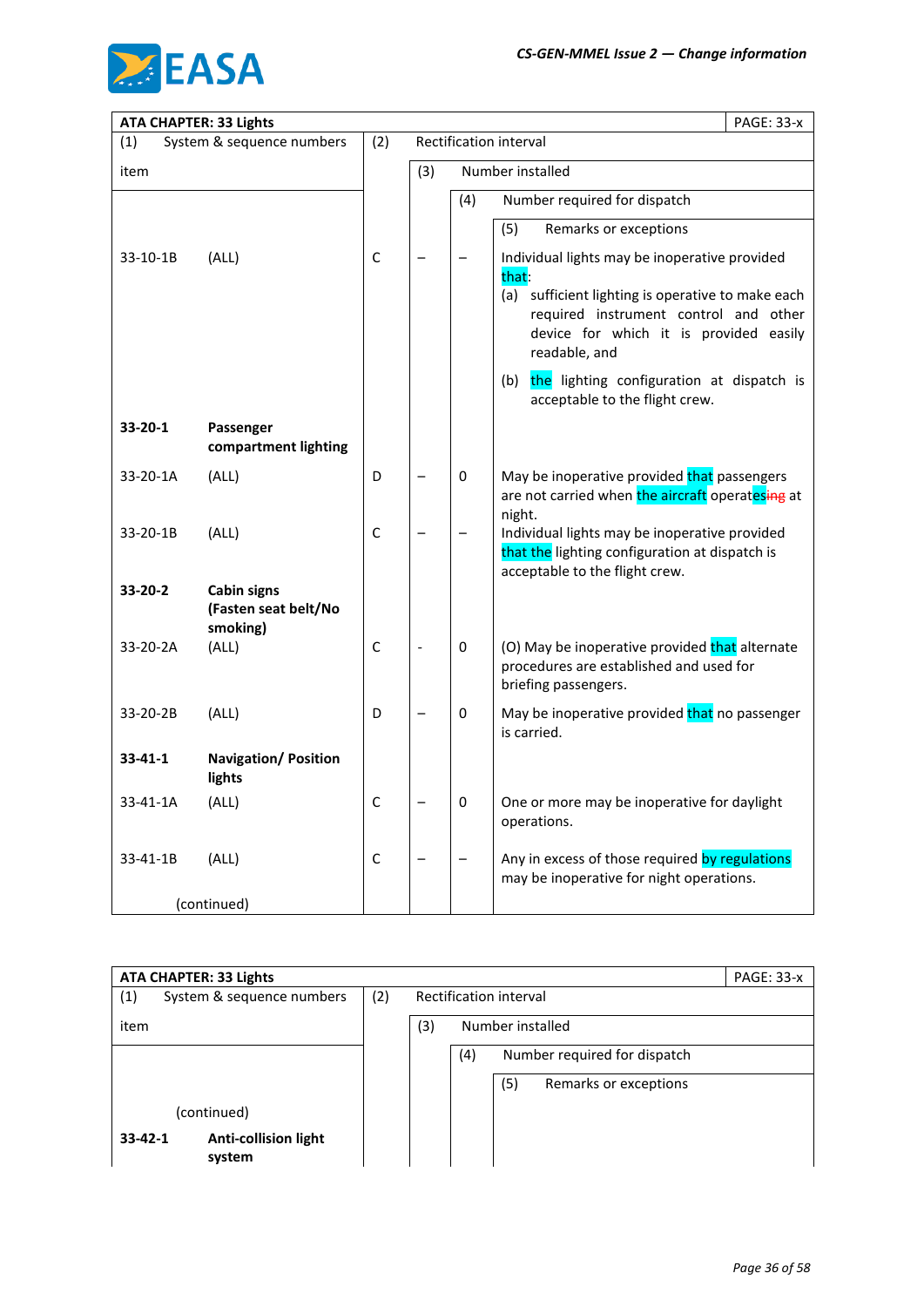

|                | <b>ATA CHAPTER: 33 Lights</b>            |     |                         |     |                                                                     | <b>PAGE: 33-x</b> |
|----------------|------------------------------------------|-----|-------------------------|-----|---------------------------------------------------------------------|-------------------|
| (1)            | System & sequence numbers                | (2) | Rectification interval  |     |                                                                     |                   |
| item           |                                          |     | (3)<br>Number installed |     |                                                                     |                   |
|                |                                          |     |                         | (4) | Number required for dispatch                                        |                   |
|                |                                          |     |                         |     | (5)<br>Remarks or exceptions                                        |                   |
| $33 - 42 - 1A$ | (CAT aeroplanes and<br>ALL helicopters ) | C   |                         | 1   | Any in excess one may be inoperative.                               |                   |
| $33 - 42 - 1B$ | (NCO/SPO aeroplanes                      | C   |                         | 0   | One or more of these may be inoperative for<br>daylight operations. |                   |
|                |                                          |     |                         |     |                                                                     |                   |

|                | <b>Aircraft applicability: Aeroplanes</b> |     |                         |     |                                                                                                                         |            |
|----------------|-------------------------------------------|-----|-------------------------|-----|-------------------------------------------------------------------------------------------------------------------------|------------|
|                | <b>ATA CHAPTER: 33 Lights</b>             |     |                         |     |                                                                                                                         | PAGE: 33-x |
| (1)            | System & sequence numbers                 | (2) | Rectification interval  |     |                                                                                                                         |            |
| item           |                                           |     | (3)<br>Number installed |     |                                                                                                                         |            |
|                |                                           |     |                         | (4) | Number required for dispatch                                                                                            |            |
|                |                                           |     |                         |     | (5)<br>Remarks or exceptions                                                                                            |            |
| $33 - 43 - 1$  | <b>Wing illumination</b><br>light         |     |                         |     |                                                                                                                         |            |
| $33 - 43 - 1A$ | (ALL)                                     | D   | $\mathbf{1}$            | 0   | May be inoperative for daylight operations.                                                                             |            |
| $33 - 43 - 1B$ | (ALL)                                     | C   | 1                       | 0   | May be inoperative provided that operations<br>are not conducted at night into known or<br>forecasted icing conditions. |            |

|                | <b>PAGE: 33-x</b><br><b>ATA CHAPTER: 33 Lights</b> |     |                               |          |                                                                    |  |  |  |
|----------------|----------------------------------------------------|-----|-------------------------------|----------|--------------------------------------------------------------------|--|--|--|
| (1)            | System & sequence numbers                          | (2) | <b>Rectification interval</b> |          |                                                                    |  |  |  |
| item           |                                                    |     | (3)<br>Number installed       |          |                                                                    |  |  |  |
|                |                                                    |     |                               | (4)      | Number required for dispatch                                       |  |  |  |
|                |                                                    |     |                               |          | (5)<br><b>Remarks or exceptions</b>                                |  |  |  |
| $33 - 44 - 1$  | <b>Landing lights</b>                              |     |                               |          |                                                                    |  |  |  |
| 33-44-1A       | (CAT aeroplanes)                                   | B   |                               |          | 50 % of landing lights may be inoperative for<br>night operations. |  |  |  |
| 33-44-1B       | (NCO/SPO)                                          | C   |                               | 1        | Any in excess of one may be inoperative for<br>night operations.   |  |  |  |
| $33 - 44 - 1C$ | (ALL)                                              | C   |                               | $\Omega$ | One or more may be inoperative for daylight<br>operations.         |  |  |  |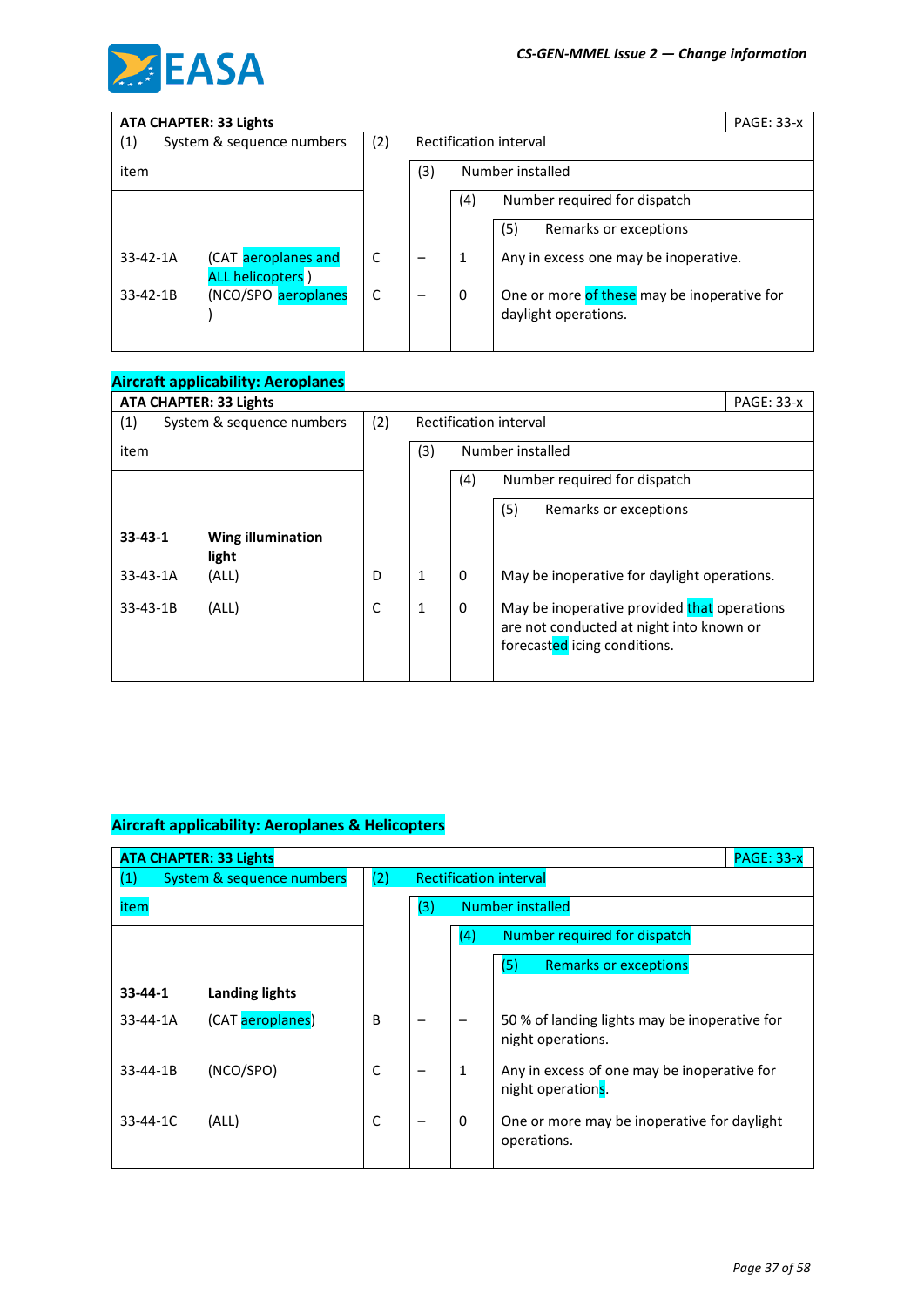

#### **Additional considerations:**

- **33-10-1B Flight deck lighting:** Emergency lighting might need to be taken into consideration.
- **33-20-1C Passenger compartment lighting:** No reference is available for the level of required illumination in the cabin.
- **33-20-2 Cabin signs:** A passenger address system might have to be considered.
- **33-42-1 Anti-collision light system:** Strobe lights can be considered as to be anti-collision lights only if that was granted by the certification.
- **33-44-1 Landing lights:** Alternate dispatch conditions may be proposed that are based on the use of taxi lights if they are adequate for the intent of the purpose.
- **Additional optional lights:** Additional dispatch relief could be given for optional lights (external courtesy/utility lights, tail logo light, recognition lights).
- Lighted switches/buttons: Additional relief could be given on a case-by-case basis in for a dedicated item.

| <b>ATA CHAPTER: 34 Navigation</b> |                                       |     |     |                        | <b>PAGE: 34-x</b>                                                                                                                              |  |  |
|-----------------------------------|---------------------------------------|-----|-----|------------------------|------------------------------------------------------------------------------------------------------------------------------------------------|--|--|
| (1)                               | System & sequence numbers             | (2) |     | Rectification interval |                                                                                                                                                |  |  |
| item                              |                                       |     | (3) | Number installed       |                                                                                                                                                |  |  |
|                                   |                                       |     |     | (4)                    | Number required for dispatch                                                                                                                   |  |  |
|                                   |                                       |     |     |                        | (5)<br>Remarks or exceptions                                                                                                                   |  |  |
| $34-10-1$                         | <b>Primary airspeed</b><br>indication |     |     |                        | Note: Standby airspeed indication is not<br>considered as to be a primary airspeed<br>indication by this guidance.                             |  |  |
| 34-10-1A                          | (CAT)                                 | C   |     |                        | May be inoperative provided that:<br>a primary independent airspeed indication<br>(a)<br>is available at each required pilot's station,<br>and |  |  |
|                                   |                                       |     |     |                        | a standby airspeed indication is available.<br>(b)                                                                                             |  |  |
| 34-10-1B                          | (NCO/SPO)                             | C   |     | $\mathbf{1}$           | Any in excess of one available at the pilot's<br>station may be inoperative, provided that it is<br>not associated with emergency procedures.  |  |  |
| $34-10-2$                         | <b>Primary altitude</b><br>indication |     |     |                        | Note: A secondary/standby altitude indication<br>is not considered as to be a primary altitude<br>indication.                                  |  |  |
| 34-10-2A                          | (CAT)                                 | B   |     |                        | May be inoperative provided that:<br>the flight is conducted under VFR,<br>(a)                                                                 |  |  |
|                                   |                                       |     |     |                        | an independent altitude indication is<br>(b)<br>available at each required pilot's station,<br>and                                             |  |  |
|                                   |                                       |     |     |                        | an additional independent altitude<br>(c)<br>indication is operative for single pilot<br>operations.                                           |  |  |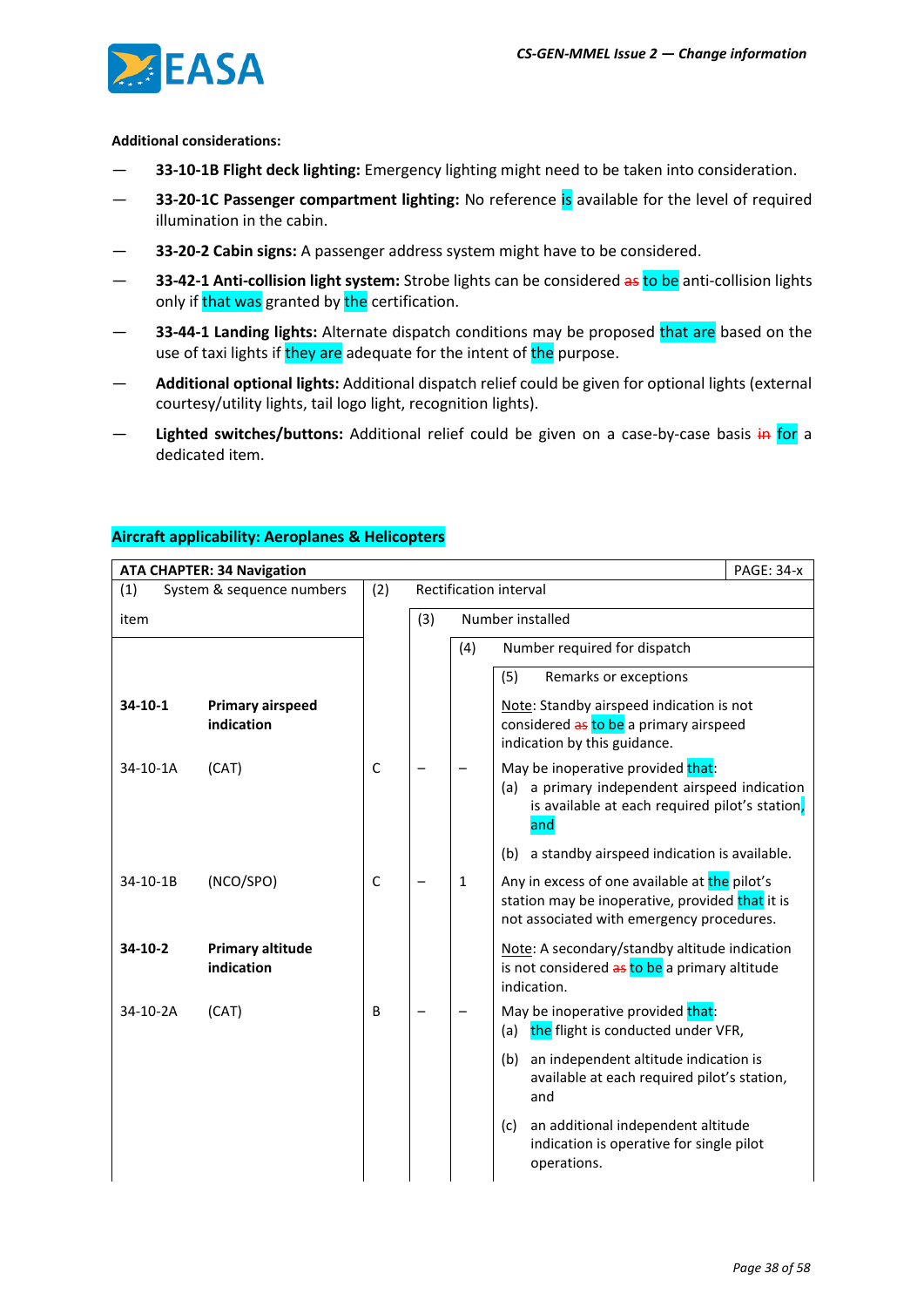

| <b>ATA CHAPTER: 34 Navigation</b> |     |     |     |                                                                                                                                                          | <b>PAGE: 34-x</b> |
|-----------------------------------|-----|-----|-----|----------------------------------------------------------------------------------------------------------------------------------------------------------|-------------------|
| (1)<br>System & sequence numbers  | (2) |     |     | <b>Rectification interval</b>                                                                                                                            |                   |
| item                              |     | (3) |     | Number installed                                                                                                                                         |                   |
|                                   |     |     | (4) | Number required for dispatch                                                                                                                             |                   |
|                                   |     |     |     | Remarks or exceptions<br>(5)                                                                                                                             |                   |
|                                   |     |     |     | Note: For single pilot operations, a                                                                                                                     |                   |
|                                   |     |     |     | secondary/standby or off-side indication may<br>satisfy condition (b) or (c) if the visibility                                                           |                   |
| 34-10-2B<br>(CAT)                 | B   |     |     | requirements are met.<br>May be inoperative provided that:                                                                                               |                   |
|                                   |     |     |     | the flight is conducted under VFR in sight<br>(a)<br>of the surface, and                                                                                 |                   |
|                                   |     |     |     | a primary altitude indication is available at<br>(b)<br>each required pilot's station.                                                                   |                   |
| (NCO/SPO)<br>34-10-2C             | C   |     |     | May be inoperative provided that:<br>the flight is conducted under VFR, and<br>(a)                                                                       |                   |
|                                   |     |     |     | an altitude indication is available at each<br>(b)<br>required pilot's station.                                                                          |                   |
|                                   |     |     |     | Note: For single pilot operations, a<br>secondary/standby or off-side indication may<br>satisfy condition (b) if the visibility<br>requirements are met. |                   |
| (continued)                       |     |     |     |                                                                                                                                                          |                   |

|                   | <b>ATA CHAPTER: 34 Navigation</b> |              |                               |                  | <b>PAGE: 34-x</b>                                                                                                |  |  |
|-------------------|-----------------------------------|--------------|-------------------------------|------------------|------------------------------------------------------------------------------------------------------------------|--|--|
| (1)               | System & sequence numbers         | (2)          | <b>Rectification interval</b> |                  |                                                                                                                  |  |  |
| item              |                                   |              | (3)                           | Number installed |                                                                                                                  |  |  |
|                   |                                   |              |                               | (4)              | Number required for dispatch                                                                                     |  |  |
|                   |                                   |              |                               |                  | (5)<br><b>Remarks or exceptions</b>                                                                              |  |  |
| $34-10-3$         | Turn and slip<br>indicator        |              |                               |                  |                                                                                                                  |  |  |
| $34 - 10 - 3 - 1$ | <b>Turn indication</b>            |              |                               |                  |                                                                                                                  |  |  |
| 34-10-3-1A        | (CAT)                             | B            |                               | 0                | May be inoperative for single pilot operations<br>provided that operations are conducted under<br>day VFR.       |  |  |
| 34-10-3-1B        | (ALL)                             | $\mathsf{C}$ |                               | $\Omega$         | May be inoperative for single pilot operations<br>provided that the standby attitude indication is<br>operative. |  |  |
| 34-10-3-1C        | (NCO/SPO)                         | $\mathsf{C}$ |                               | $\Omega$         | May be inoperative for single pilot operations<br>provided that operations are conducted under<br>day VFR.       |  |  |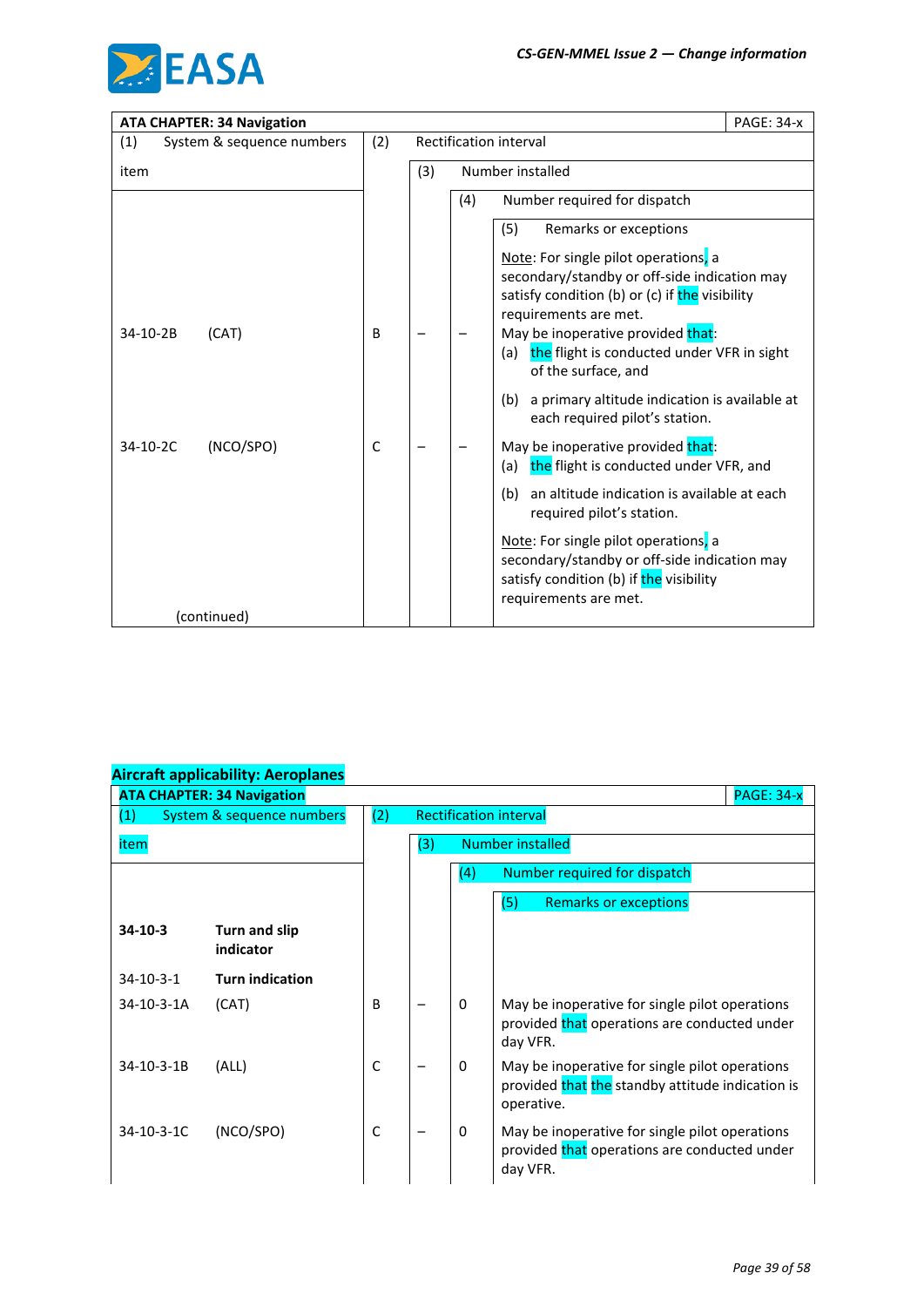

|            | <b>ATA CHAPTER: 34 Navigation</b>  |              |     |              | <b>PAGE: 34-x</b>                                                                                                                     |
|------------|------------------------------------|--------------|-----|--------------|---------------------------------------------------------------------------------------------------------------------------------------|
| (1)        | System & sequence numbers          | (2)          |     |              | <b>Rectification interval</b>                                                                                                         |
| item       |                                    |              | (3) |              | <b>Number installed</b>                                                                                                               |
|            |                                    |              |     | (4)          | Number required for dispatch                                                                                                          |
|            |                                    |              |     |              | (5)<br><b>Remarks or exceptions</b>                                                                                                   |
| 34-10-3-1D | (ALL)                              | $\mathsf C$  |     | $\mathbf{1}$ | Any in excess of one may be inoperative<br>provided that:<br>the operative turn indication is on the pilot<br>(a)<br>flying side, and |
|            |                                    |              |     |              | (b)<br>the primary attitude indications are<br>operative at each required pilot's station.                                            |
| 34-10-3-1E | (ALL)                              | B            |     | $\mathbf{1}$ | Any in excess of one may be inoperative<br>provided that:                                                                             |
|            |                                    |              |     |              | operations are conducted under day VMC,<br>(a)<br>and                                                                                 |
|            |                                    |              |     |              | (b)<br>the primary attitude indications are<br>operative at each required pilot's station.                                            |
| 34-10-3-2  | Slip indicator                     |              |     |              |                                                                                                                                       |
| 34-10-3-2A | (ALL)                              | $\mathsf{C}$ |     | $\mathbf{1}$ | Any in excess of one may be inoperative<br>provided that the operative slip indicator is on<br>the pilot flying side.                 |
| 34-10-3-2B | (NCO/SPO)                          | D            |     | $\mathbf 0$  | May be inoperative provided operations are<br>conducted under day VFR.                                                                |
| 34-10-4    | <b>Vertical speed</b><br>indicator |              |     |              |                                                                                                                                       |
| 34-10-4A   | (CAT)                              | $\mathsf C$  |     | $\mathbf{1}$ | Any in excess of one may be inoperative<br>provided the operative VSI is on the pilot flying<br>side.                                 |
| 34-10-4B   | (NCO/SPO)                          | $\mathsf{C}$ |     | 0            | May be inoperative for day VFR operation.                                                                                             |

| <b>ATA CHAPTER: 34 Navigation</b> |                                   |                            |  |                         | <b>PAGE: 34-x</b>                                                                                                     |
|-----------------------------------|-----------------------------------|----------------------------|--|-------------------------|-----------------------------------------------------------------------------------------------------------------------|
|                                   | (1) System & sequence numbers     | (2) Rectification interval |  |                         |                                                                                                                       |
| item                              |                                   |                            |  |                         | (3) Number installed                                                                                                  |
|                                   |                                   |                            |  |                         | (4) Number required for dispatch                                                                                      |
| $34 - 10 - 3$                     | <b>Turn and slip</b><br>indicator |                            |  |                         | (5) Remarks or exceptions                                                                                             |
| $34 - 10 - 3 - 1$                 | <b>Turn indication</b>            |                            |  |                         |                                                                                                                       |
| 34-10-3-1A                        | (ALL)                             | B                          |  | $\overline{\mathbf{0}}$ | May be inoperative provided that at least one slip<br>indicator is operative on the pilot flying side.                |
| $34 - 10 - 3 - 2$                 | Slip indicator                    |                            |  |                         |                                                                                                                       |
| 34-10-3-2A                        | (ALL)                             | C                          |  | 1                       | Any in excess of one may be inoperative provided<br>that the operative slip indicator is on the pilot<br>flying side. |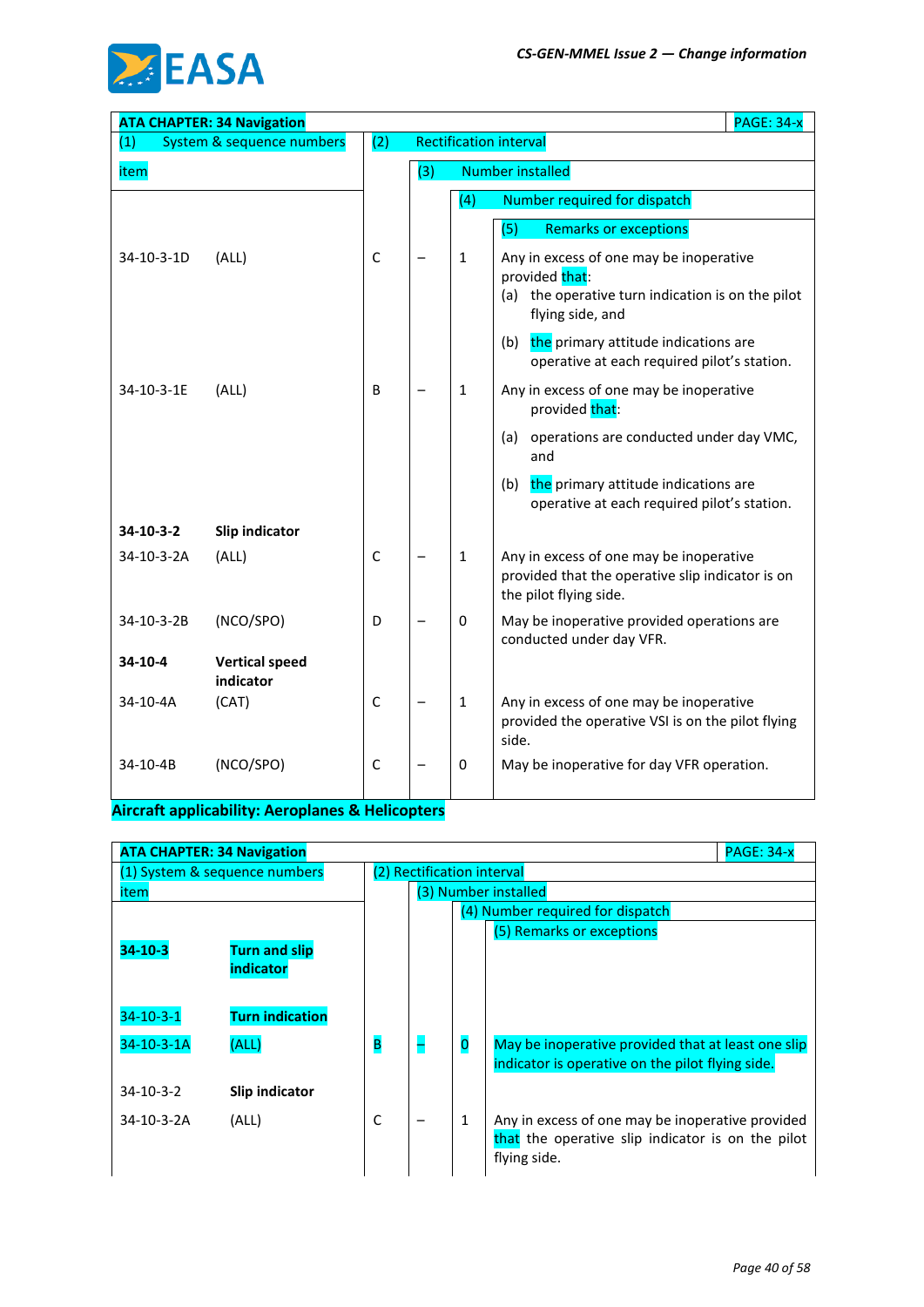

|            | <b>ATA CHAPTER: 34 Navigation</b> |   |                            |              | <b>PAGE: 34-x</b>                                                                                       |
|------------|-----------------------------------|---|----------------------------|--------------|---------------------------------------------------------------------------------------------------------|
|            | (1) System & sequence numbers     |   | (2) Rectification interval |              |                                                                                                         |
| item       |                                   |   |                            |              | (3) Number installed                                                                                    |
|            |                                   |   |                            |              | (4) Number required for dispatch                                                                        |
|            |                                   |   |                            |              | (5) Remarks or exceptions                                                                               |
| 34-10-3-2B | (NCO/SPO<br>aeroplanes)           | D |                            | $\mathbf{0}$ | May be inoperative provided that operations are<br>conducted under day VFR.                             |
| 34-10-4    | <b>Vertical speed</b>             |   |                            |              |                                                                                                         |
| 34-10-4A   | (CAT)                             | C |                            | $\mathbf{1}$ | Any in excess of one may be inoperative provided<br>that the operative VSI is on the pilot flying side. |
| 34-10-4B   | (NCO/SPO)                         | C |                            | 0            | May be inoperative for day VFR operations.                                                              |

|               | <b>ATA CHAPTER: 34 Navigation</b>                           |             |     |     | <b>PAGE: 34-x</b>                                                                                                                                                                     |
|---------------|-------------------------------------------------------------|-------------|-----|-----|---------------------------------------------------------------------------------------------------------------------------------------------------------------------------------------|
| (1)           | System & sequence numbers                                   | (2)         |     |     | Rectification interval                                                                                                                                                                |
| item          |                                                             |             | (3) |     | Number installed                                                                                                                                                                      |
|               |                                                             |             |     | (4) | Number required for dispatch                                                                                                                                                          |
|               |                                                             |             |     |     | (5)<br>Remarks or exceptions                                                                                                                                                          |
|               | <del>(continued)</del>                                      |             |     |     |                                                                                                                                                                                       |
| 34-10-5       | <b>Outside Air</b><br><b>Temperature (OAT)</b><br>indicator |             |     |     |                                                                                                                                                                                       |
| 34-10-5A      | (ALL)                                                       | $\mathsf C$ |     | 0   | (O) May be inoperative provided that another<br>air temperature indication is operative that is<br>convertible into OAT.                                                              |
|               |                                                             |             |     |     | (O) Procedures must be established to provide<br>guidance to the crew to convert the alternate<br>temperature indication into OAT.                                                    |
| 34-10-5B      | (ALL)                                                       | C           |     | 0   | May be inoperative provided that:<br>operations are conducted under VFR,<br>(a)                                                                                                       |
|               |                                                             |             |     |     | (b)<br>operations are not conducted in known or<br>forecasted icing conditions, and                                                                                                   |
|               |                                                             |             |     |     | weather reports indicate that at any point<br>(c)<br>of the route that is intended to be flown,<br>the OAT is within the aeroplane's aircraft's<br>operating temperature limitations. |
| $34 - 15 - 1$ | <b>Altitude alerting</b><br>system                          |             |     |     |                                                                                                                                                                                       |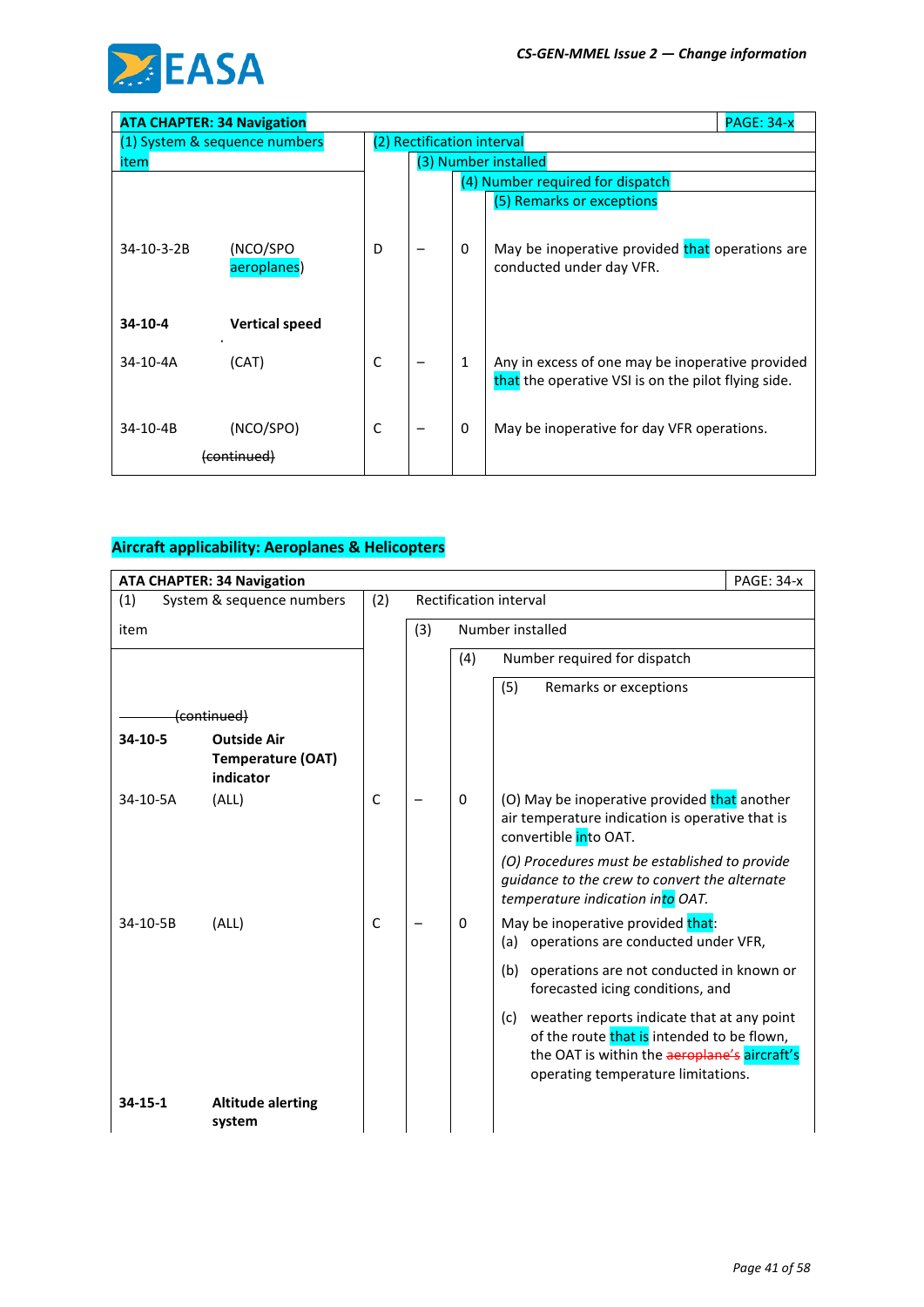

|               | <b>ATA CHAPTER: 34 Navigation</b> |              |     |              |                                                                                                                                           | <b>PAGE: 34-x</b> |
|---------------|-----------------------------------|--------------|-----|--------------|-------------------------------------------------------------------------------------------------------------------------------------------|-------------------|
| (1)           | System & sequence numbers         | (2)          |     |              | Rectification interval                                                                                                                    |                   |
| item          |                                   |              | (3) |              | Number installed                                                                                                                          |                   |
|               |                                   |              |     | (4)          | Number required for dispatch                                                                                                              |                   |
|               |                                   |              |     |              | (5)<br>Remarks or exceptions                                                                                                              |                   |
|               | (continued)                       |              |     |              |                                                                                                                                           |                   |
| 34-15-1A      | (ALL)                             | $\mathsf{C}$ |     | $\mathbf{0}$ | (O) May be inoperative provided that the<br>altitude alerting system is not part of the<br>equipment required for the intended operation. |                   |
|               |                                   |              |     |              | (O) Procedures must be established to specify<br>any applicable restriction for operations that<br>requireing a specific approval.        |                   |
| $34 - 15 - 2$ | Radio altimeter                   |              |     |              |                                                                                                                                           |                   |
| 34-15-2A      | (ALL)                             | C            |     | $\mathbf{0}$ | May be inoperative provided that the approach<br>minima or the operating procedures are not<br>dependent upon its use.                    |                   |

### **Aircraft applicability: Helicopters**

|                           | <b>ATA Chapter: 34 Navigation</b>                                                           |   |   |                            |                                                                                                                                                                            |
|---------------------------|---------------------------------------------------------------------------------------------|---|---|----------------------------|----------------------------------------------------------------------------------------------------------------------------------------------------------------------------|
|                           | (1) System & sequence numbers                                                               |   |   | (2) Rectification Interval |                                                                                                                                                                            |
| <b>ITEM</b>               |                                                                                             |   |   |                            | (3) Number installed                                                                                                                                                       |
|                           |                                                                                             |   |   |                            | (4) Number required for dispatch                                                                                                                                           |
|                           |                                                                                             |   |   |                            | (5) Remarks or Exceptions                                                                                                                                                  |
| $34 - 15 - 3$<br>34-15-3A | <b>Radio Altimeter</b><br>with an Audio<br><b>Voice Warning</b><br>(or equivalent)<br>(CAT) | Ā | п | $\overline{\mathbf{0}}$    | (O) May be inoperative provided that:                                                                                                                                      |
|                           |                                                                                             |   |   |                            | (a)<br>the helicopter is not operated for more<br>than 6 hours over water since after the<br>time when the radio altimeter was found<br>to be inoperative,                 |
|                           |                                                                                             |   |   |                            | (b)<br>a maximum of 24 hours have elapsed<br>since the radio altimeter was found to be<br>inoperative,                                                                     |
|                           |                                                                                             |   |   |                            | (c)<br>the helicopter is not operated over water<br>at an altitude of less than 500 feet except<br>during take-offs and landings, and                                      |
|                           |                                                                                             |   |   |                            | (d)<br>the helicopter does not descend below<br>an altitude of 500 feet on approach to a<br>landing over water unless the landing site<br>is clearly visible to the pilot. |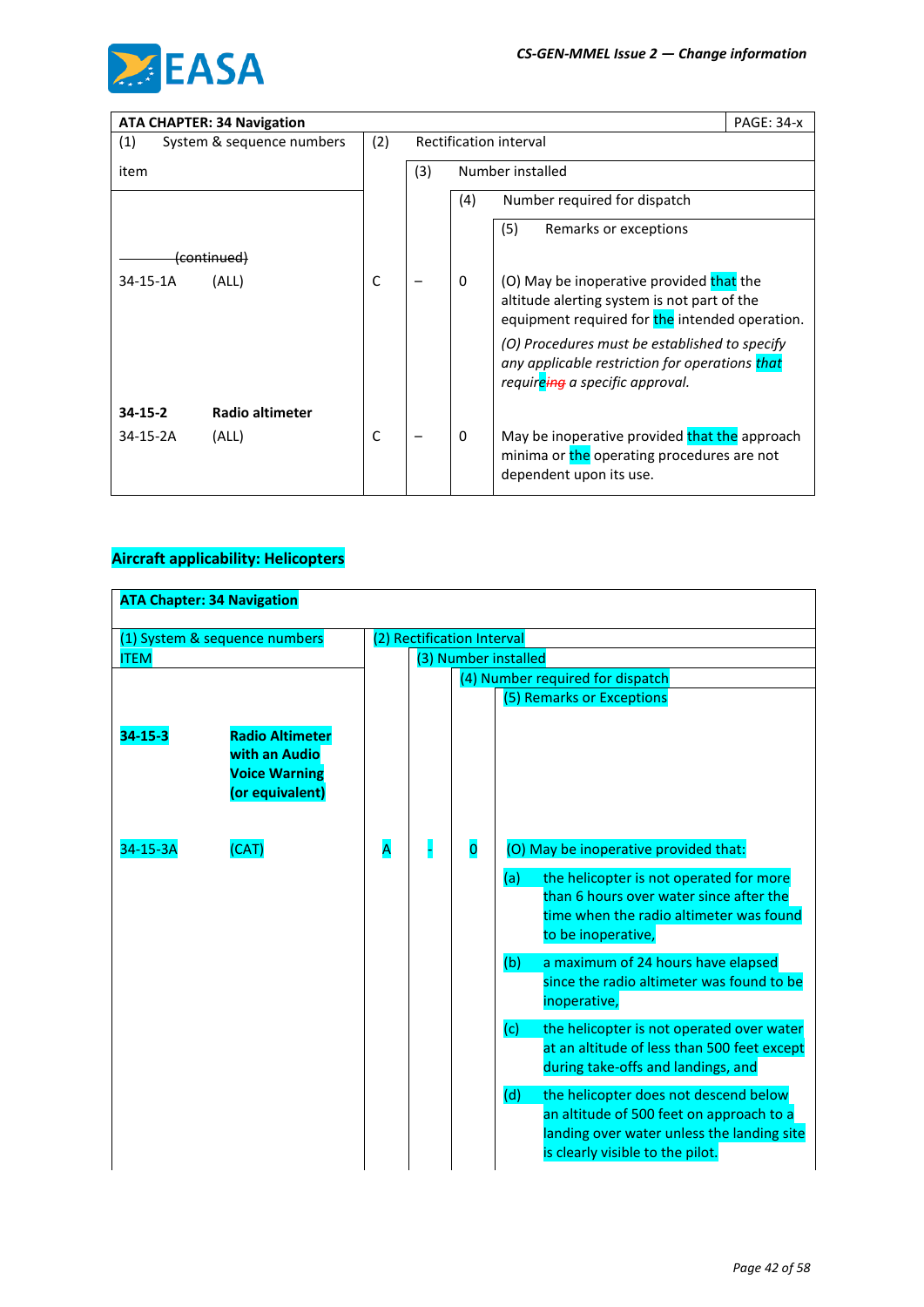

|  | <b>Procedures</b>                                                                                                                  |
|--|------------------------------------------------------------------------------------------------------------------------------------|
|  | (O) To provide operational procedures<br>to the flight crew to ensure that the<br>applicable dispatch conditions are<br>satisfied. |

| (1) System & sequence numbers                        |   | (2) Rectification interval |              |                                                                                                                                                                                                  |
|------------------------------------------------------|---|----------------------------|--------------|--------------------------------------------------------------------------------------------------------------------------------------------------------------------------------------------------|
| item                                                 |   |                            |              | (3) Number installed                                                                                                                                                                             |
|                                                      |   |                            |              | (4) Number required for dispatch                                                                                                                                                                 |
|                                                      |   |                            |              | (5) Remarks or exceptions                                                                                                                                                                        |
| 34-20-1<br><b>Stabilised direction</b><br>indication |   |                            |              |                                                                                                                                                                                                  |
| 34-20-1A<br>(CAT)                                    | C |                            | 1            | Any in excess of one may be inoperative for<br>single pilot operations provided that:<br>stabilised direction indication<br>(a)<br>$\mathsf{a}$<br>is<br>operative on the pilot flying side, and |
|                                                      |   |                            |              | (b)<br>magnetic/standby<br>compass<br>is<br>operative.                                                                                                                                           |
| 34-20-1B<br>(CAT)                                    | B |                            | $\mathbf{1}$ | (O) Any in excess of one may be inoperative for<br>single pilot operations provided that:<br>operations are conducted under day VFR,<br>(a)                                                      |
|                                                      |   |                            |              | the stabilised direction indication is<br>(b)<br>displayed at each required pilot's station,<br>and                                                                                              |
|                                                      |   |                            |              | (c)<br>magnetic/standby<br>compass<br>is<br>a<br>operative.                                                                                                                                      |
| (continued)                                          |   |                            |              | (O) Procedures must be established to ensure<br>that there is an adequate configuration of the<br>displays in accordance with the above condition<br>(b).                                        |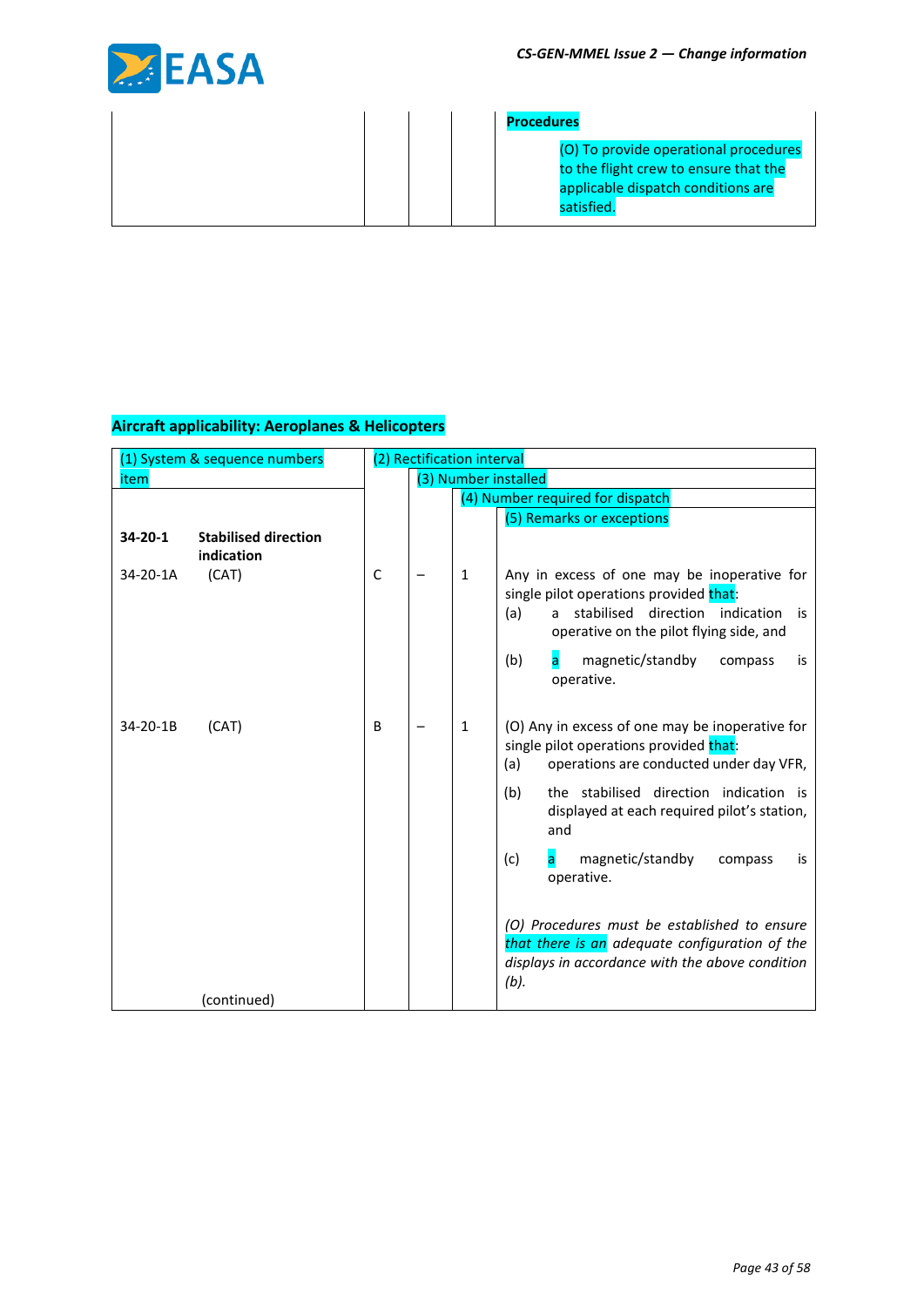

|          | <b>ATA CHAPTER: 34 Navigation</b> |              |                            |              | <b>PAGE: 34-x</b>                                                                                       |
|----------|-----------------------------------|--------------|----------------------------|--------------|---------------------------------------------------------------------------------------------------------|
|          | (1) System & sequence numbers     |              | (2) Rectification interval |              |                                                                                                         |
| item     |                                   |              |                            |              | (3) Number installed                                                                                    |
|          |                                   |              |                            |              | (4) Number required for dispatch                                                                        |
|          |                                   |              |                            |              | (5) Remarks or exceptions                                                                               |
|          | (continued)                       |              |                            |              |                                                                                                         |
| 34-20-1C | (NCO/SPO)                         | $\mathsf{C}$ |                            | $\mathbf{1}$ | Any in excess of one may be inoperative provided<br>that a stabilised direction indication is operative |
|          |                                   |              |                            |              | on the pilot flying side.                                                                               |
| 34-20-1D | (NCO/SPO)                         | $\mathsf C$  |                            | 0            | May be inoperative on the pilot flying side for day                                                     |
|          |                                   |              |                            |              | VFR operations, in sight of the surface with an<br>adequate external attitude reference.                |
| 34-20-2  | <b>Primary attitude</b>           |              |                            |              | Note: Aa-secondary/standby attitude indication is                                                       |
|          | indication                        |              |                            |              | not considered as to be a primary indication.                                                           |
| 34-20-2A | (CAT)                             | $\mathsf C$  |                            | $\mathbf{1}$ | Any in excess of one may be inoperative for single                                                      |
|          |                                   |              |                            |              | pilot operations provided that the primary                                                              |
|          |                                   |              |                            |              | attitude indication is operative on the pilot flying<br>side.                                           |
|          |                                   |              |                            |              |                                                                                                         |
| 34-20-2B | (CAT)                             | B            |                            | $\mathbf{1}$ | (O) Any in excess of one may be inoperative                                                             |
|          |                                   |              |                            |              | provided that:                                                                                          |
|          |                                   |              |                            |              | (a)<br>operations are conducted under VFR,                                                              |
|          |                                   |              |                            |              | the primary attitude indication is displayed<br>(b)<br>aton both pilots' stations, and                  |
|          |                                   |              |                            |              | a standby attitude indication is working<br>(c)<br>operative.                                           |
|          |                                   |              |                            |              | (O) Procedures must be established to ensure that                                                       |
|          |                                   |              |                            |              | there is an adequate configuration of the displays                                                      |
| 34-20-2C | (NCO/SPO)                         | $\mathsf C$  |                            | $\mathbf 1$  | in accordance with the above condition (b).<br>Any in excess of one may be inoperative for single       |
|          |                                   |              |                            |              | pilot operations provided that the primary                                                              |
|          |                                   |              |                            |              | attitude indication is operative on the pilot flying                                                    |
|          |                                   |              |                            |              | side.                                                                                                   |
|          | (continued)                       |              |                            |              |                                                                                                         |

|     |                        | <b>PAGE: 34-x</b>                                  |  |
|-----|------------------------|----------------------------------------------------|--|
| (2) | Rectification interval |                                                    |  |
|     | (3)                    | Number installed                                   |  |
|     |                        | (4)<br>Number required for dispatch                |  |
|     |                        | (5)<br>Remarks or exceptions                       |  |
|     |                        |                                                    |  |
| B   | -                      | May be inoperative provided that:<br>0             |  |
|     |                        | operations are conducted under VFR, and<br>(a)     |  |
|     |                        | a standby attitude indication is operative.<br>(b) |  |
|     |                        |                                                    |  |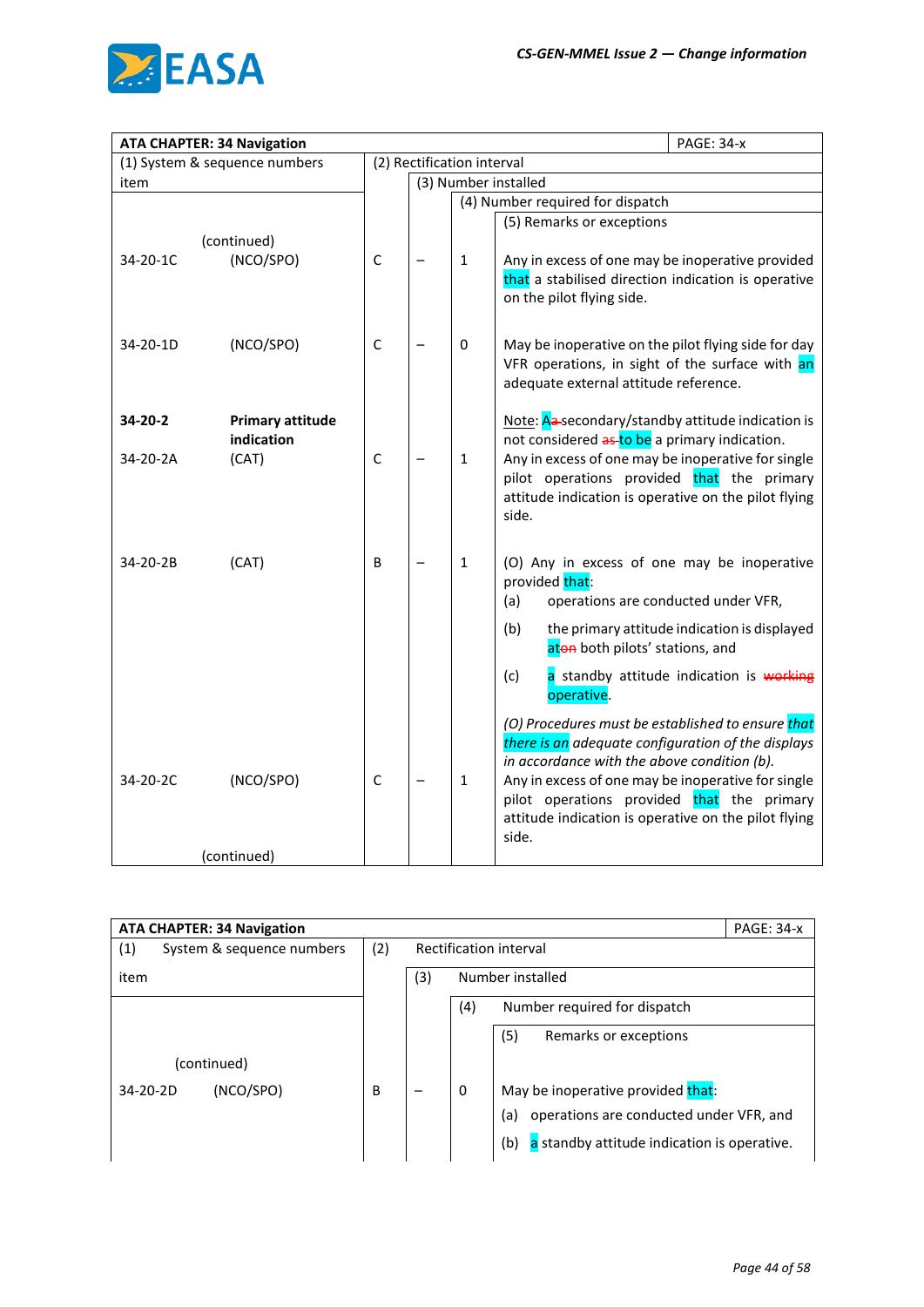

|                      | <b>ATA CHAPTER: 34 Navigation</b>              |                  |     |                                        | <b>PAGE: 34-x</b>                                                                                                                                                                                                           |
|----------------------|------------------------------------------------|------------------|-----|----------------------------------------|-----------------------------------------------------------------------------------------------------------------------------------------------------------------------------------------------------------------------------|
| (1)                  | System & sequence numbers                      | (2)              |     |                                        | Rectification interval                                                                                                                                                                                                      |
| item                 |                                                |                  | (3) |                                        | Number installed                                                                                                                                                                                                            |
|                      |                                                |                  |     | (4)                                    | Number required for dispatch                                                                                                                                                                                                |
|                      |                                                |                  |     |                                        | (5)<br>Remarks or exceptions                                                                                                                                                                                                |
| 34-20-2E             | (CAT)                                          | B                |     | 0                                      | May be inoperative for single pilot operations<br>provided that:<br>operations are conducted under day VFR in<br>(a)<br>sight of the surface with an adequate<br>external attitude reference, and                           |
|                      |                                                |                  |     |                                        | a standby attitude indication is operative.<br>(b)                                                                                                                                                                          |
| 34-20-2F<br>34-20-2G | (NCO/SPO)<br>(ALL Helicopters)                 | $\mathsf C$<br>C | H   | $\mathbf 0$<br>$\overline{\mathbf{0}}$ | May be inoperative for single pilot operations<br>provided that operations are conducted under<br>day VFR and in sight of the surface with an<br>adequate external attitude reference.<br>May be inoperative provided that: |
|                      |                                                |                  |     |                                        |                                                                                                                                                                                                                             |
|                      |                                                |                  |     |                                        | operations are conducted under day<br>(a)<br>VFR, and                                                                                                                                                                       |
|                      |                                                |                  |     |                                        | (b)<br>operations are not conducted over water<br>and out of sight of land, and                                                                                                                                             |
|                      |                                                |                  |     |                                        | (c)<br>visibility is more than 1 500 m.                                                                                                                                                                                     |
| $34 - 20 - 3$        | <b>Standby attitude</b><br>indication          |                  |     |                                        |                                                                                                                                                                                                                             |
| 34-20-3A             | (ALL)                                          | $\mathsf C$      |     | $\pmb{0}$                              | May be inoperative provided that the primary<br>attitude indication is not provided through an                                                                                                                              |
| 34-20-3B             | (ALL Helicopters)                              | c                |     | $\overline{\mathbf{0}}$                | electronic display indicator.<br>May be inoperative for single pilot operations<br>provided that operations are conducted under<br>day VFR and in sight of the surface with an<br>adequate external attitude reference.     |
| $34 - 22 - 1$        | Magnetic/Standby                               |                  |     |                                        |                                                                                                                                                                                                                             |
| 34-22-1A             | compass<br>(ALL aeroplanes and<br>helicopters) | B                |     | 0                                      | May be inoperative for single pilot operations<br>provided that:                                                                                                                                                            |
|                      |                                                |                  |     |                                        | a stabilised direction indication is operative<br>(a)<br>on the pilot flying side, and                                                                                                                                      |
|                      |                                                |                  |     |                                        | another source of magnetic heading is<br>(b)<br>available and visible by the pilot flying.                                                                                                                                  |
| 34-22-1B             | (ALL aeroplanes)                               | B                |     | 0                                      | May be inoperative provided that:<br>operations are conducted under day VFR,<br>(a)<br>and                                                                                                                                  |
|                      |                                                |                  |     |                                        | two independent stabilised direction<br>(b)<br>indications are operative.                                                                                                                                                   |
| 34-22-1C             | (ALL aeroplanes)                               | В                |     | $\mathbf 0$                            | May be inoperative provided that:<br>two independent stabilised direction<br>(a)<br>indications are operative, and                                                                                                          |
|                      |                                                |                  |     |                                        | another source of magnetic heading is<br>(b)<br>available and visible by the pilot flying.                                                                                                                                  |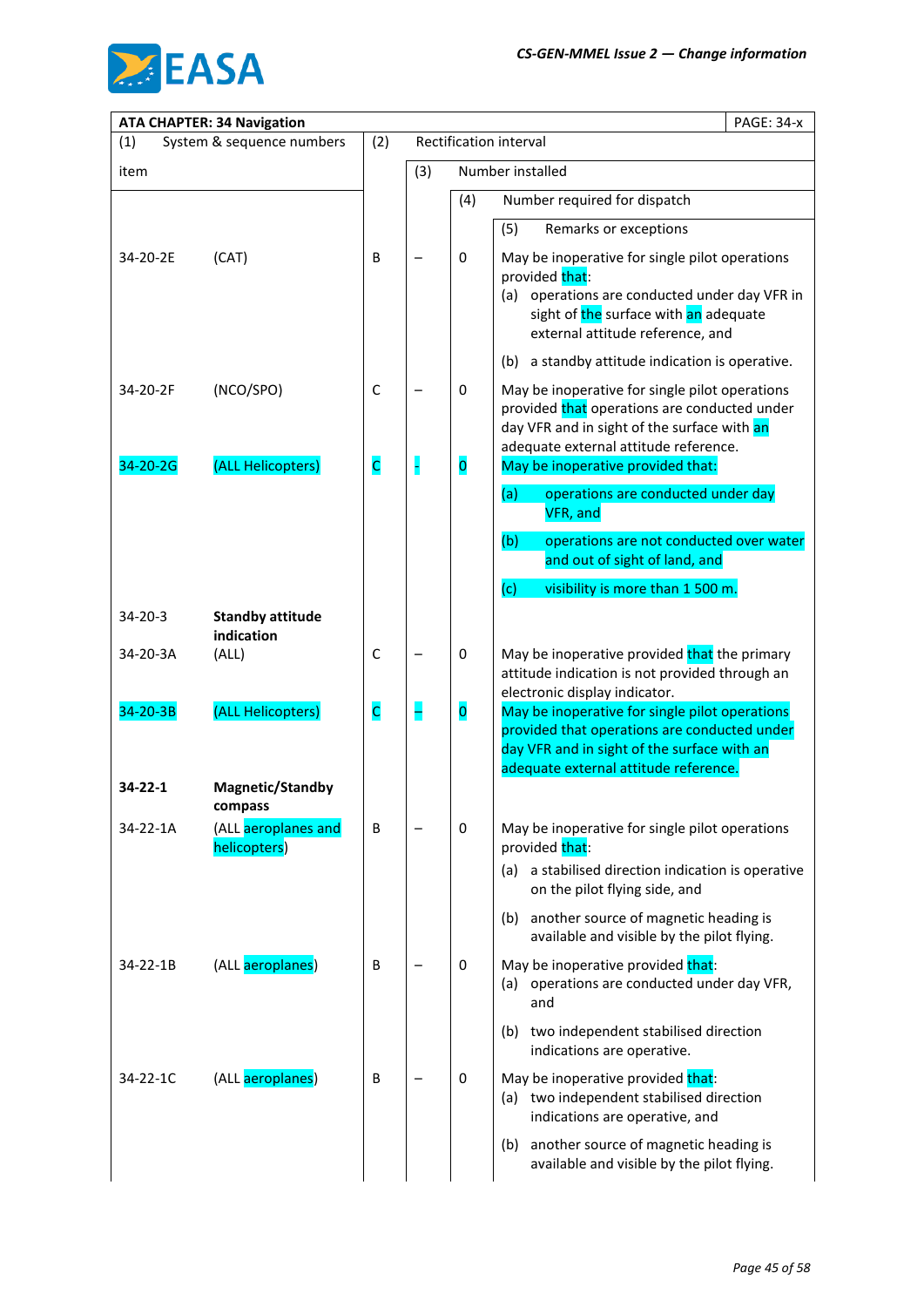

| <b>ATA CHAPTER: 34 Navigation</b>   |     |     | <b>PAGE: 34-x</b>                                                                                  |
|-------------------------------------|-----|-----|----------------------------------------------------------------------------------------------------|
| (1)<br>System & sequence numbers    | (2) |     | Rectification interval                                                                             |
| item                                |     | (3) | Number installed                                                                                   |
|                                     |     |     | (4)<br>Number required for dispatch                                                                |
|                                     |     |     | (5)<br>Remarks or exceptions                                                                       |
| $34 - 22 - 1D$<br>(ALL helicopters) | B   |     | $\overline{\mathbf{0}}$<br>May be inoperative provided that:                                       |
|                                     |     |     | operations are conducted under day VFR,<br>(a)<br>and                                              |
|                                     |     |     | the flight is conducted over routes that are<br>(b)<br>navigated by reference to visual landmarks. |
| 34-22-1E<br>(ALL helicopters)       | B   |     | $\overline{\mathbf{0}}$<br>May be inoperative provided that:                                       |
|                                     |     |     | independent<br>direction<br>stabilised<br>(a)<br>two<br>indications are operative, and             |
|                                     |     |     | the flight is conducted over routes that are<br>(b)<br>navigated by reference to visual landmarks. |
| (continued)                         |     |     |                                                                                                    |

| <b>ATA CHAPTER: 34 Navigation</b> |                                                                                                |             |     |          |                                                                                                                                                                                                  | <b>PAGE: 34-x</b> |
|-----------------------------------|------------------------------------------------------------------------------------------------|-------------|-----|----------|--------------------------------------------------------------------------------------------------------------------------------------------------------------------------------------------------|-------------------|
| (1)                               | System & sequence numbers                                                                      | (2)         |     |          | Rectification interval                                                                                                                                                                           |                   |
| item                              |                                                                                                |             | (3) |          | Number installed                                                                                                                                                                                 |                   |
|                                   |                                                                                                |             |     | (4)      | Number required for dispatch                                                                                                                                                                     |                   |
|                                   |                                                                                                |             |     |          | (5)<br>Remarks or exceptions                                                                                                                                                                     |                   |
|                                   | (continued)                                                                                    |             |     |          |                                                                                                                                                                                                  |                   |
| $34 - 31 - 1$                     | <b>Marker beacon</b>                                                                           |             |     |          |                                                                                                                                                                                                  |                   |
| $34 - 31 - 1A$                    | (ALL aeroplanes)                                                                               | $\mathsf C$ |     | $\Omega$ | May be inoperative under IFR operations<br>provided that the approach procedures do not<br>require marker fixes.                                                                                 |                   |
| $34 - 31 - 1B$                    | (ALL aeroplanes and<br>helicopters)                                                            | D           |     | 0        | May be inoperative under VFR operations.                                                                                                                                                         |                   |
| $34 - 32 - 1$                     | Approach aids<br>(e.g. ILS, Satellite-<br><b>Based Augmentation</b><br>System (SBAS))          |             |     |          |                                                                                                                                                                                                  |                   |
| $34 - 32 - 1A$                    | (ALL aeroplanes)                                                                               | B           |     | 0        | May be inoperative under IFR operations<br>provided that approaches and missed<br>approaches where in which navigation is based<br>on the affected item, are not included in the<br>flight plan. |                   |
| $34 - 32 - 1B$<br>$34 - 40 - 1$   | (ALL aeroplanes and<br>helicopters)<br><b>Airborne collision</b><br>avoidance system<br>(ACAS) | D           |     | 0        | May be inoperative under VFR operations.                                                                                                                                                         |                   |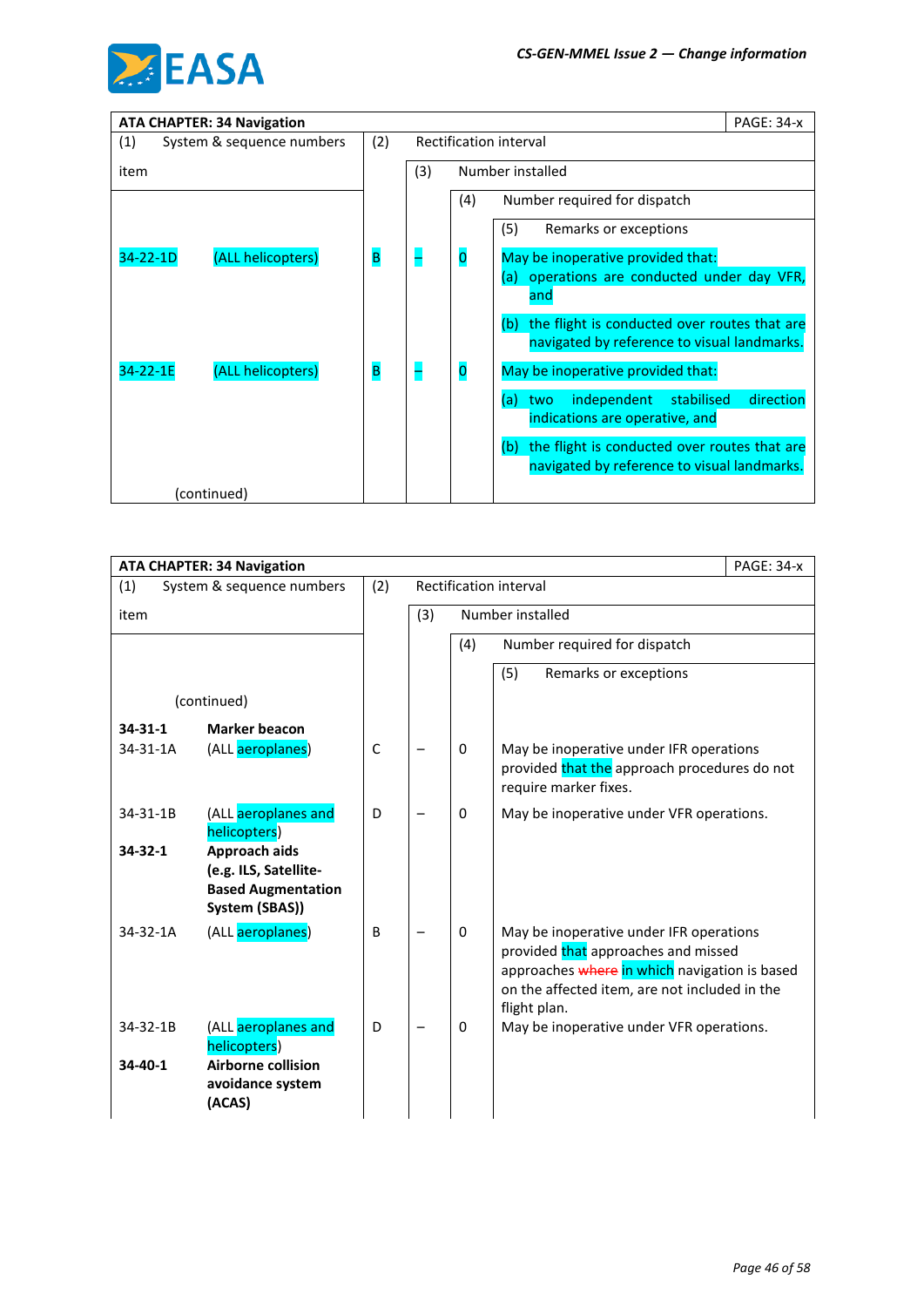

| <b>ATA CHAPTER: 34 Navigation</b> |     |     |     |                                                                                                                                                             | <b>PAGE: 34-x</b> |
|-----------------------------------|-----|-----|-----|-------------------------------------------------------------------------------------------------------------------------------------------------------------|-------------------|
| (1)<br>System & sequence numbers  | (2) |     |     | Rectification interval                                                                                                                                      |                   |
| item                              |     | (3) |     | Number installed                                                                                                                                            |                   |
|                                   |     |     | (4) | Number required for dispatch                                                                                                                                |                   |
|                                   |     |     |     | (5)<br>Remarks or exceptions                                                                                                                                |                   |
| 34-40-1A<br>(CAT)                 | C   |     | 0   | (O)(M) May be inoperative provided that:<br>the ACAS is deactivated, and<br>(a)                                                                             |                   |
|                                   |     |     |     | (b)<br>operating procedures do not require its<br>use.                                                                                                      |                   |
|                                   |     |     |     | (O) Procedures must be established to provide<br>alternate crew procedures, as applicable.<br>(M) Procedures must be established to<br>deactivate the ACAS. |                   |
| (NCO/SPO)<br>34-40-1B             | D   |     | 0   | (O)(M) May be inoperative provided that:<br>the ACAS is deactivated, and<br>(a)                                                                             |                   |
|                                   |     |     |     | (b)<br>operations are not conducted in an<br>airspace where the ACAS is required.                                                                           |                   |
|                                   |     |     |     | (M) Procedures must be established to<br>deactivate the ACAS.                                                                                               |                   |
| (continued)                       |     |     |     |                                                                                                                                                             |                   |

|                | <b>ATA CHAPTER: 34 Navigation</b>                                                                         |              |     |              |                                                                                                                                                                                                                                    | <b>PAGE: 34-x</b> |
|----------------|-----------------------------------------------------------------------------------------------------------|--------------|-----|--------------|------------------------------------------------------------------------------------------------------------------------------------------------------------------------------------------------------------------------------------|-------------------|
| (1)            | System & sequence numbers                                                                                 | (2)          |     |              | Rectification interval                                                                                                                                                                                                             |                   |
| item           |                                                                                                           |              | (3) |              | Number installed                                                                                                                                                                                                                   |                   |
|                |                                                                                                           |              |     | (4)          | Number required for dispatch                                                                                                                                                                                                       |                   |
|                |                                                                                                           |              |     |              | (5)<br>Remarks or exceptions                                                                                                                                                                                                       |                   |
|                | (continued)                                                                                               |              |     |              |                                                                                                                                                                                                                                    |                   |
| $34 - 41 - 1$  | <b>Weather detection</b><br>system<br>(Antenna, transceiver,<br>controllers, displays)                    |              |     |              |                                                                                                                                                                                                                                    |                   |
| 34-41-1A       | (CAT unpressurised<br>aeroplanes/SPO<br>unpressurised<br>aeroplanes/NCO<br>aeroplanes and<br>helicopters) | D            |     | $\mathbf{0}$ | May be inoperative.                                                                                                                                                                                                                |                   |
| 34-41-1B       | (CAT pressurised<br>aeroplanes/SPO<br>pressurised<br>aeroplanes)                                          | $\mathsf{C}$ |     | $\mathbf{0}$ | May be inoperative provided that operations<br>are conducted in day VMC.                                                                                                                                                           |                   |
| $34 - 41 - 1C$ | (CAT pressurised<br>aeroplanes/SPO<br>pressurised<br>aeroplanes)                                          | $\mathsf{C}$ |     | $\mathbf{0}$ | May be inoperative provided that no<br>thunderstorm or other potentially hazardous<br>weather conditions, regarded as detectable<br>with the airborne weather detection system,<br>are forecasted along the intended flight route. |                   |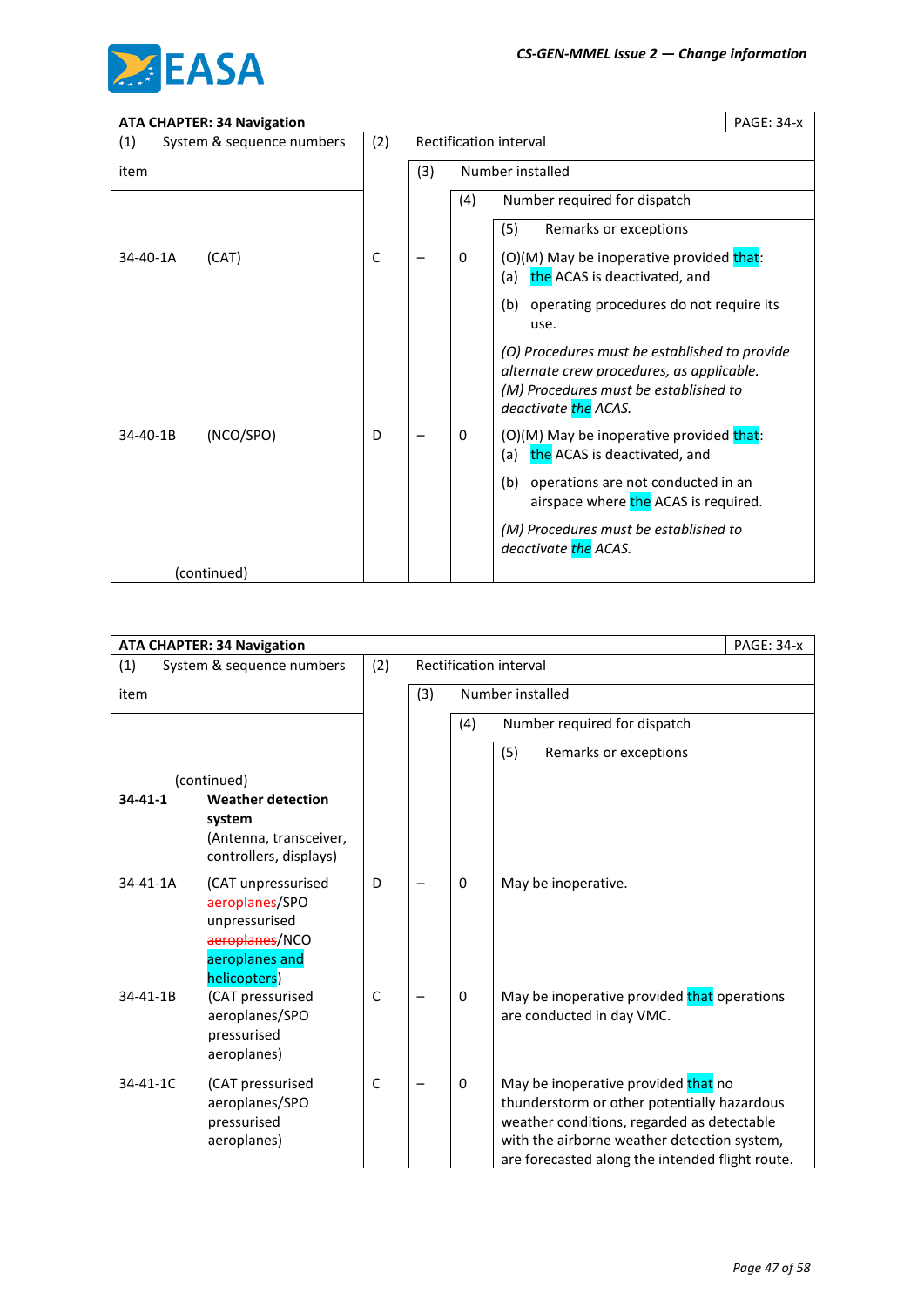

| <b>ATA CHAPTER: 34 Navigation</b> |                                                                  |     |     |     |                              | <b>PAGE: 34-x</b> |
|-----------------------------------|------------------------------------------------------------------|-----|-----|-----|------------------------------|-------------------|
| (1)                               | System & sequence numbers                                        | (2) |     |     | Rectification interval       |                   |
| item                              |                                                                  |     | (3) |     | Number installed             |                   |
|                                   |                                                                  |     |     | (4) | Number required for dispatch |                   |
|                                   |                                                                  |     |     |     | (5)<br>Remarks or exceptions |                   |
| $34 - 41 - 1 - 1$                 | Wind shear<br>detection/Warning<br>system predictive<br>function |     |     |     |                              |                   |
| 34-41-1-1A                        | (ALL)                                                            | C   |     | 0   | May be inoperative.          |                   |

| <b>ATA CHAPTER: 34 Navigation</b> |                                                              |              |  |                            |                                                                                                                                                         | <b>PAGE: 34-x</b> |
|-----------------------------------|--------------------------------------------------------------|--------------|--|----------------------------|---------------------------------------------------------------------------------------------------------------------------------------------------------|-------------------|
|                                   | (1) System & sequence numbers                                |              |  | (2) Rectification interval |                                                                                                                                                         |                   |
| item                              |                                                              |              |  | (3) Number installed       |                                                                                                                                                         |                   |
|                                   |                                                              |              |  |                            | (4) Number required for dispatch                                                                                                                        |                   |
|                                   |                                                              |              |  |                            | (5) Remarks or exceptions                                                                                                                               |                   |
| $34 - 43 - 1$                     | <b>Terrain awareness</b><br>warning system<br>(Class B TAWS) |              |  |                            |                                                                                                                                                         |                   |
| $34 - 43 - 1A$                    | (ALL)                                                        | D            |  | 0                          | May be inoperative.                                                                                                                                     |                   |
| $34 - 43 - 1 - 1$<br>34-43-1-1A   | Modes 1 and 3<br>(ALL)                                       | $\mathsf{C}$ |  | 0                          | more modes may<br>One or<br>provided that the forward looking terrain<br>avoidance (FLTA) and premature descent alert<br>(PDA) functions are operative. | be inoperative    |
| $34 - 43 - 1 - 2$                 | Glideslope<br>deviation (Mode 5)                             |              |  |                            |                                                                                                                                                         |                   |
| 34-43-1-2A                        | (ALL)                                                        | B            |  | 0                          | May be inoperative.                                                                                                                                     |                   |
| 34-43-1-2B<br>$34 - 43 - 1 - 3$   | (ALL)<br><b>FLTA and PDA</b><br>functions                    | $\mathsf{C}$ |  | $\mathbf{0}$               | May be inoperative for day VMC only.                                                                                                                    |                   |
|                                   | (continued)                                                  |              |  |                            |                                                                                                                                                         |                   |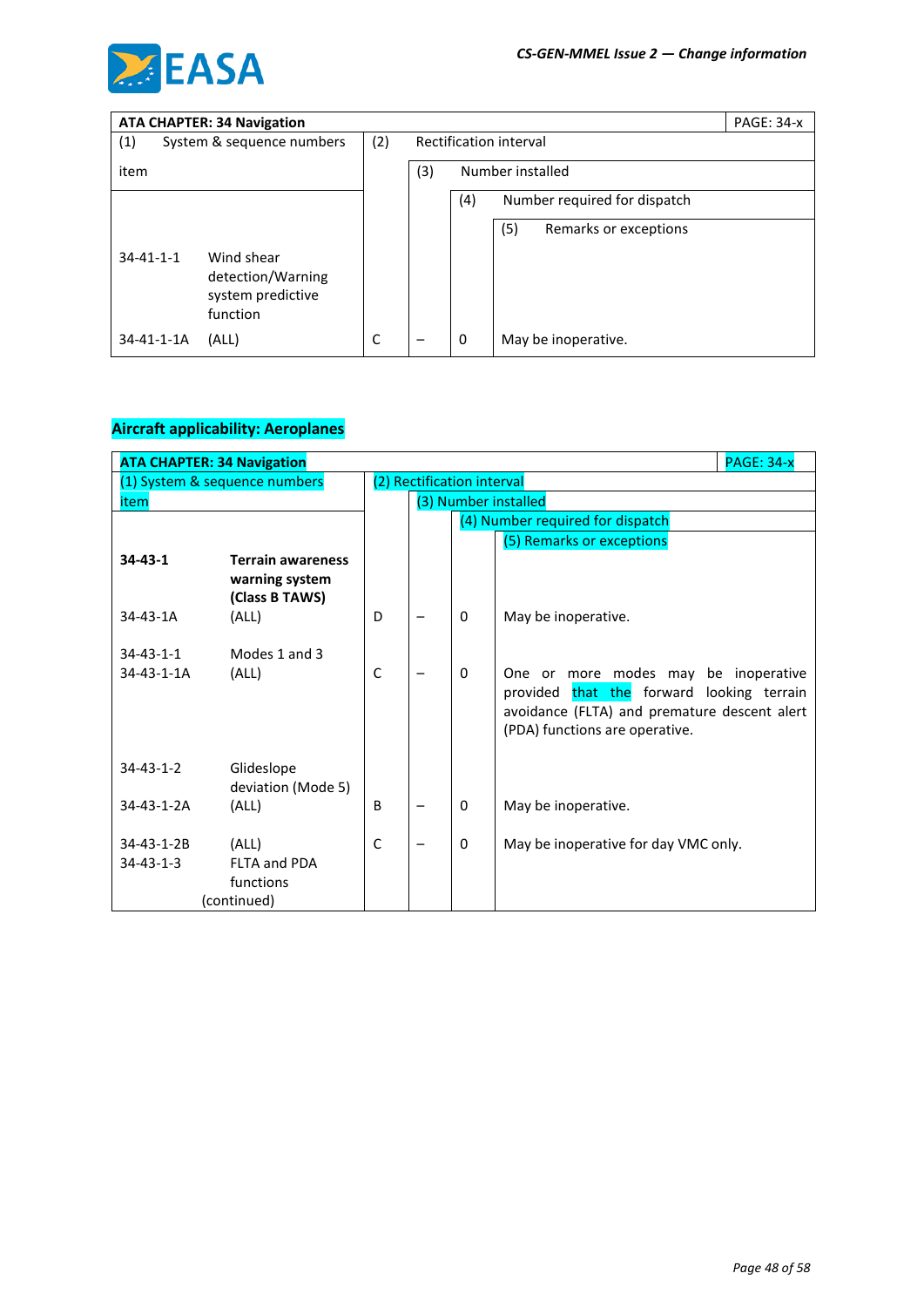

| <b>ATA CHAPTER: 34 Navigation</b> |   | <b>PAGE: 34-x</b>          |   |                                                                                                                                                              |
|-----------------------------------|---|----------------------------|---|--------------------------------------------------------------------------------------------------------------------------------------------------------------|
| (1) System & sequence numbers     |   | (2) Rectification interval |   |                                                                                                                                                              |
| item                              |   |                            |   | (3) Number installed                                                                                                                                         |
|                                   |   |                            |   | (4) Number required for dispatch                                                                                                                             |
|                                   |   |                            |   | (5) Remarks or exceptions                                                                                                                                    |
| (continued)                       |   |                            |   |                                                                                                                                                              |
| (ALL)<br>34-43-1-3A               | B |                            | 0 | May be inoperative provided that:                                                                                                                            |
|                                   |   |                            |   | modes 1 and 3 are operative, and<br>(a)                                                                                                                      |
|                                   |   |                            |   | the approach procedures do not require it<br>(b)<br>use.                                                                                                     |
| Advisory call-outs<br>34-43-1-4   |   |                            |   |                                                                                                                                                              |
| (ALL)<br>34-43-1-4A               | C |                            | 0 | (O) May be inoperative provided that:<br>low-visibility approaches that requireing<br>(a)<br>the use of affected call-outs are not<br>performed, and         |
|                                   |   |                            |   | (b)<br>alternate procedures are established<br>and used.                                                                                                     |
| (continued)                       |   |                            |   | Note: eCheck flight manual limitations for<br>approach minima.<br>(O) Procedures must be established to provide<br>alternate crew procedures, as applicable. |

| <b>ATA CHAPTER: 34 Navigation</b>          |  |                            |                           |                                  | <b>PAGE: 34-x</b> |
|--------------------------------------------|--|----------------------------|---------------------------|----------------------------------|-------------------|
| (1) System & sequence numbers              |  | (2) Rectification interval |                           |                                  |                   |
| item                                       |  |                            | (3) Number installed      |                                  |                   |
|                                            |  |                            |                           | (4) Number required for dispatch |                   |
|                                            |  |                            | (5) Remarks or exceptions |                                  |                   |
| (continued)                                |  |                            |                           |                                  |                   |
| $34 - 51 - 1$<br><b>Navigation systems</b> |  |                            |                           |                                  |                   |
| (based on VOR,                             |  |                            |                           |                                  |                   |
| DME, ADF, Global                           |  |                            |                           |                                  |                   |
| <b>Navigation Satellite</b>                |  |                            |                           |                                  |                   |
| System, Inertial                           |  |                            |                           |                                  |                   |
| <b>Navigation System)</b>                  |  |                            |                           |                                  |                   |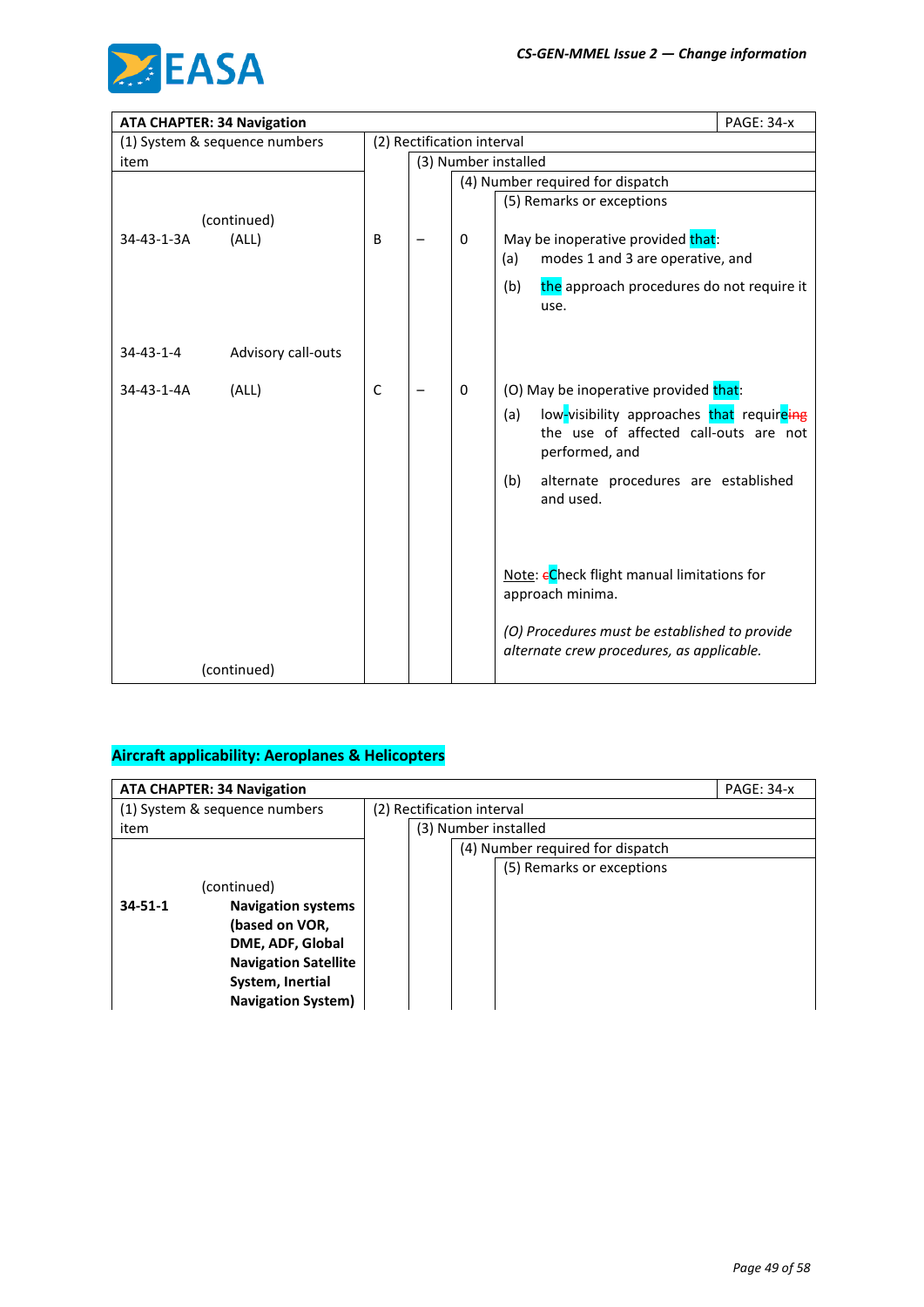

|          | <b>ATA CHAPTER: 34 Navigation</b> |   |                            |  | <b>PAGE: 34-x</b>                                                                                                                                                                   |  |  |  |
|----------|-----------------------------------|---|----------------------------|--|-------------------------------------------------------------------------------------------------------------------------------------------------------------------------------------|--|--|--|
|          | (1) System & sequence numbers     |   | (2) Rectification interval |  |                                                                                                                                                                                     |  |  |  |
| item     |                                   |   |                            |  | (3) Number installed                                                                                                                                                                |  |  |  |
|          |                                   |   |                            |  | (4) Number required for dispatch                                                                                                                                                    |  |  |  |
|          |                                   |   |                            |  | (5) Remarks or exceptions                                                                                                                                                           |  |  |  |
| 34-51-1A | (CAT)                             | C |                            |  | (O) One or more may be inoperative provided<br>that:                                                                                                                                |  |  |  |
|          |                                   |   |                            |  | (a)<br>the navigation systems required for each<br>segment of the intended flight route are<br>operative, and                                                                       |  |  |  |
|          |                                   |   |                            |  | (b)<br>alternate procedures are established and<br>used, where applicable.                                                                                                          |  |  |  |
| 34-51-1B | (NCO/SPO)                         | D |                            |  | (O) Procedures must be established to give<br>alternate procedures in case existing operational<br>procedures are affected.<br>(O) One or more may be inoperative provided<br>that: |  |  |  |
|          |                                   |   |                            |  | the navigation systems required for each<br>(a)<br>segment of the intended flight route are<br>operative, and                                                                       |  |  |  |
|          |                                   |   |                            |  | (b)<br>alternate procedures are established and<br>used, where applicable.                                                                                                          |  |  |  |
|          |                                   |   |                            |  | (O) Procedures must be established to give<br>alternate procedures in case the<br>existing<br>operational procedures are affected.                                                  |  |  |  |
|          | (continued)                       |   |                            |  |                                                                                                                                                                                     |  |  |  |

|                | <b>ATA CHAPTER: 34 Navigation</b> |   |                            |  |                                                                                                                                                                   | <b>PAGE: 34-x</b> |  |  |
|----------------|-----------------------------------|---|----------------------------|--|-------------------------------------------------------------------------------------------------------------------------------------------------------------------|-------------------|--|--|
|                | (1) System & sequence numbers     |   | (2) Rectification interval |  |                                                                                                                                                                   |                   |  |  |
| item           |                                   |   |                            |  | (3) Number installed                                                                                                                                              |                   |  |  |
|                |                                   |   |                            |  | (4) Number required for dispatch                                                                                                                                  |                   |  |  |
|                |                                   |   |                            |  | (5) Remarks or exceptions                                                                                                                                         |                   |  |  |
|                | (continued)                       |   |                            |  |                                                                                                                                                                   |                   |  |  |
| $34 - 54 - 1$  | <b>Secondary</b>                  |   |                            |  |                                                                                                                                                                   |                   |  |  |
|                | Surveillance Radar                |   |                            |  |                                                                                                                                                                   |                   |  |  |
|                | (SSR) transponder<br>mode A/C     |   |                            |  |                                                                                                                                                                   |                   |  |  |
|                |                                   |   |                            |  |                                                                                                                                                                   |                   |  |  |
| $34 - 54 - 1A$ | (ALL)                             | D |                            |  | Any in excess of those required to be operative<br>by the airspace may be inoperative.                                                                            |                   |  |  |
| $34 - 54 - 2$  | <b>SSR transponder</b><br>mode S  |   |                            |  |                                                                                                                                                                   |                   |  |  |
| 34-54-2A       | (ALL)                             | D |                            |  | Any in excess of those required for the intended<br>flight route may be inoperative.                                                                              |                   |  |  |
|                |                                   |   |                            |  | Note: aAn SSR transponder with an operative<br>Mode S function is defined as a transponder<br>which can provide, at least, elementary<br>surveillance capability. |                   |  |  |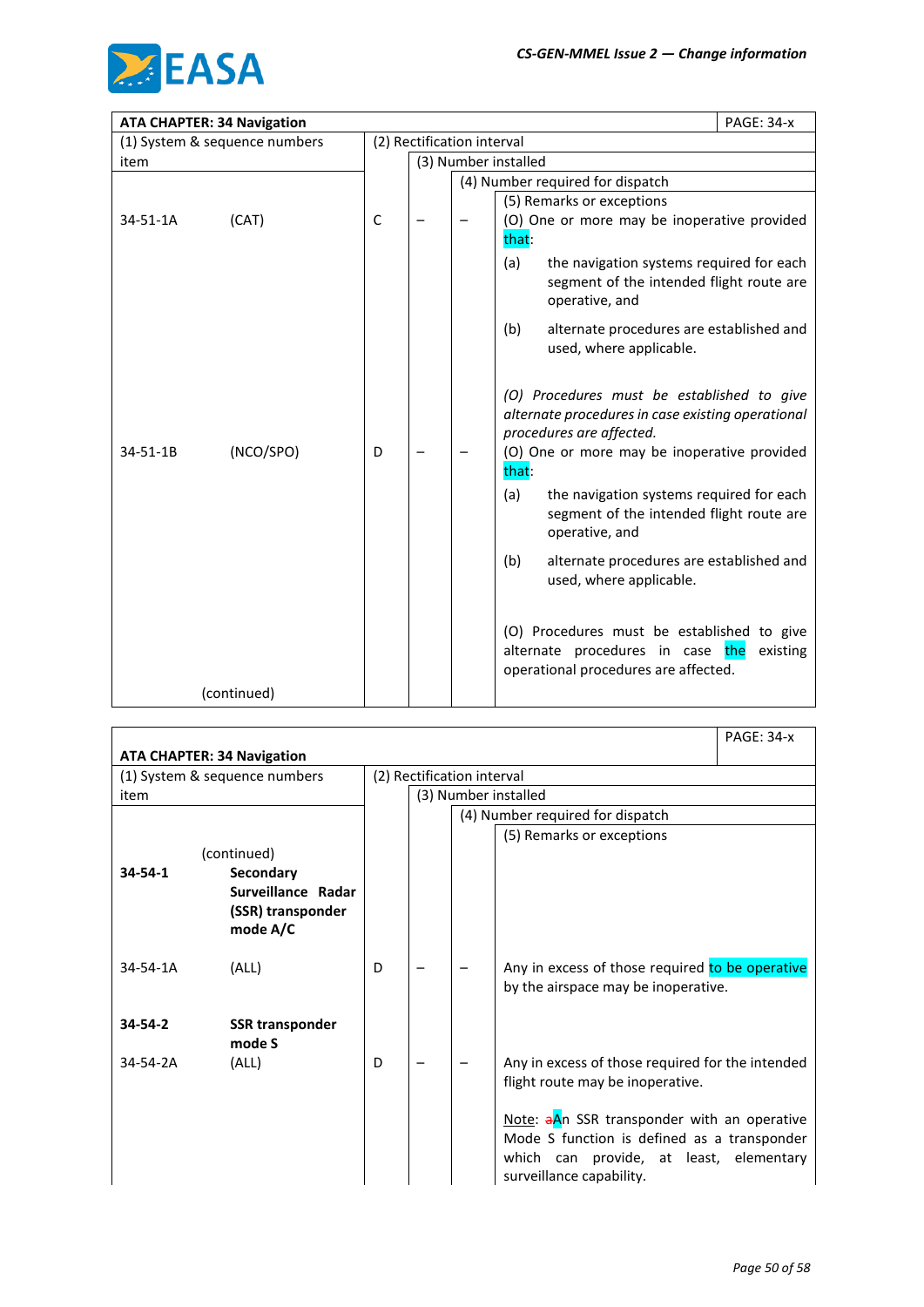

|                                                                    |             |                            |   |                                                                                                                                                                                                                                                                                                                                                                                                                                                                                                                                                                                                                                                                                                                                                                                                                                                                                                           | <b>PAGE: 34-x</b> |
|--------------------------------------------------------------------|-------------|----------------------------|---|-----------------------------------------------------------------------------------------------------------------------------------------------------------------------------------------------------------------------------------------------------------------------------------------------------------------------------------------------------------------------------------------------------------------------------------------------------------------------------------------------------------------------------------------------------------------------------------------------------------------------------------------------------------------------------------------------------------------------------------------------------------------------------------------------------------------------------------------------------------------------------------------------------------|-------------------|
| <b>ATA CHAPTER: 34 Navigation</b><br>(1) System & sequence numbers |             | (2) Rectification interval |   |                                                                                                                                                                                                                                                                                                                                                                                                                                                                                                                                                                                                                                                                                                                                                                                                                                                                                                           |                   |
| item                                                               |             |                            |   | (3) Number installed                                                                                                                                                                                                                                                                                                                                                                                                                                                                                                                                                                                                                                                                                                                                                                                                                                                                                      |                   |
|                                                                    |             |                            |   | (4) Number required for dispatch                                                                                                                                                                                                                                                                                                                                                                                                                                                                                                                                                                                                                                                                                                                                                                                                                                                                          |                   |
| (ALL)<br>34-54-2B                                                  | $\mathsf C$ |                            | 0 | (5) Remarks or exceptions<br>One or more may be inoperative provided that<br>permission is obtained from the Air Navigation<br>Service Provider(s) when required for the<br>intended flight route.<br>Note 1: An SSR transponder with an operative<br>mode S function is defined as a transponder<br>which can provide, at least, elementary<br>surveillance capability.<br>Note 2: Elementary surveillance (ELS) capability<br>including<br>(Mode<br>aeroplane<br>S.<br>identification and pressure altitude reporting) is<br>required in European Mode S designated<br>airspace.<br>Note 3: Altitude reporting, provided by an SSR<br>transponder Mode S function, is required for<br>ACAS II operations. Refer to item 34-40-1 for<br>flight with ACAS II inoperative.<br>Note 4: Altitude reporting, provided by an SSR<br>transponder Mode S function, is required for<br>flight into RVSM airspace. | aircraft          |
| (continued)                                                        |             |                            |   |                                                                                                                                                                                                                                                                                                                                                                                                                                                                                                                                                                                                                                                                                                                                                                                                                                                                                                           |                   |

| <b>ATA CHAPTER: 34 Navigation</b>                    |     |     | <b>PAGE: 34-x</b>                                                                                                                                                                |
|------------------------------------------------------|-----|-----|----------------------------------------------------------------------------------------------------------------------------------------------------------------------------------|
| (1)<br>System & sequence numbers                     | (2) |     | Rectification interval                                                                                                                                                           |
| item                                                 |     | (3) | Number installed                                                                                                                                                                 |
|                                                      |     |     | (4)<br>Number required for dispatch                                                                                                                                              |
|                                                      |     |     | (5)<br>Remarks or exceptions                                                                                                                                                     |
| (continued)                                          |     |     |                                                                                                                                                                                  |
| <b>Enhanced</b><br>$34 - 54 - 2 - 1$<br>surveillance |     |     |                                                                                                                                                                                  |
| functions                                            |     |     |                                                                                                                                                                                  |
| $34 - 54 - 2 - 1A$<br>(ALL)                          | D   |     | 0<br>One or more downlinked aircraft parameters<br>(DAPs) which provide enhanced surveillance<br>may be inoperative when they are not required<br>for the intended flight route. |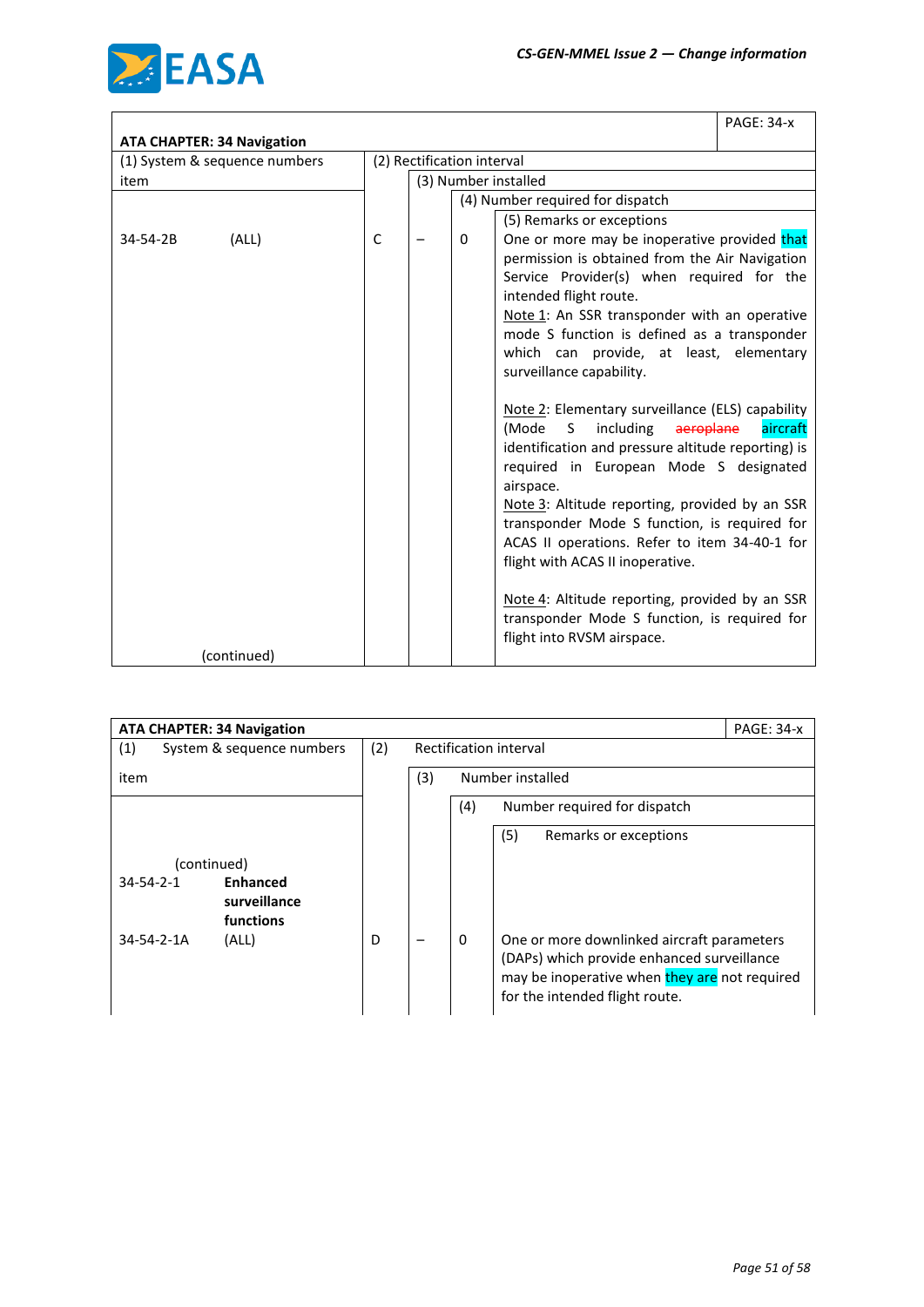

| <b>ATA CHAPTER: 34 Navigation</b> |                                                          |             |     |          |                                                                                                                                                                                                                                                                                  | <b>PAGE: 34-x</b> |
|-----------------------------------|----------------------------------------------------------|-------------|-----|----------|----------------------------------------------------------------------------------------------------------------------------------------------------------------------------------------------------------------------------------------------------------------------------------|-------------------|
| (1)                               | System & sequence numbers                                | (2)         |     |          | Rectification interval                                                                                                                                                                                                                                                           |                   |
| item                              |                                                          |             | (3) |          | Number installed                                                                                                                                                                                                                                                                 |                   |
|                                   |                                                          |             |     | (4)      | Number required for dispatch                                                                                                                                                                                                                                                     |                   |
|                                   |                                                          |             |     |          | (5)<br>Remarks or exceptions                                                                                                                                                                                                                                                     |                   |
| 34-54-2-1B                        | (ALL)                                                    | $\mathsf C$ |     | 0        | One or more downlinked aircraft parameters<br>(DAPs) which provide enhanced surveillance<br>may be inoperative when they are required for<br>the intended flight route.                                                                                                          |                   |
|                                   |                                                          |             |     |          | Note 1: Enhanced surveillance capability is<br>required in mode S enhanced notified airspace.<br>Note 2: For operations in the Single European<br>Sky, enhanced surveillance capability cannot<br>remain inoperative more than 3 consecutive<br>days.                            |                   |
| $34 - 54 - 2 - 2$                 | <b>Extended squitter</b><br>(ADS-B out)<br>transmissions |             |     |          |                                                                                                                                                                                                                                                                                  |                   |
| 34-54-2-2A                        | (ALL)                                                    | D           |     | $\Omega$ | One or more extended squitter transmissions<br>may be inoperative when they are not required<br>for the intended flight route.                                                                                                                                                   |                   |
| 34-54-2-2B                        | (ALL)                                                    | $\mathsf C$ |     | 0        | One or more extended squitter transmissions<br>may be inoperative when they are required for<br>the intended flight route.<br>Note: For operations in the Single European<br>Sky, enhanced surveillance capability cannot<br>remain inoperative more than 3 consecutive<br>days. |                   |

#### **Additional considerations:**

- **34-10-5 OAT indicator:** This item applies to reciprocating engine-powered aeroplanes of more than 2 722 kg (6 000 lbs) maximum weight and turbine engine-powered aeroplanes.
- − **34-15-03 Radio Altimeter with an Audio Voice Warning**: In addition to the equipment required by CAT.IDE.H.145 of Annex IV (Part-CAT) to Regulation (EU) No 965/2012, helicopters involved in NVIS operations shall be equipped with a radio altimeter and a low height warning system that gives visual and audio warnings that are selectable by the pilot and are discernible during NVIS operation.
- − **34-20-2A Primary attitude indication:** For electronic cockpits, the standby horizon must be operative.
- − **34-51-1 Navigation systems:** The listed items are applicable to simple avionics architectures. In cases of more complex or more integrated architectures, the dispatch conditions need to be adapted accordingly.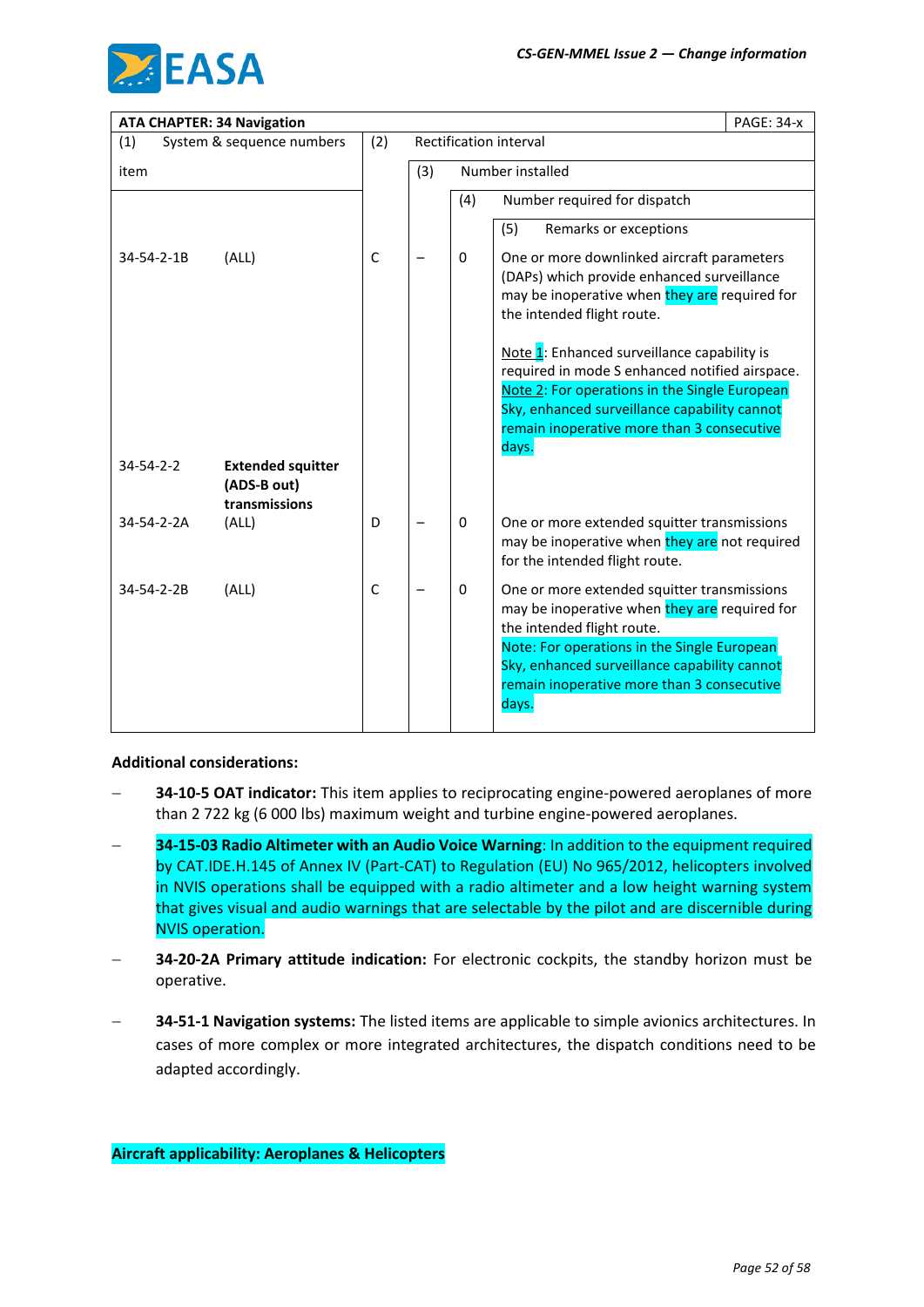

| ATA CHAPTER: 35 Oxygen |                                                                         |                            |  |  |                                                                       | <b>PAGE: 35-x</b> |
|------------------------|-------------------------------------------------------------------------|----------------------------|--|--|-----------------------------------------------------------------------|-------------------|
|                        | (1) System & sequence numbers                                           | (2) Rectification interval |  |  |                                                                       |                   |
| item                   |                                                                         |                            |  |  | (3) Number installed                                                  |                   |
|                        |                                                                         |                            |  |  | (4) Number required for dispatch                                      |                   |
|                        |                                                                         |                            |  |  | (5) Remarks or exceptions                                             |                   |
| $35-00-1$              | Supplemental<br>oxygen system<br>Non-pressurised<br>aircraft aeroplanes |                            |  |  |                                                                       |                   |
| 35-00-1A               | (ALL)                                                                   | D                          |  |  | Any in excess of those required by regulations<br>may be inoperative. |                   |

|             | ATA CHAPTER: 35 Oxygen                                      |              |     |     |                                                                                                                                                                                                                                                                                                                                                 | <b>PAGE: 35-x</b> |
|-------------|-------------------------------------------------------------|--------------|-----|-----|-------------------------------------------------------------------------------------------------------------------------------------------------------------------------------------------------------------------------------------------------------------------------------------------------------------------------------------------------|-------------------|
| (1)         | System & sequence numbers                                   | (2)          |     |     | Rectification interval                                                                                                                                                                                                                                                                                                                          |                   |
| item        |                                                             |              | (3) |     | Number installed                                                                                                                                                                                                                                                                                                                                |                   |
|             |                                                             |              |     | (4) | Number required for dispatch                                                                                                                                                                                                                                                                                                                    |                   |
|             |                                                             |              |     |     | (5)<br>Remarks or exceptions                                                                                                                                                                                                                                                                                                                    |                   |
| $35-10-1$   | <b>Flight crew fixed</b><br>oxygen system<br>(Supplemental) |              |     |     |                                                                                                                                                                                                                                                                                                                                                 |                   |
| $35-10-1-1$ | Flight deck pressure<br>indications                         |              |     |     |                                                                                                                                                                                                                                                                                                                                                 |                   |
| 35-10-1-1A  | (ALL)                                                       | $\mathsf{C}$ |     |     | (O)(M) One or more may be inoperative<br>provided that a procedure is used to ensure<br>that the oxygen supply is above the minimum<br>for the intended flight.<br>(O)/(M) Procedures must be established to<br>provide an alternate means to compute the<br>available oxygen quantity, e.g. using the<br>pressure gauge located on the bottle. |                   |
| $35-10-1-2$ | Bottle gauges                                               |              |     |     |                                                                                                                                                                                                                                                                                                                                                 |                   |
| 35-10-1-2A  | (ALL)                                                       | C            |     | 0   | One or more may be inoperative provided that<br>the associated flight deck pressure indication is<br>operative.                                                                                                                                                                                                                                 |                   |
| $35-10-1-3$ | Additional oxygen<br>masks (e.g.<br>supernumerary)          |              |     |     |                                                                                                                                                                                                                                                                                                                                                 |                   |
| 35-10-1-3A  | (ALL)                                                       | D            |     |     | Any in excess of those required by regulations<br>may be inoperative.                                                                                                                                                                                                                                                                           |                   |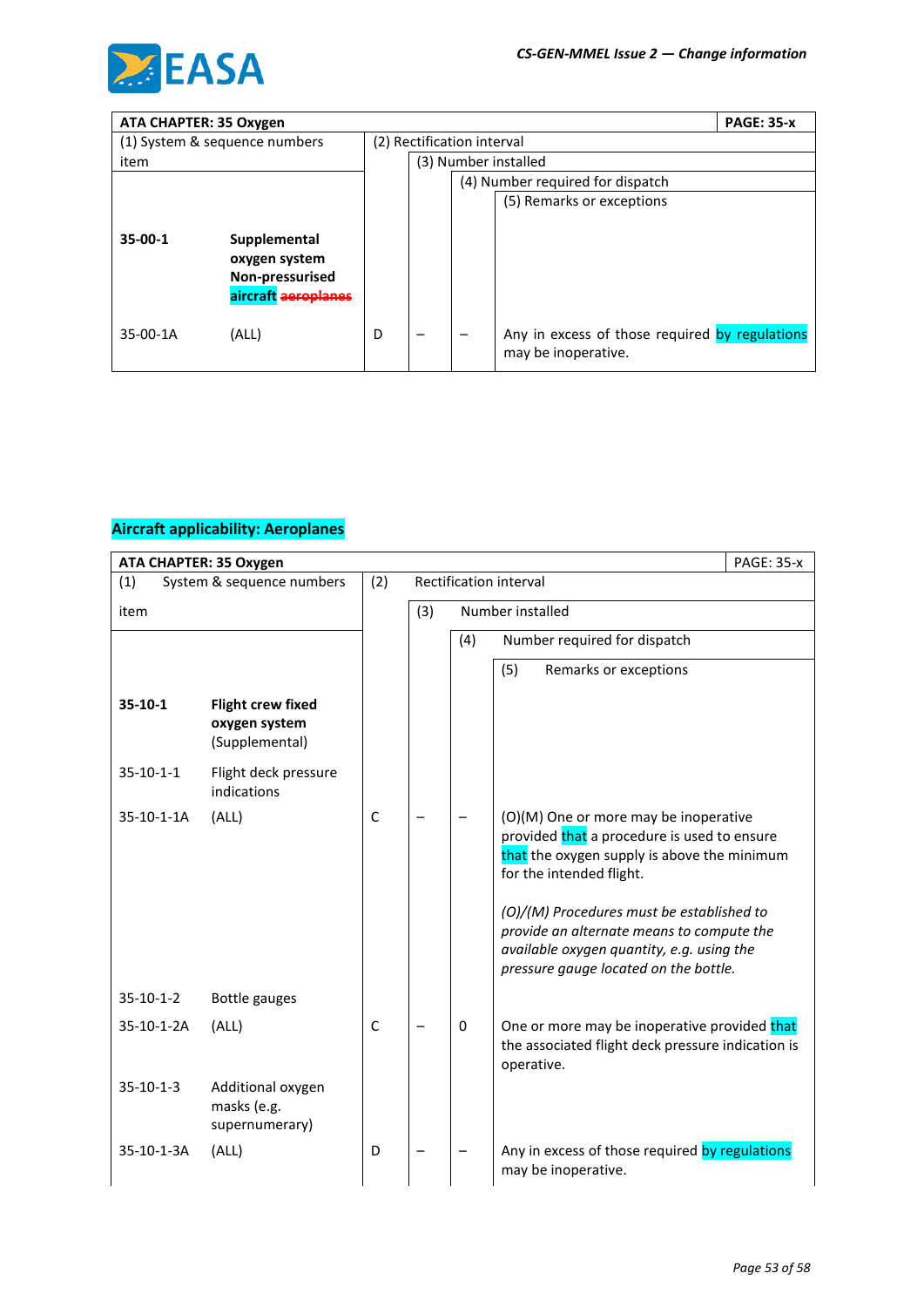

|      | ATA CHAPTER: 35 Oxygen    |     |                        |     |                  |                              | <b>PAGE: 35-x</b> |
|------|---------------------------|-----|------------------------|-----|------------------|------------------------------|-------------------|
| (1)  | System & sequence numbers | (2) | Rectification interval |     |                  |                              |                   |
| item |                           |     | (3)                    |     | Number installed |                              |                   |
|      |                           |     |                        | (4) |                  | Number required for dispatch |                   |
|      |                           |     |                        |     | (5)              | Remarks or exceptions        |                   |
|      | (continued)               |     |                        |     |                  |                              |                   |

|          | ATA CHAPTER: 35 Oxygen                              |              |     |     |                                                                                                                                                                                              | <b>PAGE: 35-x</b> |
|----------|-----------------------------------------------------|--------------|-----|-----|----------------------------------------------------------------------------------------------------------------------------------------------------------------------------------------------|-------------------|
| (1)      | System & sequence numbers                           | (2)          |     |     | Rectification interval                                                                                                                                                                       |                   |
| item     |                                                     |              | (3) |     | Number installed                                                                                                                                                                             |                   |
|          |                                                     |              |     | (4) | Number required for dispatch                                                                                                                                                                 |                   |
|          |                                                     |              |     |     | (5)<br>Remarks or exceptions                                                                                                                                                                 |                   |
|          | (continued)                                         |              |     |     |                                                                                                                                                                                              |                   |
| 35-20-1  | Passenger oxygen<br>system<br>(Supplemental oxygen) |              |     |     |                                                                                                                                                                                              |                   |
| 35-20-1A | (ALL)                                               | $\mathsf{C}$ |     | 0   | (O)(M) May be inoperative provided that:<br>the maximum altitude is limited to<br>(a)<br>10 000 ft pressure altitude,                                                                        |                   |
|          |                                                     |              |     |     | (b)<br>an adequate supply of fresh air is<br>provided to the cabin, and                                                                                                                      |                   |
|          |                                                     |              |     |     | the passengers are appropriately briefed.<br>(c)                                                                                                                                             |                   |
|          |                                                     |              |     |     | (O)/(M) Procedures must be established to set<br>the aeroplane in a configuration that<br>providesing an adequate supply of fresh air to<br>the cabin.                                       |                   |
| 35-20-1B | (ALL)                                               | D            |     | 0   | (O) Procedures must be established to provide a<br>passenger briefing in accordance with the<br>dispatch configuration.<br>May be inoperative provided that no cabin<br>occupant is carried. |                   |

**Additional considerations:**

— **35-20-1 Passenger oxygen system:** Fresh air is non-recirculated air.

|      | <b>ATA CHAPTER: 38 Water/Waste</b> |                               |     |                                     | <b>PAGE: 38-x</b> |
|------|------------------------------------|-------------------------------|-----|-------------------------------------|-------------------|
| (1)  | System & sequence numbers          | (2)<br>Rectification interval |     |                                     |                   |
| item |                                    |                               | (3) | Number installed                    |                   |
|      |                                    |                               |     | (4)<br>Number required for dispatch |                   |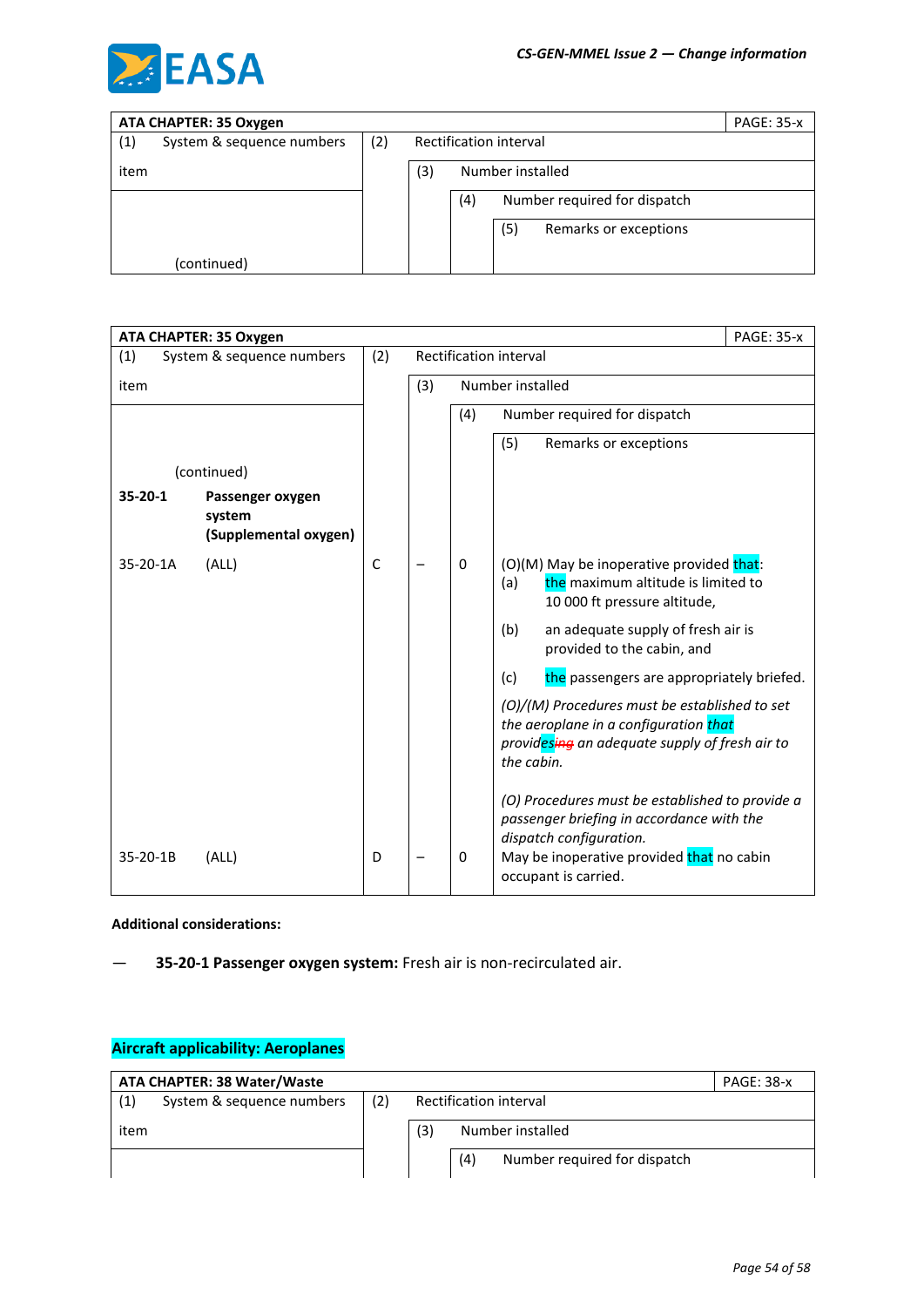

|           |                          |   |                          |          | (5)<br>Remarks or exceptions                                                                                                                                         |
|-----------|--------------------------|---|--------------------------|----------|----------------------------------------------------------------------------------------------------------------------------------------------------------------------|
| $38-30-1$ | Lavatory waste system    |   |                          |          |                                                                                                                                                                      |
| 38-30-1A  | (ALL)                    | D | $\mathbf{1}$             | $\Omega$ | (M) May be inoperative provided that:<br>any waste is drained, and the system is<br>(a)<br>inspected for leakage,                                                    |
|           |                          |   |                          |          | the system components are deactivated,<br>(b)<br>and                                                                                                                 |
|           |                          |   |                          |          | (c)<br>lavatory access, if applicable, is closed<br>and placarded 'INOPERATIVE - DO NOT<br>USE' or the affected lavatory system is<br>placarded 'INOP - DO NOT USE'. |
|           |                          |   |                          |          | (M) Procedures must be established to drain,<br>inspect and deactivate the system.                                                                                   |
| $38-30-2$ | <b>Pilot relief tube</b> |   |                          |          |                                                                                                                                                                      |
| 38-30-2A  | (ALL)                    | D | $\overline{\phantom{a}}$ | $\Omega$ | May be missing or inoperative provided that it<br>is not used.                                                                                                       |

|                   | <b>ATA CHAPTER: 46 Information systems</b>    |                         |     |                         | <b>PAGE: 46-x</b>                                                                                                                                                              |  |
|-------------------|-----------------------------------------------|-------------------------|-----|-------------------------|--------------------------------------------------------------------------------------------------------------------------------------------------------------------------------|--|
| (1)               | System & sequence numbers                     | (2)                     |     |                         | Rectification interval                                                                                                                                                         |  |
| item              |                                               |                         | (3) |                         | Number installed                                                                                                                                                               |  |
|                   |                                               |                         |     | (4)                     | Number required for dispatch                                                                                                                                                   |  |
|                   |                                               |                         |     |                         | (5)<br>Remarks or exceptions                                                                                                                                                   |  |
| $46 - 20 - 1$     | <b>Electronic flight bag</b><br>(EFB) systems |                         |     |                         |                                                                                                                                                                                |  |
| 46-20-1A          | (ALL)                                         | $\mathsf{C}$            |     | $\Omega$                | (M)(O) May be inoperative provided that<br>alternate procedures are established and used<br>where operating procedures require the use of<br>the affected EFB.                 |  |
| 46-20-1B          |                                               | $\overline{\mathsf{C}}$ |     | $\overline{\mathbf{1}}$ | (O) Any in excess of one may be inoperative<br>provided that alternate procedures are<br>established and used to ensure that the<br>required backup means are available to the |  |
| 46-20-1C          |                                               | D                       |     | $\overline{\mathbf{0}}$ | crew.<br>May be inoperative provided that procedures<br>do not require the use of the affected EFB.                                                                            |  |
| 46-20-2           | <b>Class-2</b> EFB Installed                  |                         |     |                         |                                                                                                                                                                                |  |
| $46 - 20 - 2 - 1$ | <b>Resources</b><br>Mounting device           |                         |     |                         |                                                                                                                                                                                |  |
| 46-20-2-1A        | (ALL)                                         | C                       |     | $\mathbf{1}$            | (M)(O) Any in excess of one may be inoperative<br>provided that the affected EFB is secured by an<br>alternative means.                                                        |  |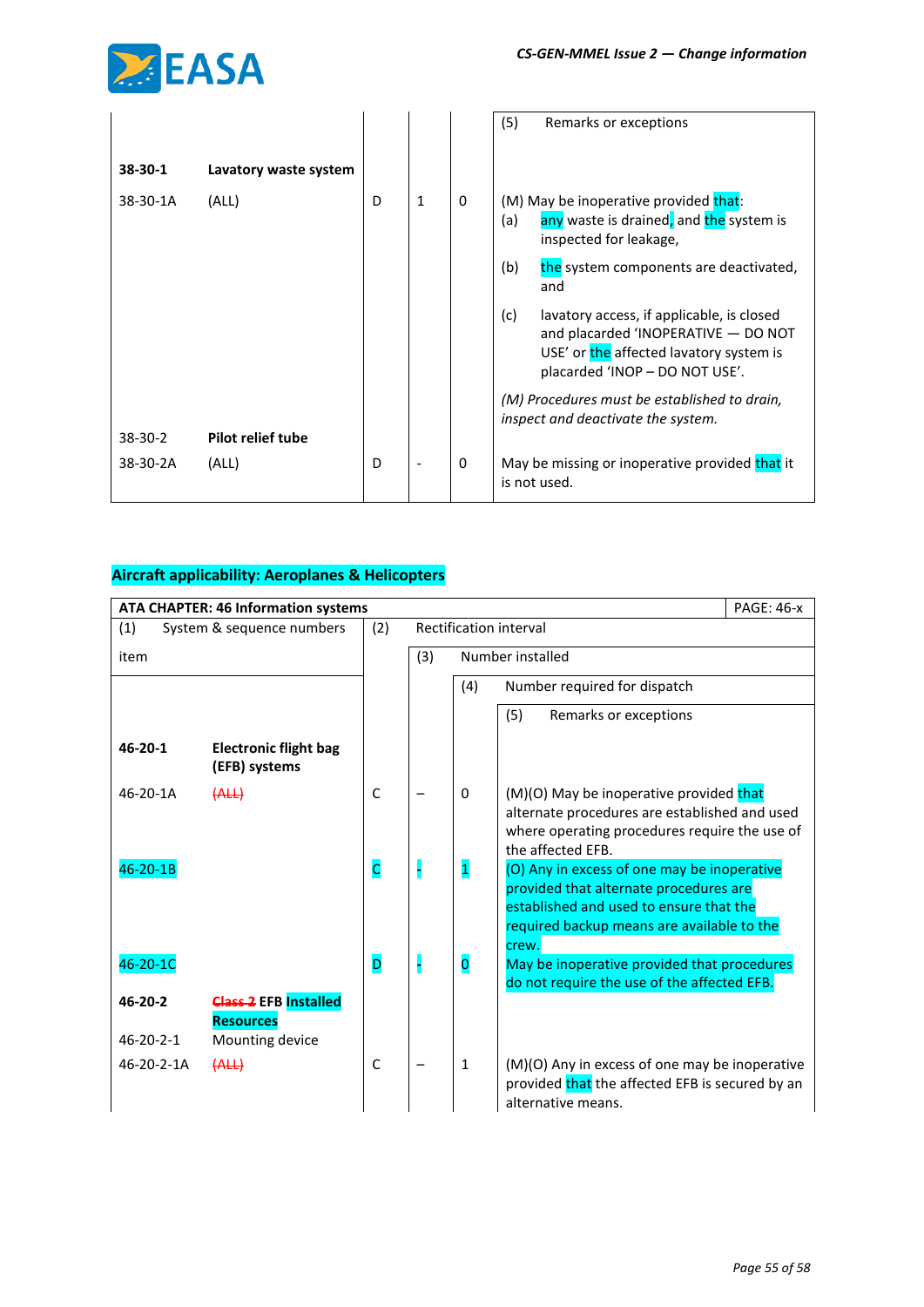

|                   | <b>ATA CHAPTER: 46 Information systems</b> |             |     |                         | <b>PAGE: 46-x</b>                                                                                                                                                                                                                                                                                                                   |
|-------------------|--------------------------------------------|-------------|-----|-------------------------|-------------------------------------------------------------------------------------------------------------------------------------------------------------------------------------------------------------------------------------------------------------------------------------------------------------------------------------|
| (1)               | System & sequence numbers                  | (2)         |     |                         | Rectification interval                                                                                                                                                                                                                                                                                                              |
| item              |                                            |             | (3) |                         | Number installed                                                                                                                                                                                                                                                                                                                    |
|                   |                                            |             |     | (4)                     | Number required for dispatch                                                                                                                                                                                                                                                                                                        |
|                   |                                            |             |     |                         | (5)<br>Remarks or exceptions                                                                                                                                                                                                                                                                                                        |
| 46-20-2-1B        | (ALL)                                      | $\mathsf C$ |     | 0                       | (M)(O) May be inoperative provided that:<br>(a) the associated EFB is used in accordance<br>with the Portable class 1 EFB storage<br>criteria, and                                                                                                                                                                                  |
|                   |                                            |             |     |                         | (b) alternate procedures are established and<br>used where operating procedures require<br>the use of the affected EFB.                                                                                                                                                                                                             |
| 46-20-2-1C        |                                            | D           |     | $\overline{\mathbf{0}}$ | (M) May be inoperative provided that:                                                                                                                                                                                                                                                                                               |
|                   |                                            |             |     |                         | (a) the hardware and the associated EFB are<br>properly stored or removed from the<br>aircraft, and<br>(b) the associated EFB is considered<br>inoperative (Refer to 46-20-1C).                                                                                                                                                     |
| $46 - 20 - 2 - 2$ | Data connectivity                          |             |     |                         |                                                                                                                                                                                                                                                                                                                                     |
| 46-20-2-2A        | (ALL)                                      | $\mathsf C$ |     | $\mathbf{1}$            | (M)(O) Any in excess of one may be inoperative<br>provided that an alternate means of data<br>connectivity is used.                                                                                                                                                                                                                 |
| 46-20-2-2B        | (ALL)                                      | $\mathsf C$ |     | 0                       | (M)(O) May be inoperative provided that<br>alternate procedures are established and used<br>where operating procedures are dependent<br>upon the use of the affected EFB.                                                                                                                                                           |
| 46-20-2-2C        |                                            | D           | H   | $\overline{\mathbf{0}}$ | May be inoperative provided that procedures<br>do not require the use of the affected data<br>connectivity.                                                                                                                                                                                                                         |
| $46 - 20 - 3$     | <b>Power connection for</b>                |             |     |                         |                                                                                                                                                                                                                                                                                                                                     |
|                   | class 1 and class 2<br><b>Portable EFB</b> |             |     |                         |                                                                                                                                                                                                                                                                                                                                     |
| 46-20-3A          | (ALL)                                      | $\mathsf C$ |     | 1                       | (M)(O) Any in excess of one may be inoperative<br>provided that an alternative power source is<br>available and can be used for the planned<br>duration of use of the affected EFB.                                                                                                                                                 |
| 46-20-3B          | (ALL)                                      | $\mathsf C$ |     | 0                       | (M)(O) May be inoperative provided that<br>alternate procedures are established and used.                                                                                                                                                                                                                                           |
| 46-20-3C          |                                            | D           |     | H                       | May be inoperative provided that procedures<br>do not require the use of the affected power<br>connection.                                                                                                                                                                                                                          |
|                   |                                            |             |     |                         | For all entries in ATA 46:<br>(M) Procedures must be established to give<br>guidance reference for the deactivation of the<br>affected item, as appropriate, and to provide<br>alternate means, as applicable.<br>(O) Procedures must be established to provide<br>instructions to the crew for alternate<br>procedures to be used. |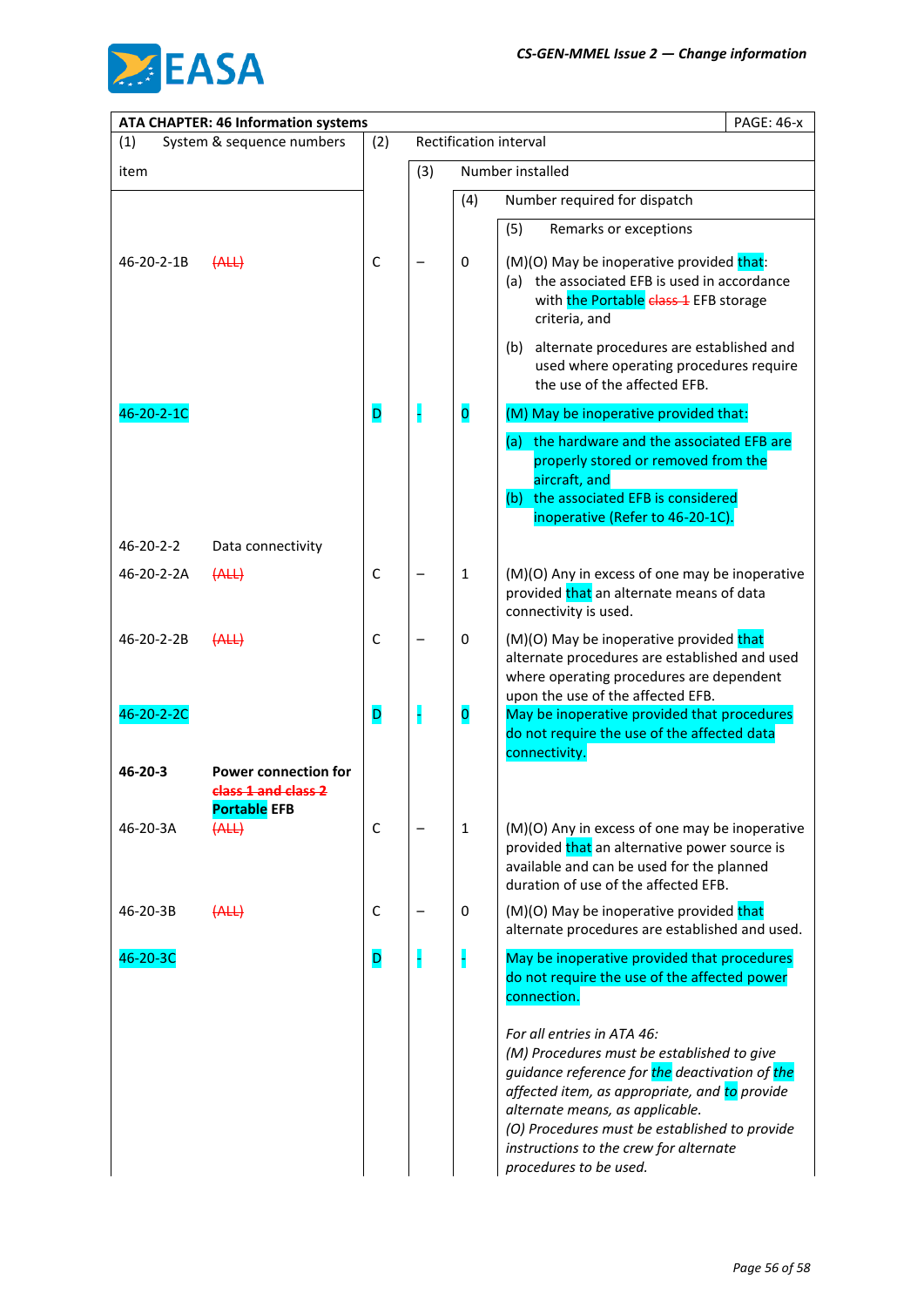

|      | <b>ATA CHAPTER: 46 Information systems</b><br><b>PAGE: 46-x</b> |     |                        |     |                              |                       |  |
|------|-----------------------------------------------------------------|-----|------------------------|-----|------------------------------|-----------------------|--|
| (1)  | System & sequence numbers                                       | (2) | Rectification interval |     |                              |                       |  |
| item |                                                                 |     | (3)                    |     |                              |                       |  |
|      |                                                                 |     |                        | (4) | Number required for dispatch |                       |  |
|      |                                                                 |     |                        |     | (5)                          | Remarks or exceptions |  |
|      |                                                                 |     |                        |     |                              |                       |  |

#### **Additional considerations:**

— The purpose of entry 46-20-1 is not to require the inclusion of class 1 & 2 Portable EFBs in an operator's MEL, but it is a means of controlling inoperative EFB equipment. Other means may also be agreed with the National Aviation Authority (NAA).

Any EFB function which operates normally may be used.

### **Aircraft applicability: Aeroplanes**

| <b>ATA CHAPTER: 52 Doors</b> |                             |              |              |     | <b>PAGE: 52-x</b>                                                                                                                                                               |
|------------------------------|-----------------------------|--------------|--------------|-----|---------------------------------------------------------------------------------------------------------------------------------------------------------------------------------|
| (1)                          | System & sequence numbers   | (2)          |              |     | Rectification interval                                                                                                                                                          |
| item                         |                             |              | (3)          |     | Number installed                                                                                                                                                                |
|                              |                             |              |              | (4) | Number required for dispatch                                                                                                                                                    |
|                              |                             |              |              |     | (5)<br>Remarks or exceptions                                                                                                                                                    |
| $52 - 10 - 1$                | Door key locks              |              |              |     |                                                                                                                                                                                 |
| $52 - 10 - 1$                | (ALL)                       | D            |              |     | (M) May be inoperative provided that the lock<br>is secured in the UNLOCKED position.                                                                                           |
|                              |                             |              |              |     | (M) Procedures must be established to secure<br>the lock in the unlocked position.                                                                                              |
| $52 - 70 - 1$                | Cabin door warning<br>light |              |              |     |                                                                                                                                                                                 |
| 52-70-1A                     | (ALL)                       | $\mathsf{C}$ | $\mathbf{1}$ | 0   | (O) May be inoperative provided that:<br>a flight crew member confirms by visual<br>(a)<br>inspection that all doors are properly<br>closed and locked prior to each departure, |
|                              |                             |              |              |     | (b) the doors are not reopened again prior to<br>departure,                                                                                                                     |
|                              |                             |              |              |     | the 'Fasten Seat Belt' sign remains ON,<br>(c)<br>and                                                                                                                           |
|                              |                             |              |              |     | the passengers are briefed prior to each<br>(d)<br>departure to have their seat belts fastened<br>during the entire flight.                                                     |
|                              |                             |              |              |     | (O) Procedures must be established to brief the<br>passengers prior to each departure.                                                                                          |